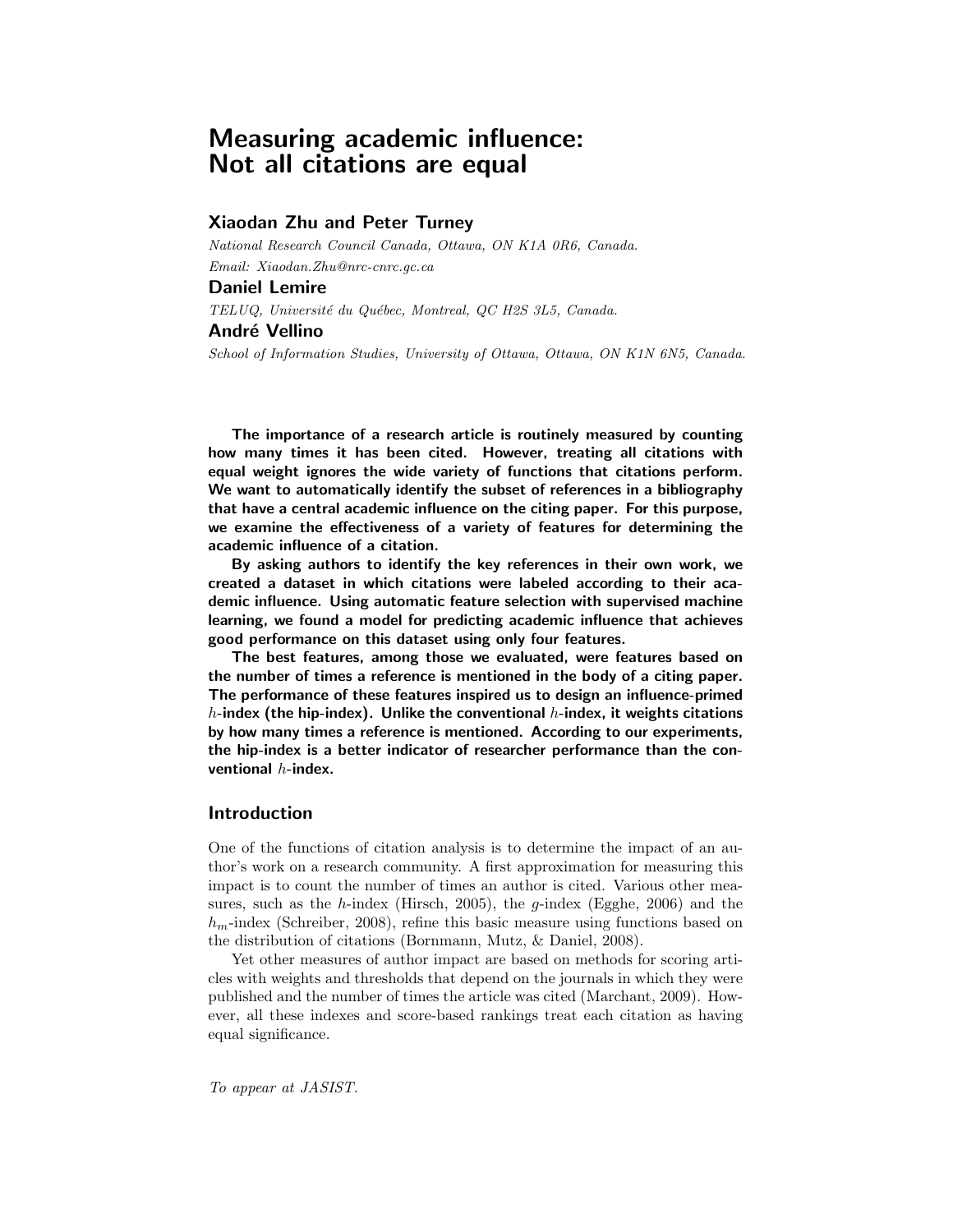It has long been recognized that not all citations are created equal and hence they should not be counted equally. Simkin and Roychowdhury (2003) estimated that authors read only 20% of the works they cite. This estimate was based on a detailed analysis of the frequency of replication of distinctive errors in citations, such as incorrect page numbers or volume numbers. When an error in a citation is replicated many times, it seems likely that the citers have copied the citation without actually reading the cited paper.

As an illustration, Dubin (2004) reported that a commonly cited paper by Gerard Salton does not actually exist. An incorrect citation was accidentally created by mixing the citations for two separate papers. This incorrect citation has since been cited by more than 300 papers. If the citers had tried to read the paper before citing it, they would have discovered that the paper does not exist.

Like Moravcsik and Murugesan (1975), we are concerned about the sideeffects of counting insignificant references: "A large fraction of the references are perfunctory. This raises serious doubts about the use of citations as a quality measure, since it is then quite possible for somebody or some group to chalk up high citation counts by simply writing barely publishable papers on fashionable subjects which will then be cited as perfunctory, 'also ran' references." (Moravcsik & Murugesan, 1975, p. 91). Indeed, based on an analysis of hundreds of references, Moravcsik and Murugesan (1975) found that a third of the references were redundant and 40% were perfunctory. In an independent study, Teufel et al. (2006) found that the majority (62.7%) of the references could not be attributed a specific function whereas the fraction of references that provided an essential component for the citing paper (definition, tool, starting point) was 18.9%.

The aim of our work is to determine the most effective features for identifying references that have high academic influence on the citing paper. An influential reference is one that inspired a new idea, method, experiment, or research problem that is a core contribution of the citing paper. We use the terms influence and influential to indicate the degree of academic influence of a single citation. In contrast, Pinski and Narin (1976) used the term citation influence to refer to the academic influence of a journal.

Many attempts have been made to automatically identify which citations are most influential. Readers can often tell quickly whether a citation is shallow from the text itself, which has prompted several efforts to categorize citations by the linguistic context of their occurrence; that is, by the words near the citation in the body of the citing paper (Teufel et al., 2006; Hanney, Frame, Grant, Buxton, Young, & Lewison, 2005; Mercer, Di Marco, & Kroon, 2004; Pham & Hoffmann, 2003).

In contrast to approaches based solely on linguistic context, our method uses machine learning to evaluate a number of citation features. We examine features based on linguistic context as well as other features, such as

• the location of the citation in the text,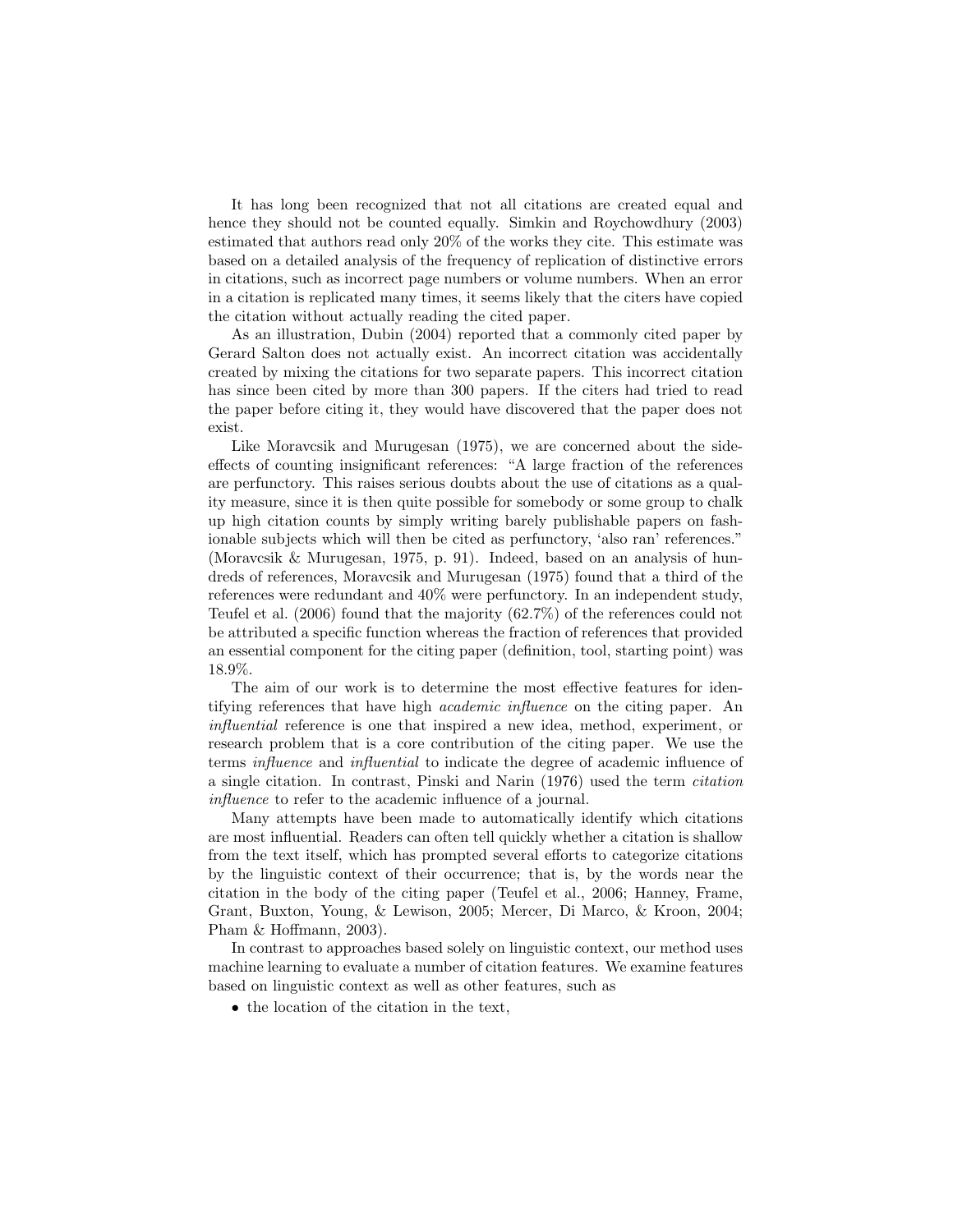- the semantic similarities between the titles of the cited papers and the content of the citing paper,
- the frequency with which the articles are cited in the literature,
- and the number of times a given reference is cited in the body of the paper.

We test the effectiveness of the features by applying machine learning to the problem of identifying the influential references. One of our most important contributions is to identify a set of four features that are particularly useful to determine influence. For example, the two best features are the number of times a reference appears and the similarity between the title of the cited paper and the core sections of the citing paper.

A secondary purpose of citation measures is to predict the future performance of authors, such as whether they will win a Nobel Prize (Garfield  $\&$ Malin, 1968; Gingras & Wallace, 2010). The importance of researchers is reflected in the amount of influence they have on the research of their colleagues. Citation frequency is a measure of this influence, but a better measure would take into account how a researcher is cited, rather than giving all citations equal weight.

As a test of our method's ability to determine whether a cited paper substantially influenced the citing paper, we attempt to identify which researchers in computational linguistics are Fellows of the Association for Computational Linguistics (ACL), based solely on their publication records and citations. For each ACL Fellow, we compare their conventional (unweighted) h-index with an h-index computed from citations weighted by our measure of academic influence. We get a better average precision measure with weighted citations.

# Defining academic influence

What does it mean to say that one reference had more academic influence on a given citing paper than another reference? If our aim is to distinguish references according to their degrees of academic influence, then we must be precise about the meaning of academic influence. As researchers, we know that some papers have influenced the course of our research more than others, but how can we pin down this intuition?

A paper written by an evolutionary biologist is likely to have been influenced by Darwin's On the Origin of Species, but we are more interested in the proximate influences on the paper. A good research paper contributes a new idea to the literature. What prior work was the proximate cause, the impetus for that new idea?

We believe that this question is best answered by the authors of the citing paper, because they are in the best position to decide which of their references should be labeled *influential* and which should be labeled *non-influential*. It could be said that we avoid the problem of precisely defining influence; instead we give a kind of operational definition: A cited paper is influential for a given citing paper if the authors of the citing paper say that it is influential.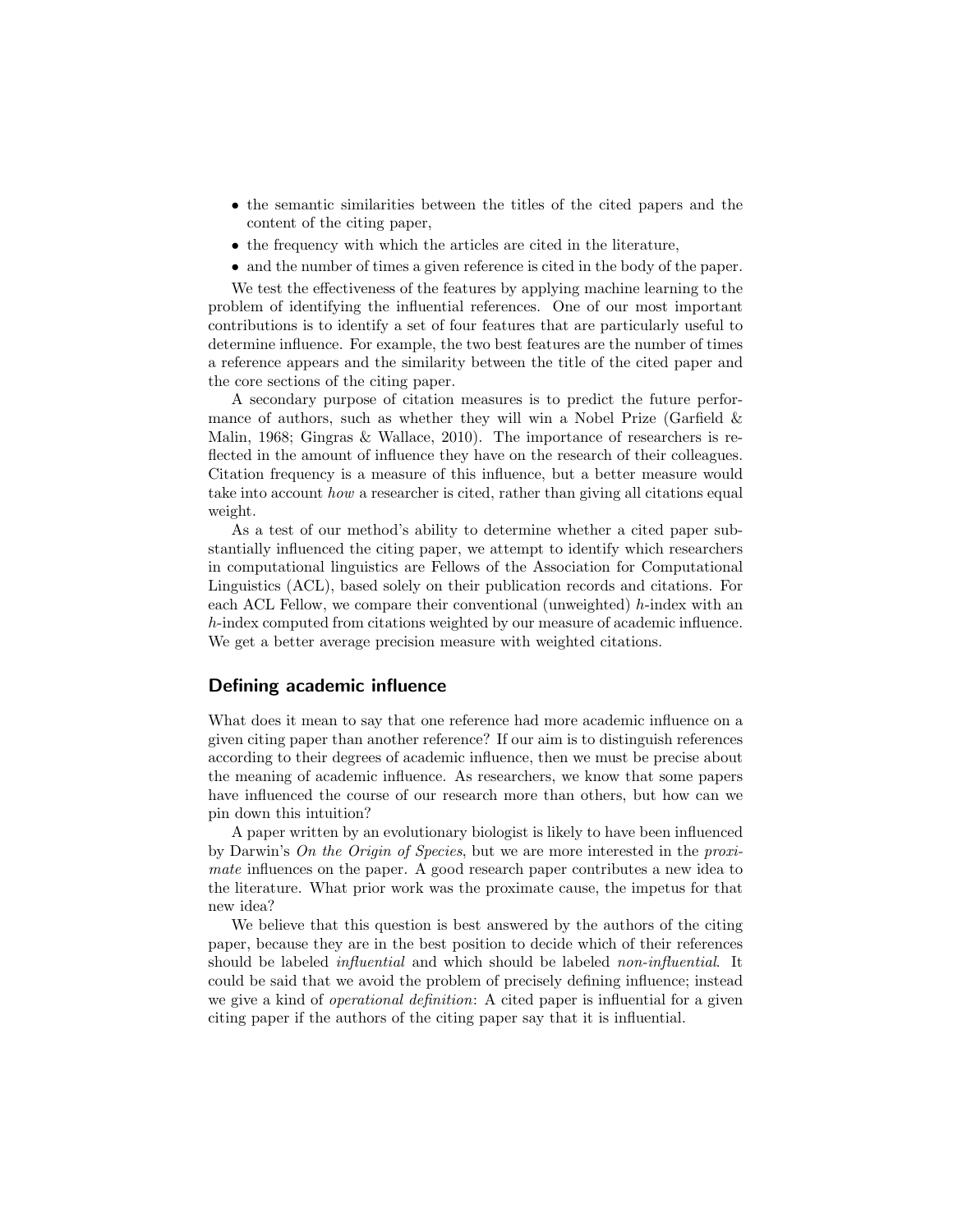We acknowledge that authors may be wrong about whether a paper was influential. Two types of error are possible: Authors may say a reference is influential when it is actually non-influential or authors may say a reference is non-influential when it is actually *influential*. Both types seem plausible to us. In the first case, the authors might feel obliged to say that a paper is *influential*, because the paper is very popular, very respected, or very well written. In the second case, a paper might have greatly influenced the authors at a subconscious level, but they might mistakenly say it is non-influential, or they might not want to admit that there was any influence, due to professional jealousy. Nevertheless, although the authors might be wrong, we know of no better, more reliable way of determining which references were influential. Therefore we base our experiments on author-labeled data.

Dietz, Bickel, and Scheffer (2007) also rely on author-labeled data. They collected a data set of twenty-two papers labeled by their authors. Each reference was labeled on a Likert scale and they experimented with unsupervised prediction of citation influence. Unlike us, their purpose was to model topical inheritance via citations.

# **Motivation**

Suppose that we have a model for predicting the label *(influential or non*influential) of a paper–reference pair, consisting of a given citing paper and a given citation within that citing paper. We label pairs rather than references alone, because a reference that is influential for one citing paper is not necessarily influential for another citing paper. Such a model would have many potential applications. Wherever citation counts play an important role, the model could be applied to filter or weight the citations. Some potential applications follow.

Summarizing: Given a paper with a long list of references, the model could identify the most influential references and list them. For those who are familiar with the field of the given paper, this list would rapidly convey the topic and nature of the paper. For those who are new to the field, this list would suggest further reading material. Citations have generally proven useful for summarization (Qazvinian & Radev, 2008, 2010; Abu-Jbara & Radev, 2011; Nanba & Okumura, 1999; Taheriyan, 2011; Kaplan, Iida, & Tokunaga, 2009).

Improved measures of an author's impact: Indexes such as the h-index (Hirsch, 2005), g-index (Egghe, 2006), and  $h_m$ -index (Schreiber, 2008) could be made less sensitive to noise by filtering citation counts with a model of influence. Beyond reducing sensitivity to noise, a model of influence could also put more weight on original contributions. It is known that survey papers and methodology papers tend to be more highly cited than research contributions in general (Ioannidis, 2006). Vanclay (2013) went as far as to recommend focusing on reviews: "Perhaps the best single thing an aspiring author can do to attract citations is to participate in a rigorous review rather than writing a conventional research article." (Vanclay, 2013, p. 270). However, survey and methodology papers seem less likely to us to be labeled as influential by authors. Filtering citation counts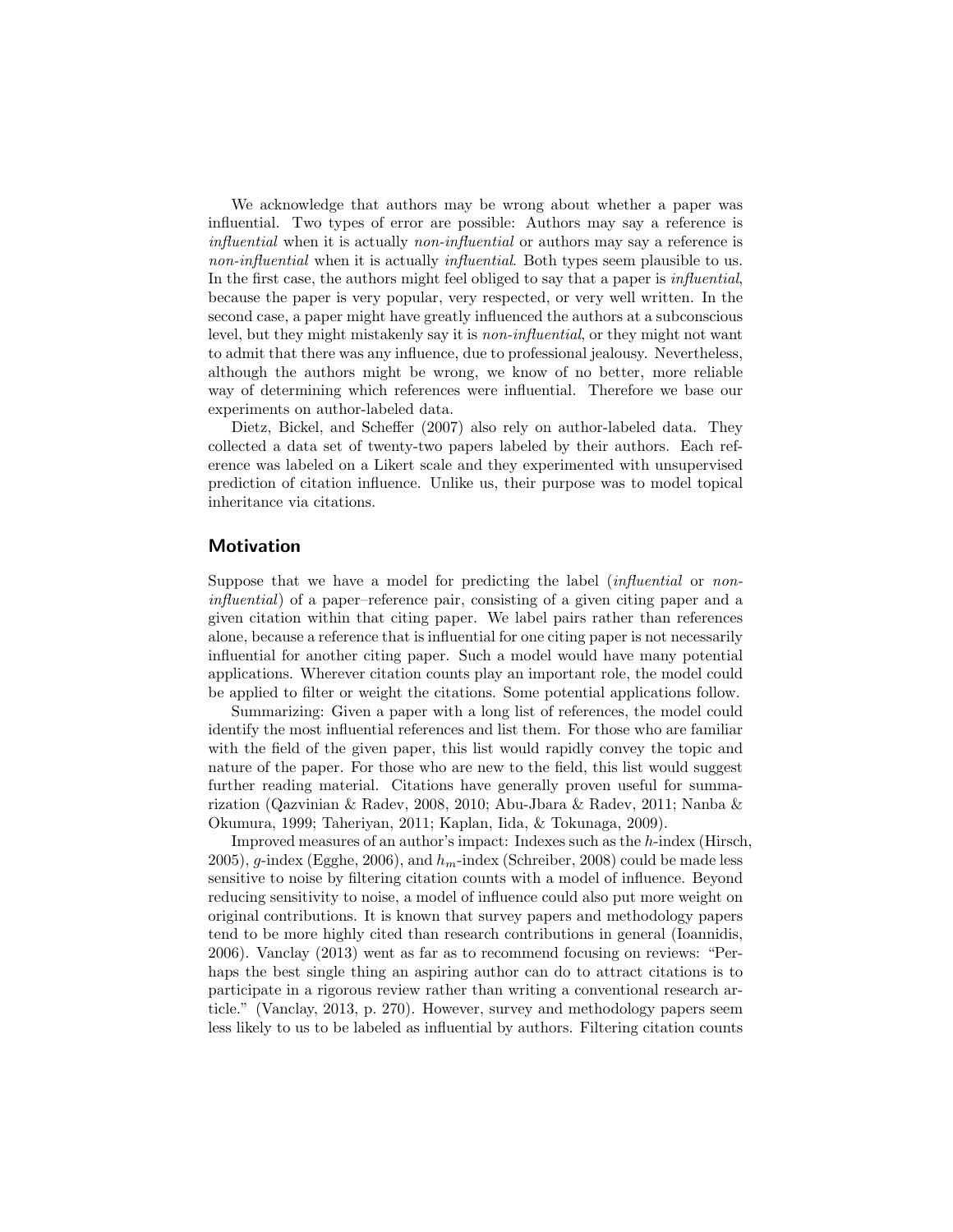by a model of influence might decrease the impact of survey and methodology papers, putting more weight on innovative research.

Improved journal impact factors: As with measures of author impact, measures of journal impact (Bollen, Van de Sompel, Hagberg, & Chute, 2009) could be made less sensitive to noise by filtering citation counts with a model of influence.

Improved measures of research organization impact: Citations counts are also used to evaluate research organizations. As with journal impact and author impact, performance measures that are based on citation counts may benefit from filtering by a model of influence.

Meme tracking: Historians of science are interested in tracking the spread of ideas (memes) (Haque & Ginsparg, 2011; Leskovec, Backstrom, & Kleinberg, 2009). Citations are a noisy way to track how ideas spread, because a reference may be cited for many reasons other than being the source of an influential idea (Bornmann & Daniel, 2008b). Filtering by a model of influence may result in a better analysis of the spread of an idea.

Research network analysis: Scientists belong to networks of people who collaborate with each other or influence each other's work. Filtering citations with a model of influence may make it easier to identify these networks automatically.

Improved hyperlink analysis: In many ways, hypertext links in web pages are analogous to citation links in research papers. A good model of citation influence could suggest a model of hypertext link importance. This could improve measures of the importance of web pages, such as PageRank (Qi, Nie, & Davison, 2007).

Improved recommender systems: Researchers often need help identifying relevant work that they should read. Filtering out less relevant citations might help paper recommender systems (Vellino, 2010; Liang, Li, & Qian, 2011).

# Related work

The idea that the mere counting of citations is dubious is not new (Chubin & Moitra, 1975): The field of citation context analysis (a phrase coined by Small, 1982) has a long history dating back to the early days of citation indexing. There is a wide variety of reasons for a researcher to cite a source and many ways of categorizing them. For instance, Garfield (1965) identified fifteen such reasons, including giving credit for related work, correcting a work, and criticizing previous work.

For articles in the field of high energy physics, Moravcsik and Murugesan (1975) distinguished four major classes of polar opposite pairs, conceptual– operational, organic–perfunctory, evolutionary–juxtapositional, and confirmative– negational. They found that the fraction of negational references, i.e., citations indicating that the cited source is wrong, is not negligible (14%).

Giles, Bollacker, and Lawrence (1998) presented one of the first automatic citation indexing systems (CiteSeer). It could parse citations and use them to compute similarities between documents.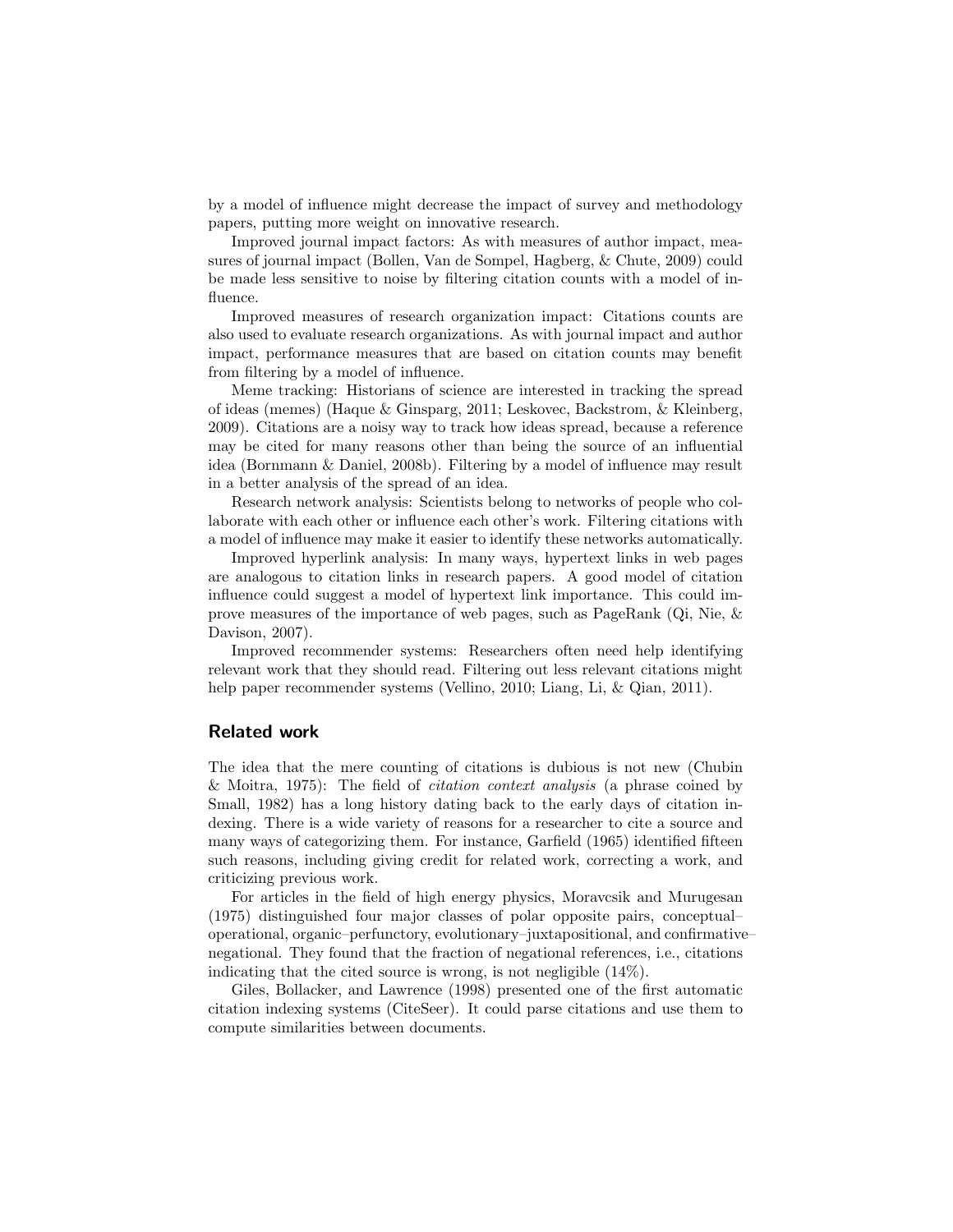Garzone and Mercer (2000) might have implemented the first automated classification systems for citations. They used over 200 manually selected rules to classify citations in one of 35 categories.

Machine learning methods for automatic classification can be applied to the text of a citing document. Teufel et al. (2006) distinguish categories of citations that can be identified via linguistic cues in the text. They are able to classify citations into one of four categories (weak, positive, contrast, neutral) with an average F-measure of 68%. For a classification in three categories (weakness, positive, neutral), they get an average F-measure of 71%. Their classifier relies on 892 manually selected cue phrases, such as whether the citation is a selfcitation, the location of the citation in the text, and manually acquired verb clusters.

Agarwal, Choubey, and Yu (2010) annotated a corpus of 43 open-access fulltext biomedical articles. They built classifiers using Support Vector Machine (SVM) and Multinomial Na¨ıve Bayes (MNB) models using the open-source Java library Weka. They report an average F-measure of 76.5%. They used unigrams (individual words) and bigrams (two consecutive words) as features. They ranked their features using mutual information. They found the SVM models were generally superior to the MNB models.

Our own methodology differs from Teufel et al. (2006) and Agarwal et al. (2010) in at least one significant way: We asked the authors of the citing papers themselves to identify the influential references whereas they used independent annotations. We believe that it is difficult for an independent annotator to classify citations. This concern was raised by Gilbert (1977): "Since the intentions of the author are not normally available to the content analyst, there seems to be no way of conclusively resolving problems of classifications  $(\ldots)$  The difficulties are more compounded when the analyst has only a superficial knowledge of the contexts in which the papers he examines were written and read." (Gilbert, 1977, p. 120). Nevertheless, Teufel et al. (2006) report moderately good inter-annotator agreement.

To address concerns about the consistency of the h-index, ranking and scoring have been proposed as alternative measures (Waltman & van Eck, 2012). Like the h-index, these measures are based on citation counts, and they too could benefit from filtering or weighting citations with a model of influence.

There are other good reasons, beside assessing researchers, to make distinctions between different types of citations. The need also arises from the desire by publishers to provide scholarly research with semantic annotations. Thus CiTO, the Citation Typing Ontology (Peroni & Shotton, 2012; Shotton, 2010), provides a rich machine-readable RDF metadata ontology for the characterization of bibliographic citations.

From among the almost ninety semantic relations for citations identified in CiTO (for example, agrees with, obtains background from, supports, and uses conclusions from), it is natural to generalize at least two broad categories of citations, ones that acknowledge a fundamental intellectual legacy (such as critiques, extends, and disputes) and ones that are incidental (such as cites for information, obtains support from, and cites as related).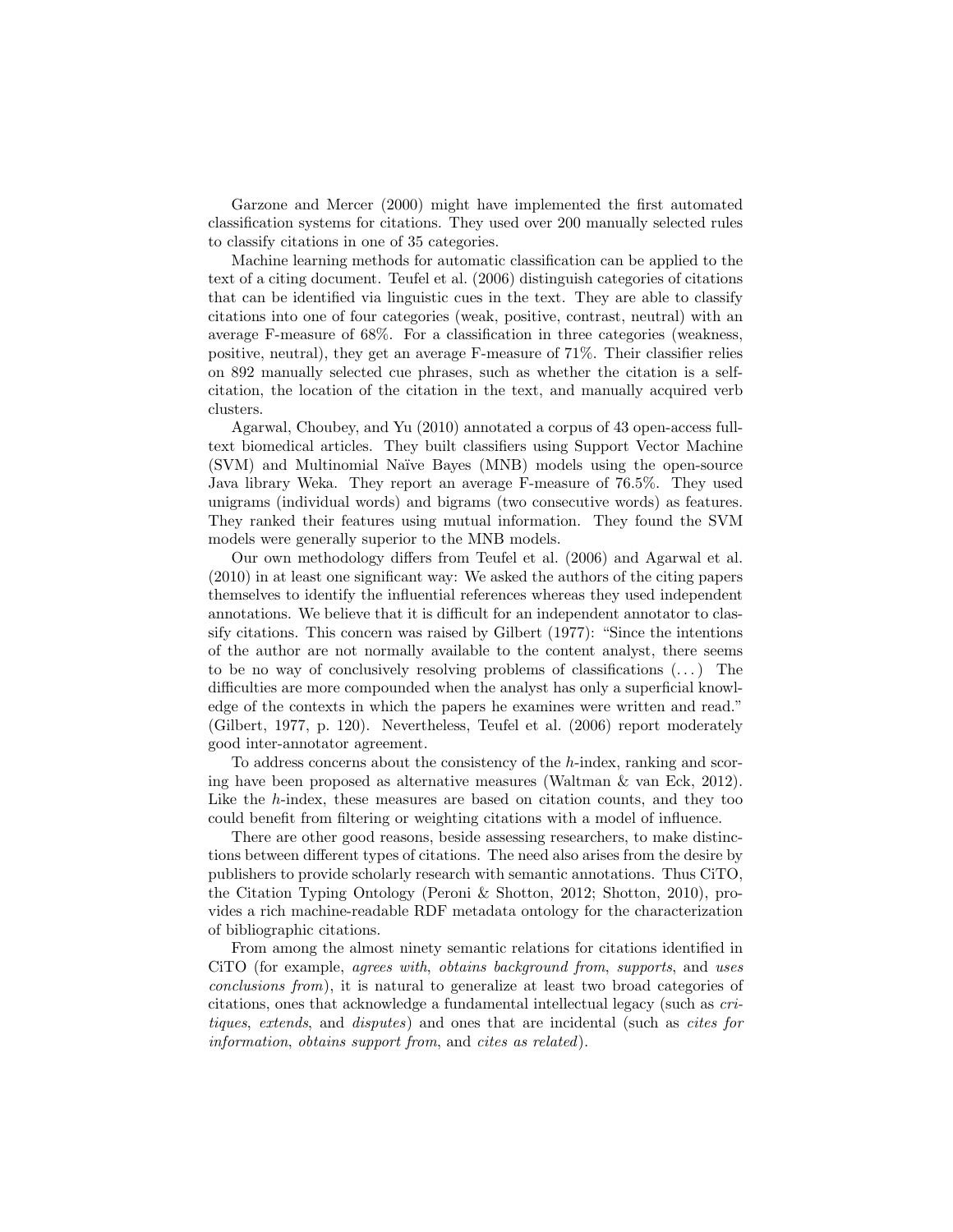Several authors have proposed weighting citations based on factors such as the prestige of the citing journal (Ding, 2011; Yan & Ding, 2010; Ding & Cronin, 2011; Gonzalez-Pereira, Guerrero-Bote, & Mova-Anegón, 2010). Others have proposed weighting citations by the mean number of references of the citing journal (Zitt & Small, 2008). Balaban (2012) proposed giving more weights to citations from more prestigious authors. He also argues that the citation of a paper published in a less prestigious venue should be considered more significant: ". . . if a paper is cited despite its handicap of having appeared in a low-IF [Impact Factor] journal, then this means that this paper has a high intrinsic value. Therefore a citation's value should be inversely correlated with the IF of the journal in which the cited paper was published." (Balaban, 2012, p. 244).

Hou, Li, and Niu (2011) propose to use frequency to assess the importance of a citation. That is, if a reference was cited 10 times in the citing paper it gets a weight of 10. They show that by weighting citations by the in-paper frequency, review articles lose part of their advantage over original contributions when counting citations. They state that greater credit is reverted to the discoverers. They also show that closely related references are cited more often in the body of a citing paper than less related references (on average, 3.35 times versus 1.88 times). They define *closely related references* as papers having at least ten references in common with the given paper.

Di Marco, Kroon, and Mercer (2006) studied hedging as a means to classify citations. Le, Ho, and Nakamori (2006) used finite-state machines for classification of citations.

# Features for supervised learning

We are concerned with a binary classification problem: Given a research paper, classify its references as either influential or non-influential.

The task is to create a model that takes a pair, consisting of a given author's paper (the citer) and a reference in the given paper (the cited paper), as input, and generate a label (influential or non-influential) as output. Our goal is to create a model that can predict the labels assigned by the authors in our gold-standard dataset. Our approach to this task is to use supervised machine learning.

For supervised machine learning, we must generate feature vectors that represent a variety of properties of each paper–reference pair. Given a training set of manually labeled paper–reference feature vectors, a learning algorithm can create a model for predicting the label of a paper–reference pair in the testing set.

We use a standard supervised machine learning algorithm in our experiments (a support vector machine). The main contribution of this paper is that we evaluate a wide range of different features for representing the paper–reference pairs. Finding good features is the key to successful prediction.

In our experiments, we consider five general classes of features: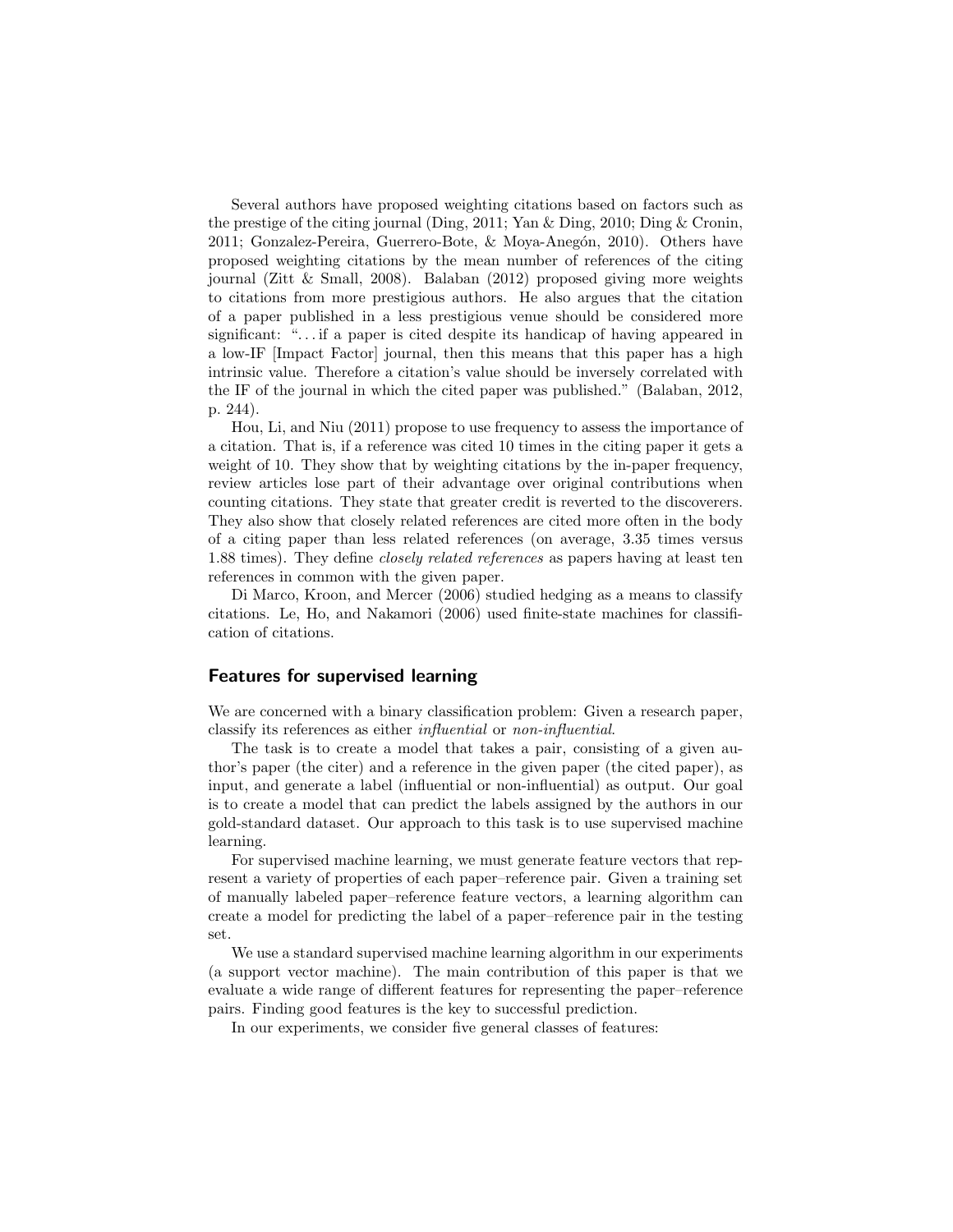- 1. Count-based features
- 2. Similarity-based features
- 3. Context-based features
- 4. Position-based features
- 5. Miscellaneous features

Not all of these features are useful. However, many of these features are intuitively attractive, and we can only find out if (and the extent to which) they are useful through experiments. We describe these features in the following subsections.

### Count-based features

The count-based features are based on the intuition that a reference that is frequently mentioned in the body of a citing paper is more likely to be influential than a reference that is only mentioned once. We created five different countbased features:

- 1. Count-based features
	- 1.1. countsInPaper whole
	- 1.2. countsInPaper secNum
	- 1.3. countsInPaper related
	- 1.4. countsInPaper intro
	- 1.5. countsInPaper core

We count the occurrences of each reference in the entire citing paper (counts  $In Paper\_whole$ , in the introduction (countsInPaper\_intro), in the related work (countsInP aper\_related), and in the core sections (countsInP aper\_core), where *core sections* include all the other sections, excluding those already mentioned and excluding the acknowledgment, conclusion, and future-work sections.

We added a feature  $(countsInPaper\_secNum)$  to indicate the number of different sections in which a reference appears. This feature is based on the intuition that a reference that appears in several different sections is more significant than a reference that appears in only one section (even if it may have a high frequency within that one section).

# Similarity-based features

It seems natural to suppose that the influence of a cited paper on a given citing paper (the citer) is proportional to the overlap in the semantic content of the cited paper and the citer. That is, if there is a high degree of semantic similarity between the text of the citer and the text of the cited paper, then it seems likely that the cited paper had a significant influence on the citer. Accordingly, we explored a variety of features that attempt to capture semantic similarity.

We assume that the text of the citer is given, but we do not assume that we have access to the text of the cited paper. The cited paper might not be readily available online, due to subscription charges or the age of the paper. A benefit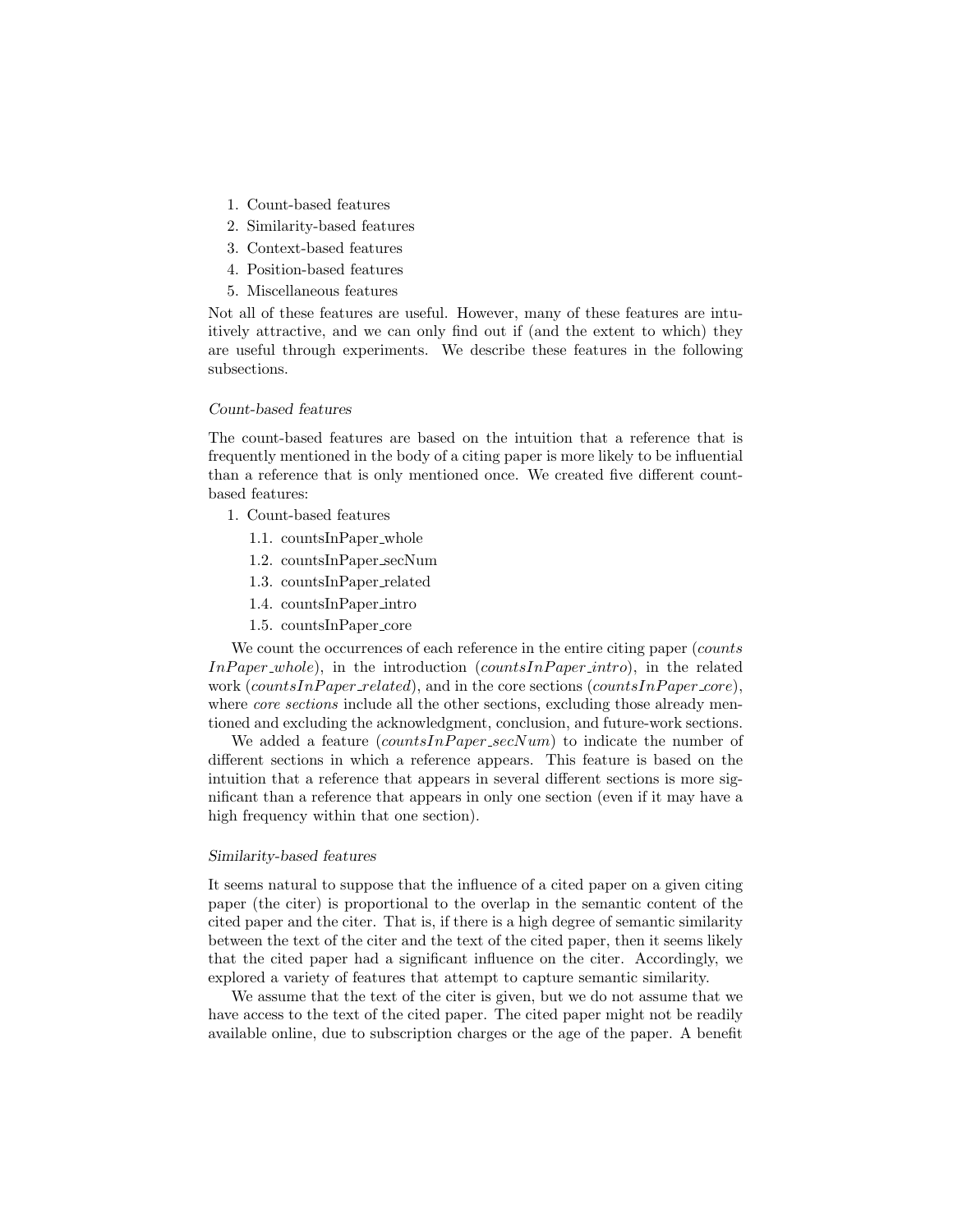of our approach is that all these features can be implemented efficiently: All features can often be computed from a single document. Even when the titles of references are not included by the journal, it may still be easier to locate the missing titles than the full text.

Since (by choice) we do not have access to the full text of the cited paper, we use the title of the cited paper as a surrogate for the full text. The first five similarity-based features compare the title of the cited paper to various parts of the citing paper:

2. Similarity-based features

- 2.1. sim titleTitle
- 2.2. sim titleCore
- 2.3. sim titleIntro
- 2.4. sim titleConcl
- 2.5. sim titleAbstr

We calculate the similarities between the title of a reference and the title  $(sim\_titleTitle)$ , the abstract  $(sim\_titleAbstr)$ , the introduction  $(sim\_titleIntro)$ , the conclusion (sim titleConcl), and the core sections (sim titleCore) of the citing paper. These features should be able to capture the semantic similarity between the citer and a reference; in most cases, a title, abstract, and conclusion section are good summaries of the given citing paper. Core sections here refer to the same sections as in the count-based features.

More specifically, we calculated cosine similarity scores. A piece of text (e.g., a title or abstract) is first represented as a vector in the word space, where each dimension is a word (a word type; not a word token). The values in the vector are the word frequencies of each word appearing in this piece of text. Porter's (1980) stemming algorithm was used to stem the text (remove suffixes) and we kept stop words (function words), since removing them did not improve the performance of our models during their development. Readers can refer to Turney and Pantel (2010) for further discussions of vector space models of semantic similarity.

In a given citing paper (the citer), when a reference is mentioned in the body of the citer, the text that appears near the mention is called the citation context. Like the title of the cited paper, the citation context provides information about the cited paper; hence we can use the citation context as a surrogate for the full text of the cited paper, in the same way that we used the title as a surrogate. The next four similarity-based features compare the citation context to various parts of the citing paper:

- 2. Similarity-based features
	- 2.6. sim contextTitle
	- 2.7. sim contextIntro
	- 2.8. sim contextConcl
	- 2.9. sim contextAbstr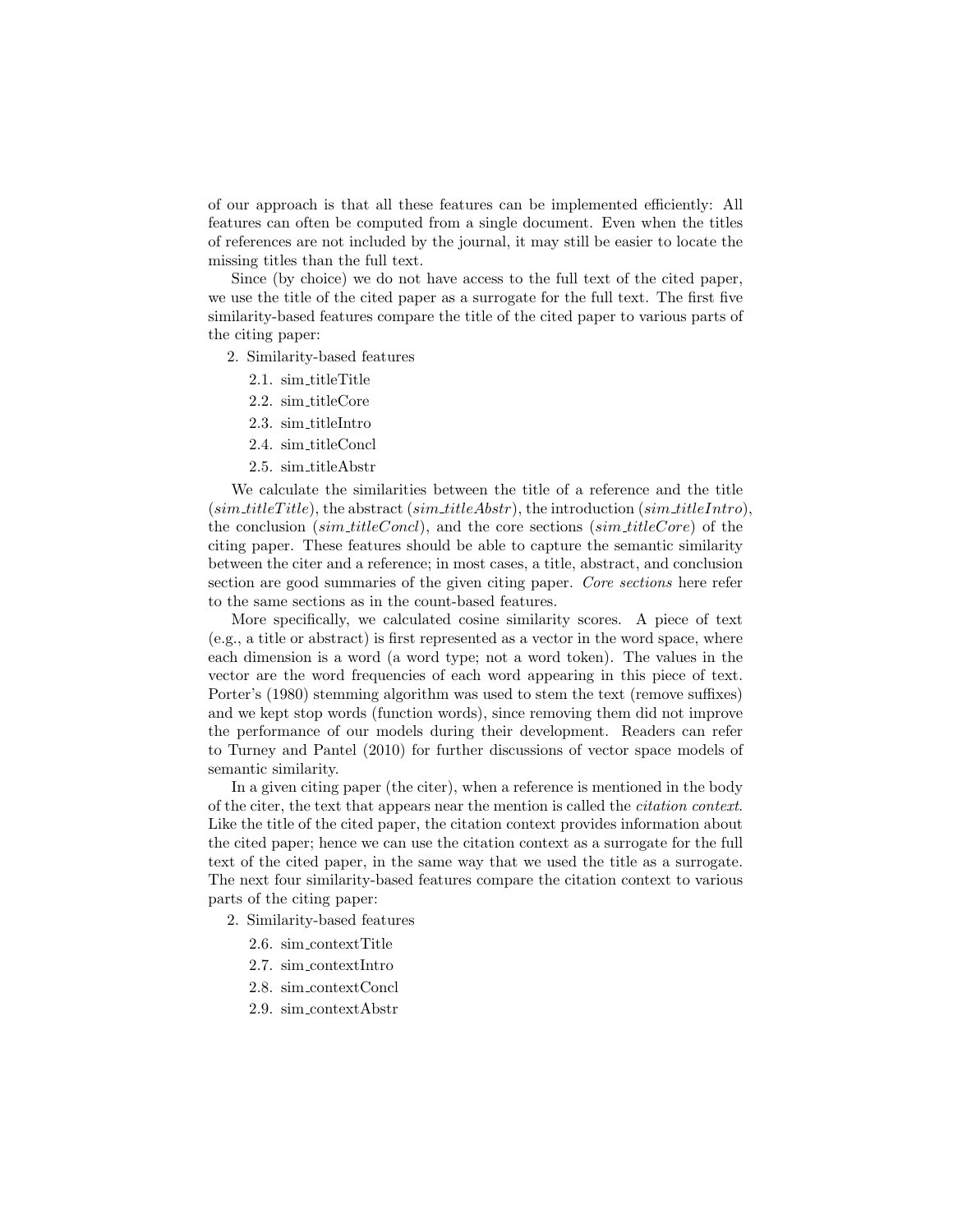For each reference, we calculate the similarities between the citation contexts and the title  $(sim\_contextTitle)$ , abstract  $(sim\_contextAbstract)$ , introduction (sim\_contextIntro), and conclusion (sim\_contextConcl) of the citing paper. When a reference appears multiple times in the citer, we take the average of the similarities over all its contexts.

As with title similarity (features 2.1 to 2.5), we use cosine similarity, after the text was preprocessed with Porter's (1980) stemmer. During development, we experimented with different window sizes, ranging from two words around a citation to several sentences around it. We found that using the entire sentence in which the citation appears gave the best results. In contrast, Ritchie, Robertson, and Teufel (2008) found that contexts larger than one sentence were better for indexing purposes: further work might be needed to identify the optimal window.

#### Context-based features

The citation context of a reference could indicate the academic influence of the reference in other ways, beyond its value as as a surrogate for the full text of the cited paper (as in the above features 2.6 to 2.9). For example, if a citation X appears in the context "the work of X inspired us", then X seems likely to be influential for the given citing paper.

For these features, we define the citation context to be a window of ten words around a citation (five words on each side). If a reference appears multiple times in the citing paper, we calculate its average score.

The first three context-based features are based on the relation between the citation and the citation context:

3. Context-based features

- 3.1. contextMeta authorMentioned
- 3.2. contextMeta appearAlone
- 3.3. contextMeta appearFirst

The first feature (context Meta\_author Mentioned) indicates whether the authors of a reference are explicitly mentioned in the citation context; for example, "the work of Smith et al. [4]" mentions the authors (Smith et al.) in the citation context of the reference  $([4])$ . The second feature (*contextMeta\_appearAlone*) indicates whether a citation is mentioned by itself (e.g., "[4]") or together with other citations (e.g., "[3,4,5]"). When a citation is mentioned with other citations, the third feature indicates whether it is mentioned first (e.g., "[4]" is first in " $[4,5,6]$ ").

These three features may be biased by the different citation format requirements of various journals, but we leave it to the supervised learning system to decide whether the features are useful. A feature may be useful for prediction even when it has some bias. (However, we will see later that these features were not particularly effective in our experiments.)

The next twelve context-based features are based on the meaning of the words in the citation context: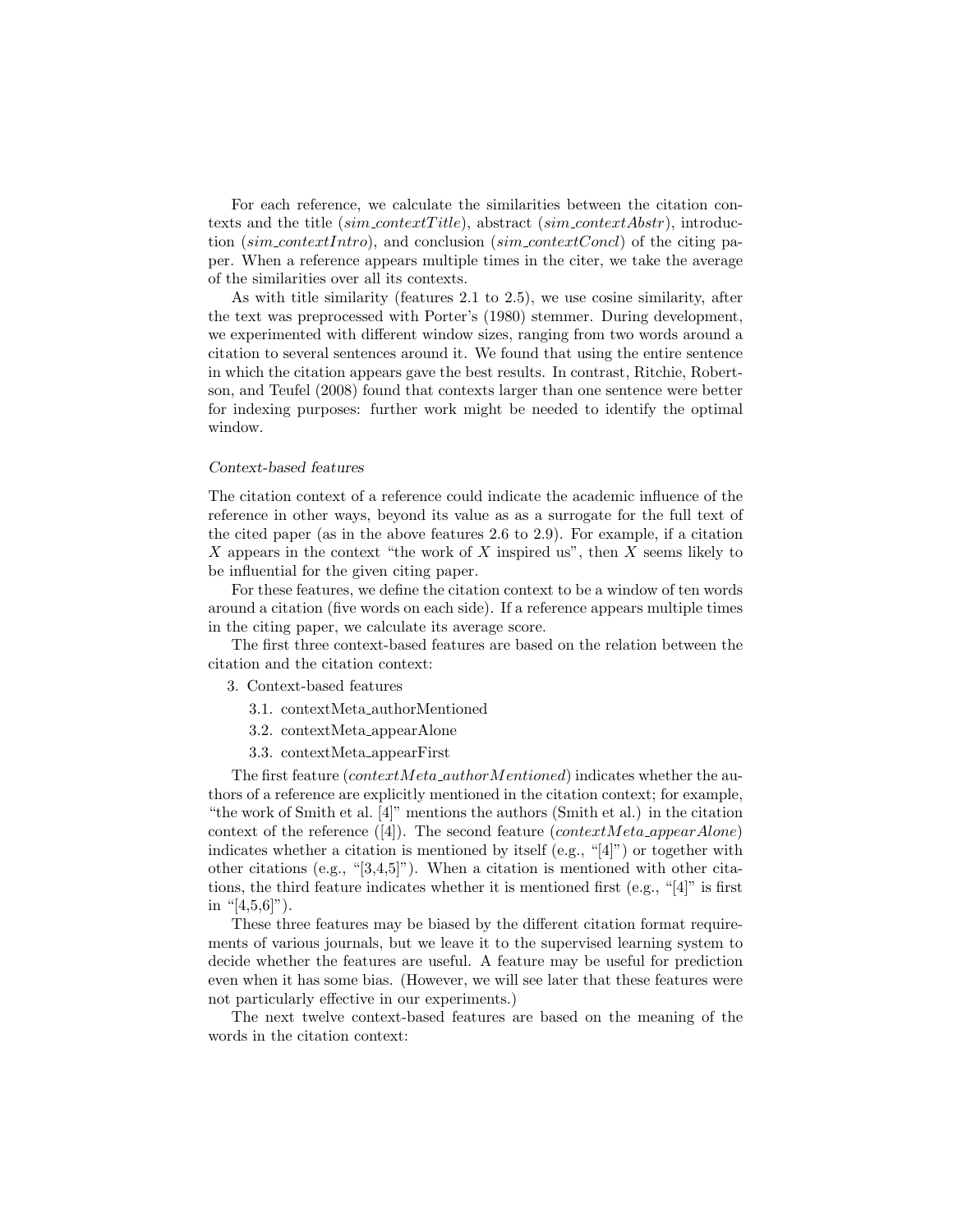TABLE 1: Manually created lists of words to classify the citation context

| $contextLex\_relevant$                  | relevant, relevantly, related, relatedly, similar, similarly,<br>likewise, pertinent, applicable, appropriate, useful, piv-<br>otal, influential, influenced, comparable, original, orig-<br>inally, innovative, suggested, interesting, inspiring, in-<br>spired                                                                                                                                                                                                      |
|-----------------------------------------|------------------------------------------------------------------------------------------------------------------------------------------------------------------------------------------------------------------------------------------------------------------------------------------------------------------------------------------------------------------------------------------------------------------------------------------------------------------------|
| $contextLex\_recent$                    | recent, recently, up-to-date, latest, later, late, latest,<br>subsequent, subsequently, previous, previously, initial,<br>initially, continuing, continued, sudden, current, cur-<br>rently, future, unexpected, upcoming, expected, ongo-<br>ing, imminent, anticipated, unprecedented, proposed,<br>startling, preliminary, ensuing, repeated, reported, new,<br>old, early, earlier, earliest, existing, further, update, re-<br>newed, revised, improved, extended |
| $contextLex\_extreme$                   | greatly, intensely, acutely, almighty, awfully, drastically,<br>$exceedingly, exceptionally, excessively, $                                                                                                                                                                                                                                                                                                                                                            |
| $contextLex_{\mathcal{L}}{}comparative$ | easy, easier, easiest, strong, stronger, strongest, vague,<br>vaguer, vaguest, weak, weaker, weakest,                                                                                                                                                                                                                                                                                                                                                                  |

#### 3. Context-based features

- 3.4. contextLex relevant
- 3.5. contextLex recent
- 3.6. contextLex extreme
- 3.7. contextLex comparative
- 3.8. contextLexOsg wnPotency
- 3.9. contextLexOsg wnEvaluative
- 3.10. contextLexOsg\_wnActivity
- 3.11. contextLexOsg giPotency
- 3.12. contextLexOsg giEvaluative
- 3.13. contextLexOsg giActivity
- 3.14. contextLexEmo emo
- 3.15. contextLexEmo polarity

We manually created four relatively short lists of words that we designed to detect whether the citation context suggests that the cited paper is especially relevant to the citer ( $contextLex\_relevant$ ), whether the citation context signals that the cited paper is new *(contextLex recent)*, whether the citation context implies that the cited paper is extreme in some way ( $contextLex\_extreme$ ), and whether the citation context makes some kind of comparison with the cited paper (contextLex comparative). The names of these features convey the kinds of words in the short lists. In Table 1, we give the full lists for  $contextLex\_relevant$ and *contextLex\_recent* and a few terms for the other two features (as they both contain over 100 words).

We also created features based on Osgood, Suci, and Tannenbaum's (1957) semantic differential categories ( $contextLexOsg$ ). Osgood et al. (1957) discov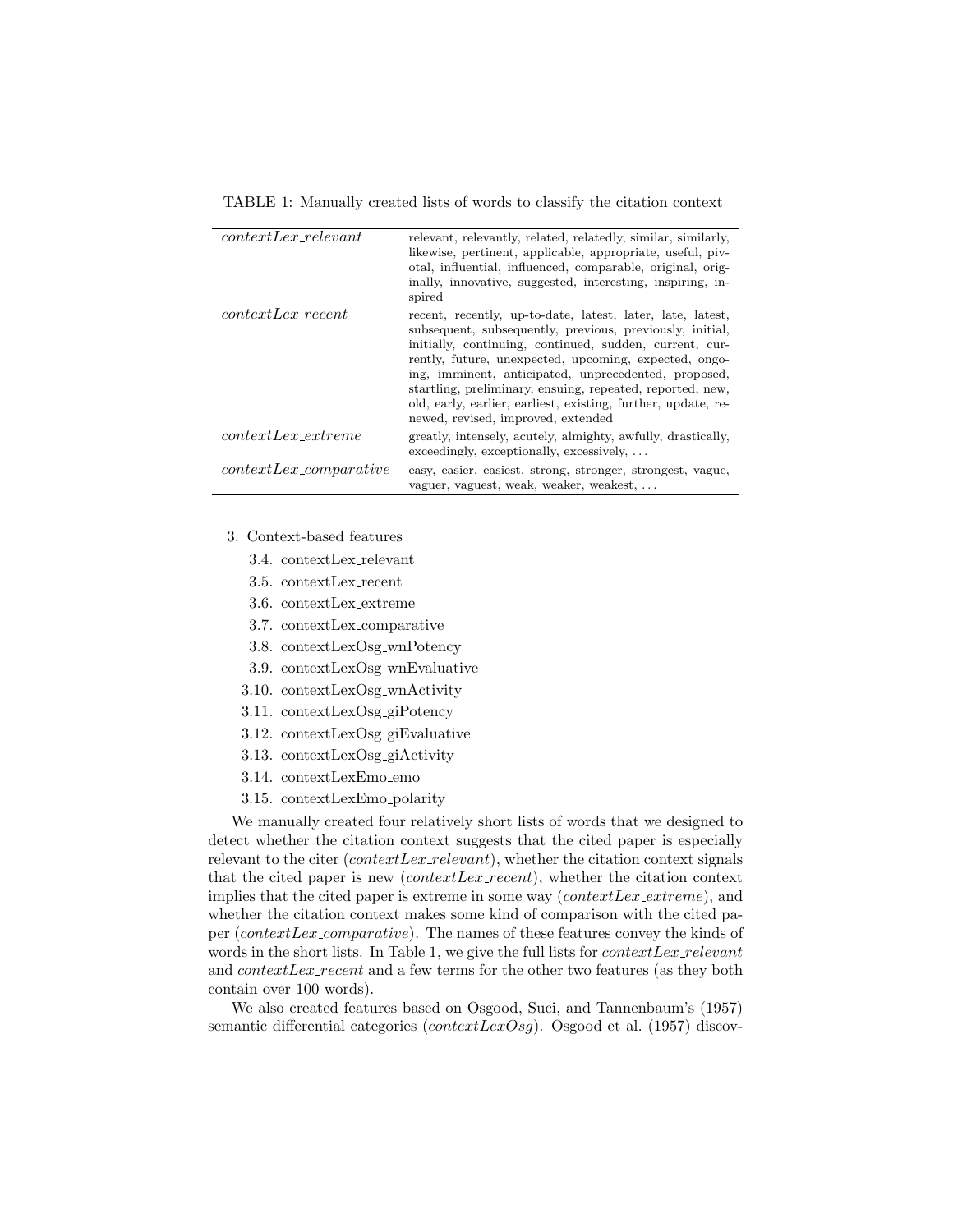ered that three main factors accounted for most of the variation in the connotative meaning of adjectives. The three factors were *evaluative* (good–bad), potency (strong–weak), and *activity* (active–passive).

The General Inquirer lexicon (Stone, Dunphy, & Smith, 1966) represents these three factors using six labels, Positiv and Negativ for the two ends of the evaluative continuum, Strong and Weak for the two ends of the potency continuum, and Active and Passive for the two ends of the activity continuum.<sup>1</sup>

The feature *contextLexOsg\_giEvaluative* is the number of words in the citation context that are labeled Positiv in the General Inquirer lexicon, context  $LexOsg_q$  iP otency is the number of words labeled *Strong*, and *contextLexOsg*  $qiActivity$  is the number of words labeled Active. The intuition behind these features is that a citation is more likely to be influential if positive, strong, active words occur in the citation context.

The General Inquirer lexicon has labels for 11,788 words. Using the algorithm of Turney and Littman (2003), we automatically extended the labels to cover 114,271 words. The additional words are from the WordNet lexicon. The WordNet features ( $contextLexOsg_wn$ ) are similar to the corresponding General Inquirer features ( $contextLexOsg_q(i)$ , except they include these additional words.<sup>2</sup>

Since the citation context is a window of ten words around the citation, the values of these features range from zero to ten. If a reference is cited multiple times in the body of the citing paper, we calculate its average value. For increased precision, we only considered the words in the citation context that have an adjective or adverb sense in WordNet.

We used an emotion lexicon (Mohammad & Turney, 2010) to check whether the citation context includes words that convey sentiment ( $contextLexEmo$ *polarity*) or emotion (*contextLexEmo\_emo*). The lexicon contains human annotation of emotion associations for about 14,200 words. The annotations in the lexicon indicate whether a word is positive or negative (known as sentiment, polarity, or *semantic orientation*), and whether it is associated with eight basic emotions (joy, sadness, anger, fear, surprise, anticipation, trust, and disgust).

The feature *contextLexEmo\_polarity* is the number of words in the citation context that are labeled either positive or negative. The feature context  $LexEmo$  emo is the number of words that are labeled with any of the eight basic emotions. The idea behind these features is that any kind of sentiment or emotion in the words in the citation context might indicate that the citation is influential, even if the sentiment or emotion is negative.

As with the other *contextLex* features, the values of *contextLexEmo* range from zero to ten. Multiple occurrences of a citation are averaged.

### Position-based features

The location of a citation in the body of a citing paper might be predictive of whether the cited paper was influential. Intuitively, the earlier the citation appears in the text, the more important it seems to us. The first two types of position-based features are based on the location of a citation in a sentence: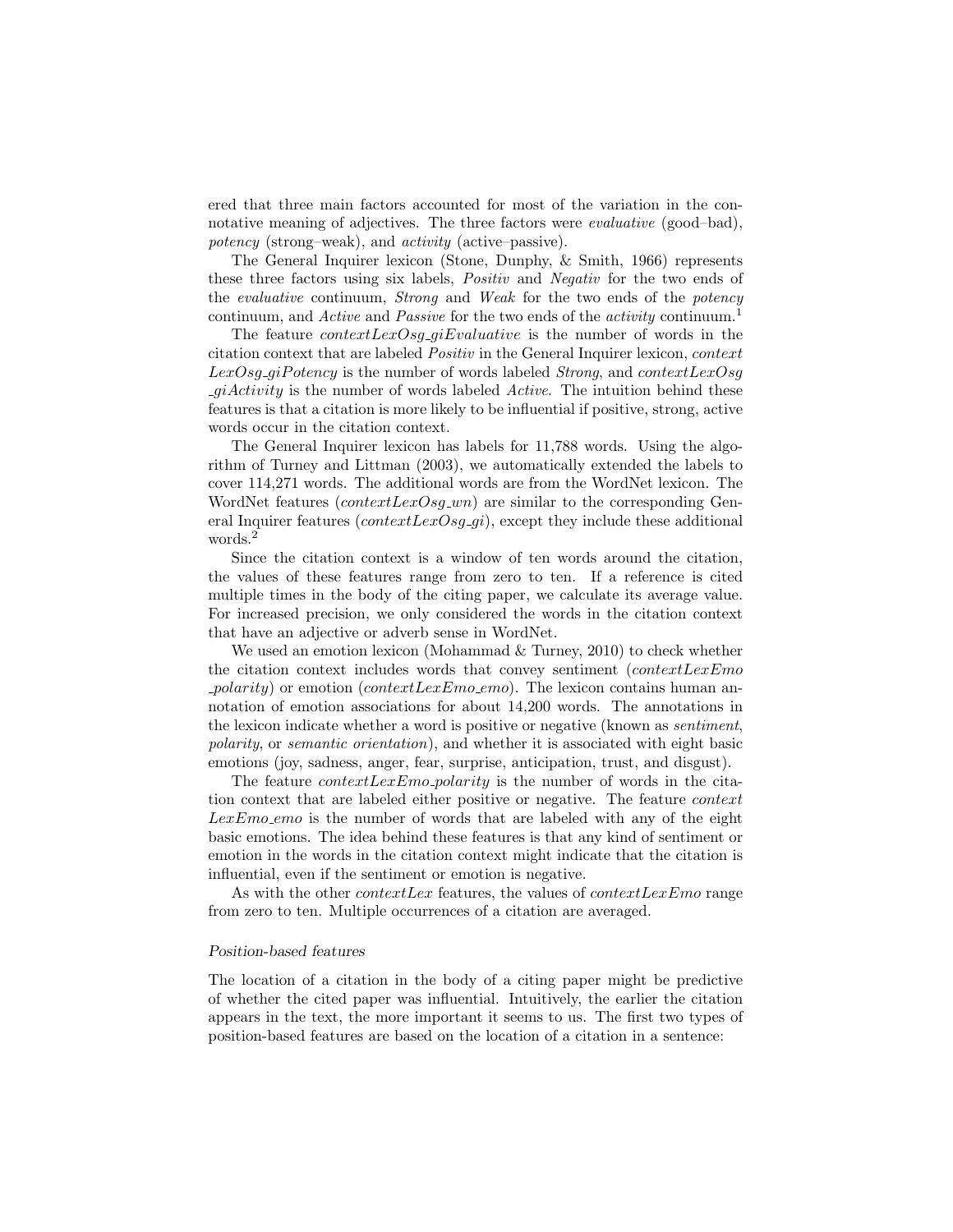4. Position-based features

4.1. posInSent begin

4.2. posInSent\_end

These are binary features indicating whether a citation appears at the beginning ( $posInSent\_\text{begin})$  or the end ( $posInSent\_\text{end})$ ) of the sentence. If a reference appears more than once in the citing paper, we calculated the percentages; for example, if a reference is cited three times in the paper and two of the three appear at the beginning of the sentences, the  $posInSent\_\mathit{begin}$  feature takes the value of 0.667.

The next four position-based features are based on the location of a citation in the entire citing paper:

4. Position-based features

4.3. posInPaper stdVar

4.4. posInPaper mean

4.5. posInPaper last

4.6. posInPaper first

We measured the positions of the sentences that cite a given reference, including the mean ( $posInPaper_{.}mean$ ), standard variance ( $posInPaper_{.}stdVar$ ), first  $(poshPaper\_first)$ , and last position  $(poshPaper\_last)$  of these sentences. These features are normalized against the total length (the total number of sentences) of the citing paper; thus the position ranges from 0 (the beginning of the citing paper) to 1 (the end of the citing paper).

More sophisticated location-based features are possible but not considered. For example, references appearing in a methodology section might be more influential than those appearing solely in the related work section.

### Miscellaneous features

The next three features do not fit into the previous four classes and they have little in common with each other. We arbitrarily put them together as miscellaneous features:

- 5. Miscellaneous features
	- 5.1. aux citeCount
	- 5.2. aux selfCite
	- 5.3. aux yearDiff

The citation count a paper has received (in the general literature; not the number of occurrences within a specific paper) is widely used as a metric for estimating the academic contribution of a paper, which in turn is an essential building block in calculating other metrics (e.g., h-index) for evaluating the academic contribution of a researcher, organization, or journal. We are interested in understanding its usefulness in deciding academic influence (in a specific paper). That is, when cited in a given paper, is a more highly cited paper more likely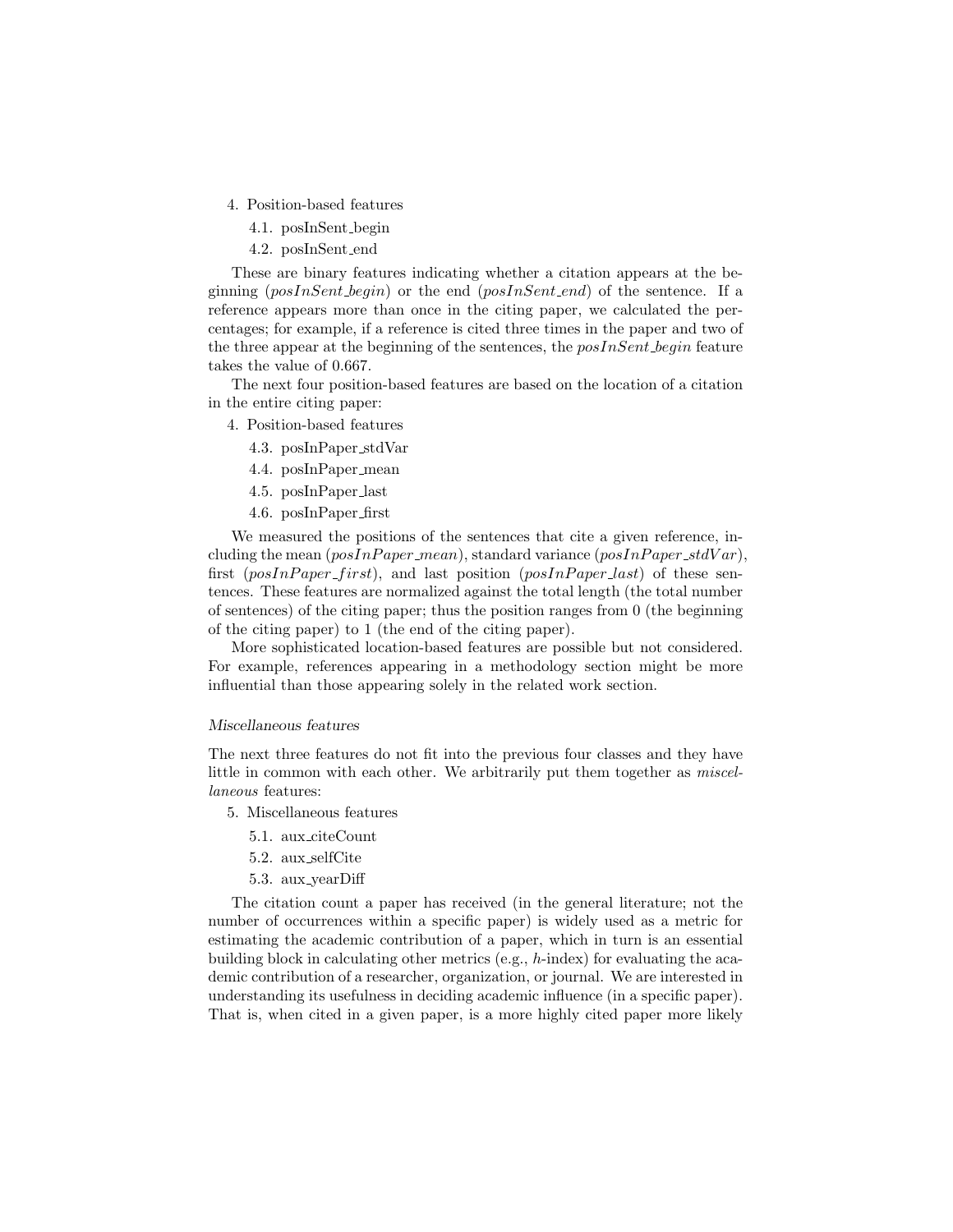to have academic influence on the citer? To explore this question, we collected the raw citation counts of each reference in Google Scholar  $(aux\_citeCount).$ 

In accordance with convention, self-citation refers to the phenomenon where a citer and a reference share at least one common author. We are interested in knowing whether a self-citation would have a positive or negative correlation with academic influence. To study this, we manually annotated self-citation among the references and used it as a binary feature  $(aux\_selfCite)$ .

Are older papers, if cited, more likely to be academically influential? We incorporated the publication year of a reference as a feature  $(aux\_yearDiff)$ . We calculated the difference in publication dates between a reference and the citer by subtracting the former from the latter, which resulted in a non-negative integer feature.

#### Contextual normalization

Many of the above features are sensitive to the length of the citing paper. For example, the number of occurrences of each reference in the entire citing paper (countsInP aper whole) tends to range over larger values in a long paper than in a short paper. For predicting whether a reference is influential, it is useful to normalize the raw feature values for a given paper–reference pair by considering the range of values in the given citing paper. This is a form of contextual normalization (Turney, 1993, 1996), where the citing paper is the context of a feature.

We normalize all our features so that their values are in the range  $[0, 1]$ . This kind of normalization is standard practice in data mining, as it improves the accuracy of most supervised learning algorithms (Witten, Frank, & Hall, 2011). For example, consider the feature  $countsInPaper. whole$ , where we count how many times a given reference is cited in the whole text. Suppose we find that, in a given citing paper, one reference is cited ten times, but all other references are cited only once. We would then give a score of 1 to the most cited reference, and a score of 1/10 to the other references. That is, the most often cited references in any given citing paper always get a score of 1.

We formalize the normalization as follows. Our feature set contains both binary and real-valued features that take non-negative values. Binary features do not require normalization: Their values are 0 and 1.<sup>3</sup> Other features are normalized to [0, 1]. Let  $\langle p_i, r_{ij} \rangle$  be a paper–reference pair, where  $p_i$  is the *i*-th citing paper and  $r_{ij}$  is the j-th reference in  $p_i$ . Let  $f_k$  be the k-th feature in our feature set and let  $v(p_i, r_{ij}, f_k)$  be the value of the feature  $f_k$  in the paper–reference pair  $\langle p_i, r_{ij} \rangle$ . Suppose that  $p_i$  contains n distinct references,  $\langle p_i, r_{i1} \rangle, \ldots, \langle p_i, r_{in} \rangle$ , resulting in *n* values for  $f_k$ ,  $v(p_i, r_{i1}, f_k), \ldots, v(p_i, r_{in}, f_k)$ . Let  $\max(p_i, r_{i*}, f_k)$ be the maximum of the *n* values,  $v(p_i, r_{i1}, f_k), \ldots, v(p_i, r_{in}, f_k)$ . We normalize each  $v(p_i, r_{ij}, f_k)$  to range from zero to one, using the formula  $v(p_i, r_{ij}, f_k)/\sqrt{k}$  $\max(p_i, r_{i*}, f_k)$ . If  $\max(p_i, r_{i*}, f_k)$  is zero, then we normalize  $v(p_i, r_{ij}, f_k)$  to zero.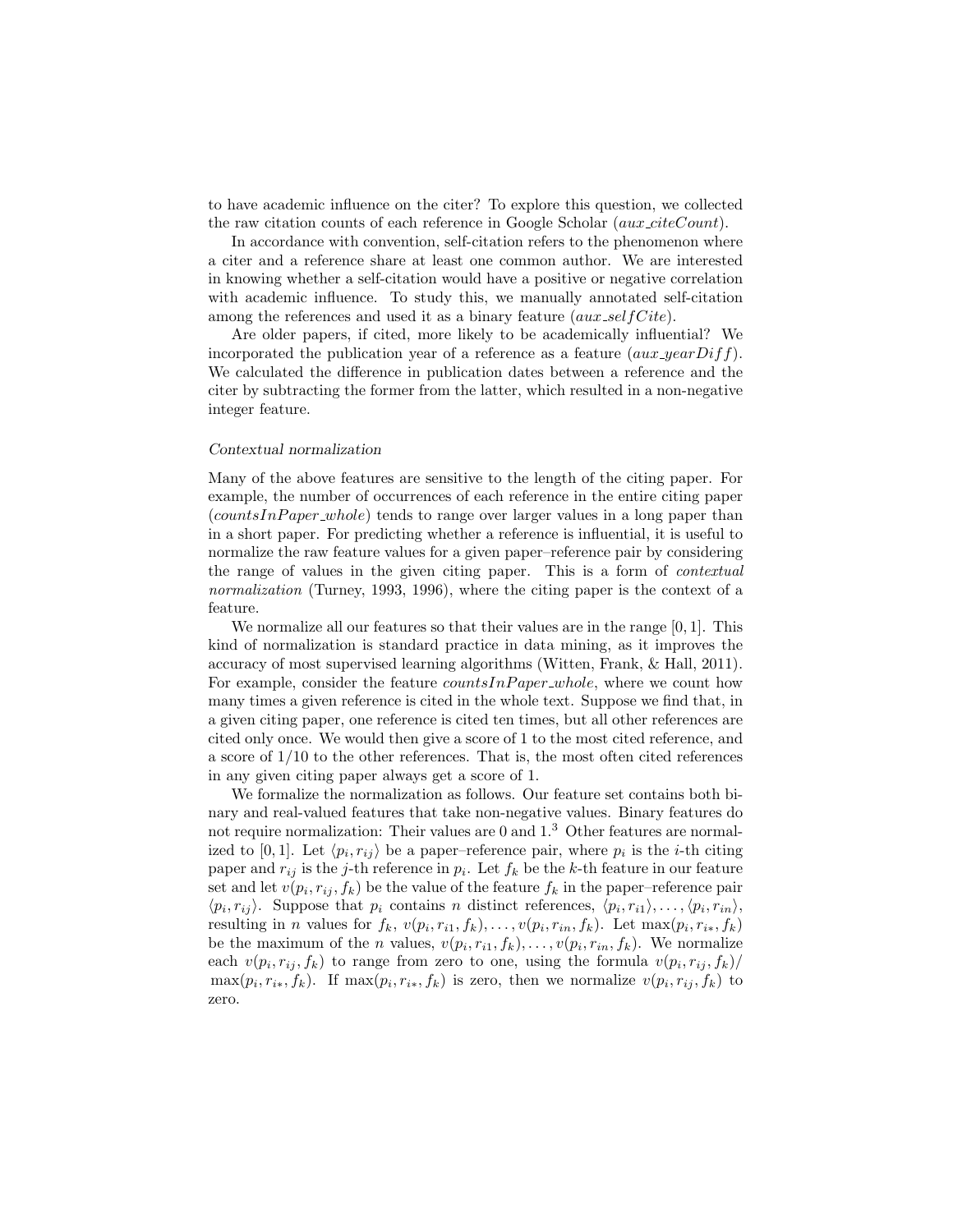# Experiments with features

Using a labeled dataset, we first identify the features that are most correlated with academic influence. We then combine some of these features to achieve a good classification score.

### Gold-standard dataset

We believe that the authors of a paper are in the best position to determine whether a given reference had a strong influence on their research. In a blog posting, we invited authors to help us create a gold-standard dataset of labeled references.<sup>4</sup> The authors were directed to fill in an online form.<sup>5</sup> The instructions on the form were as follows:

We believe that most papers are based on 1, 2, 3 or 4 essential references. By an essential reference, we mean a reference that was highly influential or inspirational for the core ideas in your paper; that is, a reference that inspired or strongly influenced your new algorithm, your experimental design, or your choice of a research problem. Other references merely support the work.

We believe that authors are the best experts to assess which references are essential. We are interested in automatically finding these references. To know how well we are doing, we need your help: please give us the title of a few of your papers and list for each paper the references that you feel are most essential, those without which the work would not have been possible.

Forty different researchers filled out our online form (see Table 2). About half of them are from the USA and Canada. Three quarters of them are in computer science.

This gold-standard dataset provides us with a benchmark for supervised machine learning.<sup>6</sup> The authors gave us the titles of their papers and they indicated which references in each paper were influential for them. From the titles, we obtained PDF copies of their papers and converted them to plain text. We then extracted the references from the text and labeled them as influential or non-influential.

In total, the authors contributed 100 of their papers. OpenNLP was used to detect sentence boundaries and conduct tokenization.<sup>7</sup> We then used ParsCit to parse the papers (Councill, Giles, & Kan, 2008). ParsCit is an open-source package for parsing references and document structure in scientific papers. We first ran the papers through ParsCit and then used a few hand-coded regular expressions to capture citation occurrences in paper bodies that were not detected by ParsCit.

The contents of the papers were then further annotated. First, the section names were standardized to twelve predefined labels: title, author, abstract, introduction, related, main, conclusion, future, acknowledgment, reference, appendix, and date (the year of publication of the given paper). The default label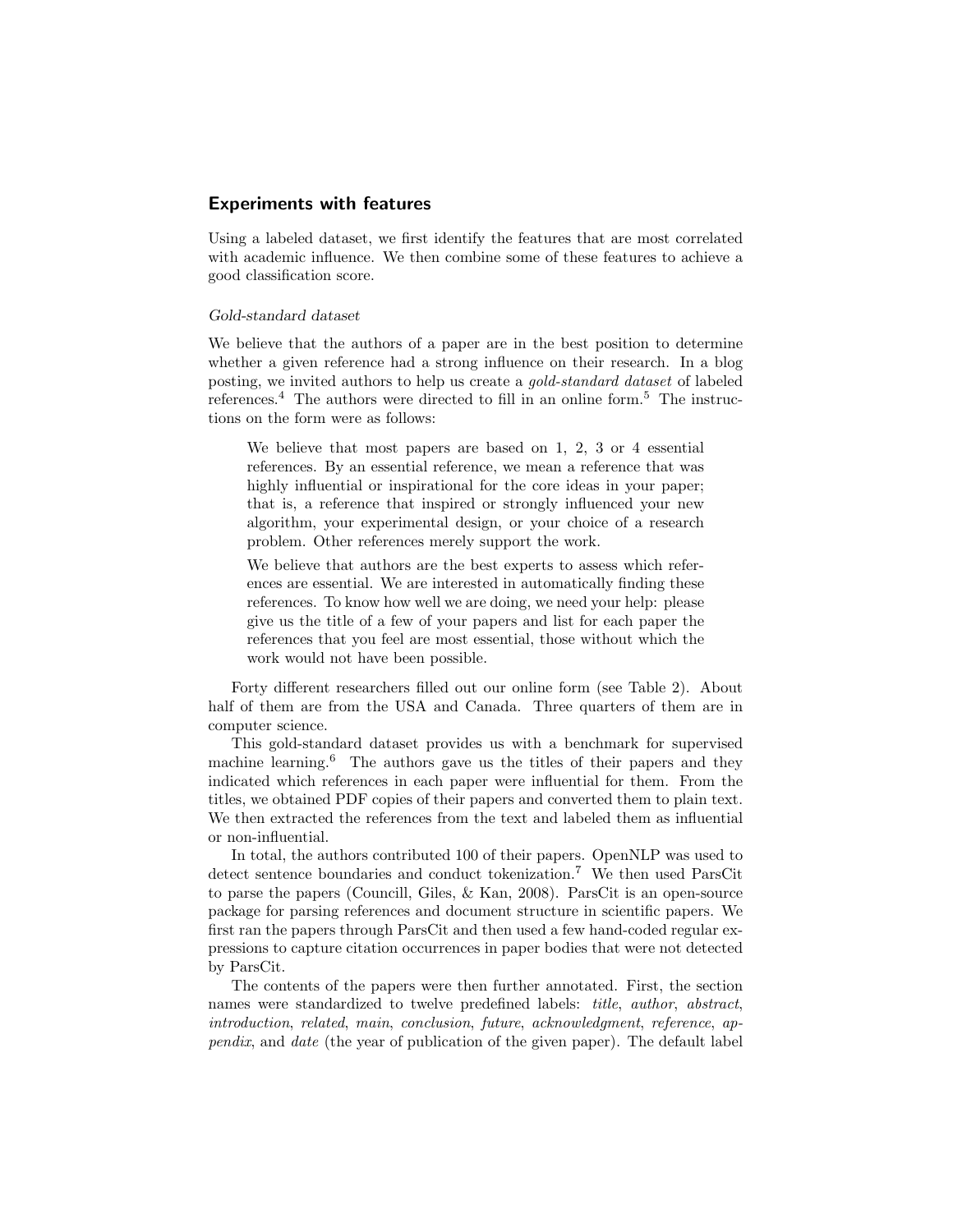TABLE 2: Volunteer researchers

| Country   | Number |
|-----------|--------|
|           | 1      |
| Belgium   |        |
| Brazil    | 1      |
| Canada    | 9      |
| Denmark   | 1      |
| France    | 4      |
| Germany   | 2      |
| Greece    | 1      |
| Norway    | 1      |
| Poland    | 1      |
| Portugal  | 1      |
| Singapore | 1      |
| Slovenia  | 1      |
| Spain     | 1      |
| UK        | 3      |
| USA       | 12     |

(a) Geographical provenance

| Number<br>Discipline<br><b>Biophysics</b><br>1<br>Chemistry<br>1<br>Computer Science<br>30 |
|--------------------------------------------------------------------------------------------|
|                                                                                            |
|                                                                                            |
|                                                                                            |
|                                                                                            |
| Ecology<br>1                                                                               |
| Genetics<br>$\overline{2}$                                                                 |
| 1<br>Geophysics                                                                            |
| Mathematics<br>1                                                                           |
| 1<br><b>Physics</b>                                                                        |
| Signal Processing<br>1                                                                     |
| Translation<br>1                                                                           |

for a section was main (the core or main body of the paper). For example, previous work and related work would both be standardized to related.

Second, the bibliographic items were manually corrected and meta-data about them (e.g., the Google citation counts) was included. The citations of these items in the main body of the paper were also manually corrected. For example, if references were cited as "[7-10]", we modified the citation to " $[7, 8, 9, 10]$ ", so as to explicitly include references  $[8]$  and  $[9]$ .

Porter's (1980) stemmer (mentioned in the preceding section) was only applied as a preprocessing step when generating feature vectors; the stemmer was not applied during the corpus annotation step described here.

The basic units in our study are paper–reference pairs, not papers. The 100 papers yield 3143 paper–reference pairs (that is, 3143 data points; 3143 feature vectors). In the main bodies of the 100 papers, there are 5394 occurrences of the references, so each paper contains an average of around 31 references (in the bibliographies) and 54 citations (in the main text). The dataset contains 322 (10.3% of 3143) influential references (strictly speaking, 322 influential paper– reference pairs). That is, their authors identified an average of 3.2 influential references per research paper.

### Correlation between labels and features

We seek to determine which features are better able to predict the academic influence of a reference. The Pearson correlation coefficients between the various features and the gold influence labels are a simple indication of how useful a feature might be. We show the coefficients in Figure 1.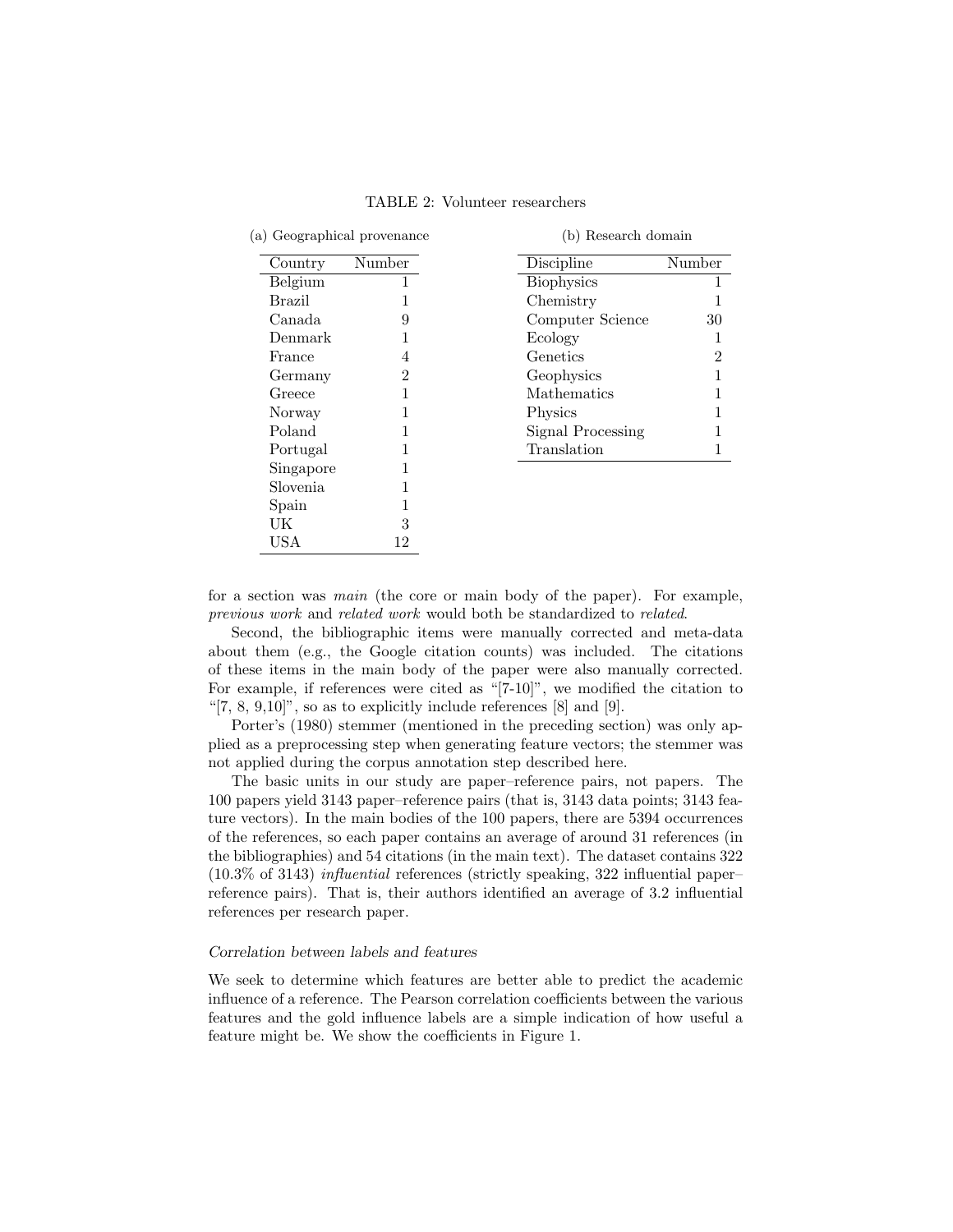

FIGURE 1: Pearson correlation coefficients between the features and the gold influence labels. The y-axis lists the features and x-axis the coefficients.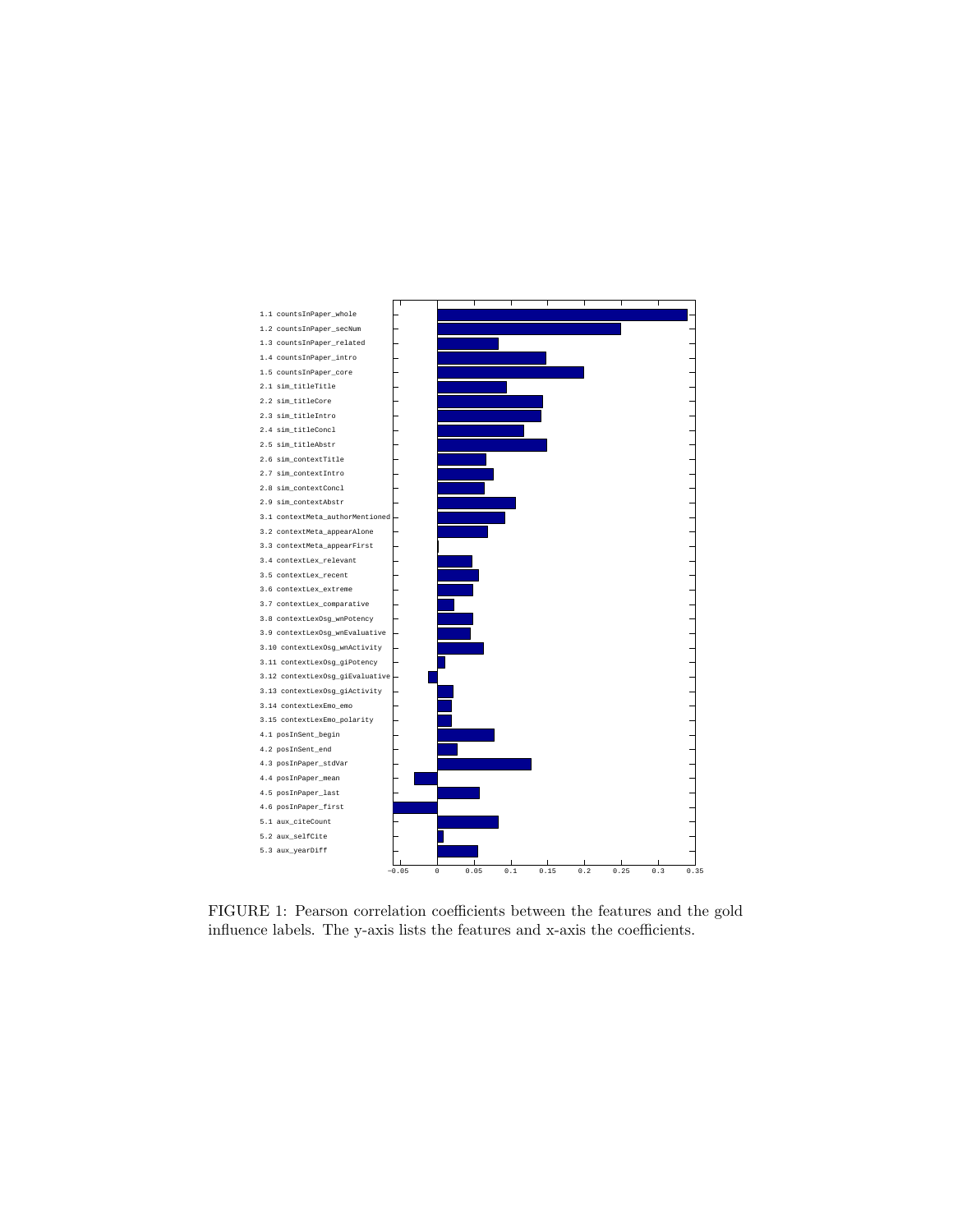First, consider the correlation coefficients for the count-based features:

- 1. Count-based features
	- 1.1. countsInPaper whole
	- 1.2. countsInPaper secNum
	- 1.3. countsInPaper\_related
	- 1.4. countsInPaper intro
	- 1.5. countsInPaper core

Figure 1 shows that the most correlated individual features to academic influence are in-paper count features  $(countsInPaper. whole and countsInPaper$  $secNum$ ). This is a convenient result, because one of the best features, counts In Paper -whole (the number of times a reference is cited in a paper), is also one of the easiest to compute from a technical point of view. Moreover, it suggests simple but potentially effective schemes for modifying the standard citation count (i.e., the number of papers that cite a given paper in the general literature): For each paper  $X$  that cites a paper  $Y$ , increment the citation count for Y

- only if Y was cited more than once in the body of  $X$ ,
- only if Y is cited more often in the body of X than most of the other references in  $X$ , or
- only if  $Y$  is cited in more than one section of  $X$ .

Intuitively, these modified citation counts may also be more robust than the standard citation count, considering that an author seems unlikely to cite a paper more than once when the paper is included in the references because it is de rigueur in the field.

Next, consider the similarity-based features. These are features that measure the semantic similarity between a citer and a reference. In general, we found such features well correlated with academic influence.

The first group of similarity-based features compares the similarities between the title of a cited paper and the title, introduction, conclusion, and abstract of the citer:

- 2. Similarity-based features
	- 2.1. sim titleTitle
	- 2.2. sim titleCore
	- 2.3. sim titleIntro
	- 2.4. sim titleConcl
	- 2.5. sim titleAbstr

As shown in Figure 1, the correlation coefficients of the features (e.g.,  $sim\_title$ ) Abstr) rank right after those of the two in-paper count features. As we will show soon, these features (e.g.,  $sim\_titleCore$ ) can work synergetically with count-based features for predicting academic influence.

The second group of similarity-based features use citation context instead of the title of a cited paper: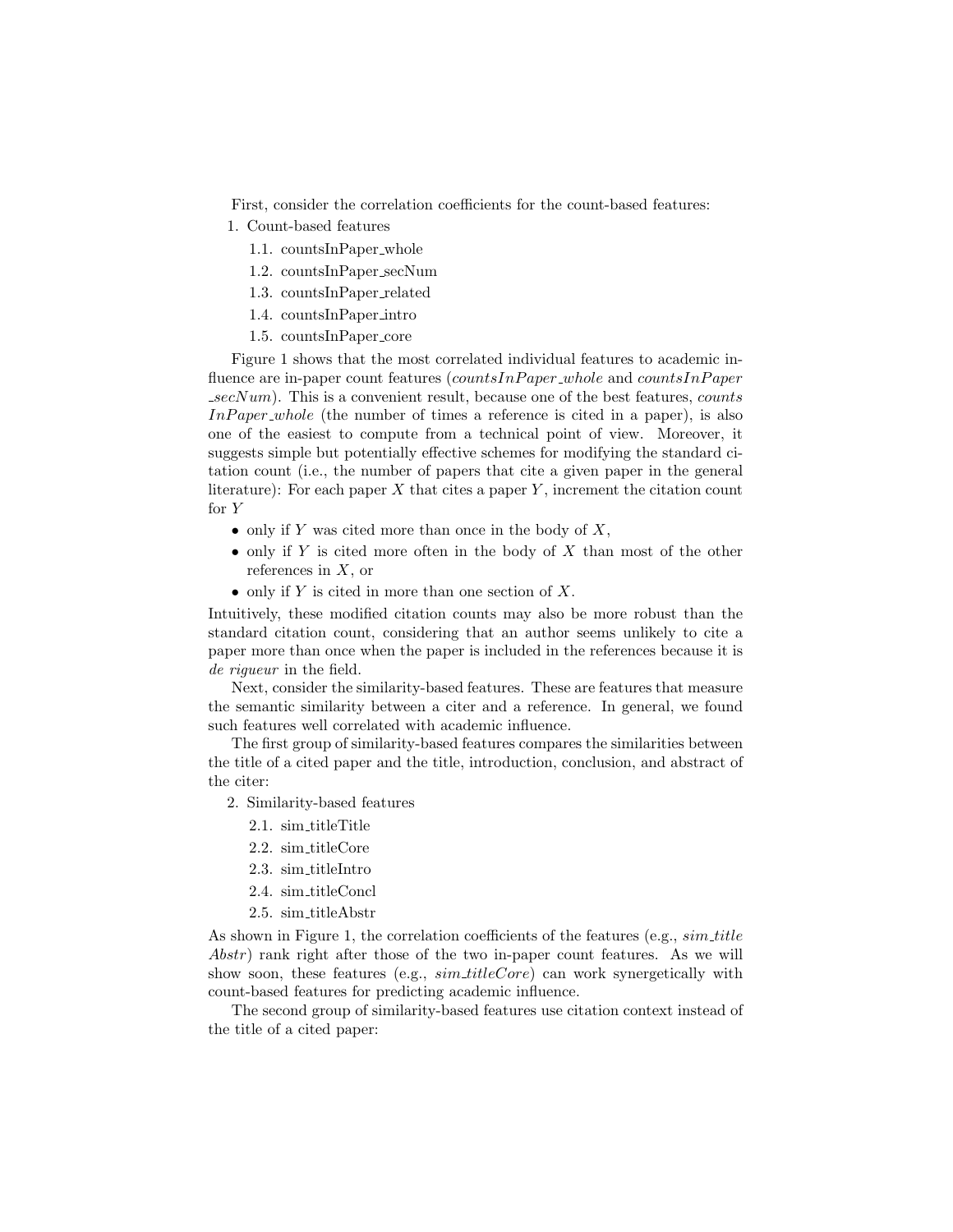- 2. Similarity-based features
	- 2.6. sim contextTitle
	- 2.7. sim contextIntro
	- 2.8. sim contextConcl
	- 2.9. sim contextAbstr

These features compare the similarities between citation contexts and the title, abstract, and conclusion of the citing paper. We found that the context–abstract  $(sim\_contextAbstract)$  similarity feature is the one in this group that is most correlated with academic influence, followed by context–conclusion  $(sim\_contextIntro)$ ,  $context{-}title(sim\_contextTitle)$ , and context-introduction (sim contextConcl).

We turn to the context-based features. First, we focus on the features that consider the relation between the citation and the citation context:

- 3. Context-based features
	- 3.1. contextMeta authorMentioned
	- 3.2. contextMeta appearAlone
	- 3.3. contextMeta appearFirst

In this group, *contextMeta\_authorMentioned* has the highest correlation coefficient. This feature indicates whether the names of the authors appear in the citation context (e.g., "Smith et al. [4]").

The second group of context-based features are based on the meaning of the words in the citation context:

3. Context-based features

- 3.4. contextLex relevant
- 3.5. contextLex recent
- 3.6. contextLex extreme
- 3.7. contextLex comparative
- 3.8. contextLexOsg\_wnPotency
- 3.9. contextLexOsg wnEvaluative
- 3.10. contextLexOsg\_wnActivity
- 3.11. contextLexOsg giPotency
- 3.12. contextLexOsg giEvaluative
- 3.13. contextLexOsg giActivity
- 3.14. contextLexEmo emo
- 3.15. contextLexEmo polarity

We used several different types of lexicons to capture different aspects of semantics in the citation contexts, including sentiment, emotion, and Osgood et al.'s (1957) semantic differential categories.

As we mentioned in the preceding section, *contextLexEmo\_polarity* is the number of words in the citation context that are labeled either positive or negative and *contextLexEmo\_emo* is the number of words that are labeled with any of the eight basic emotions. Our hope was that any kind of sentiment or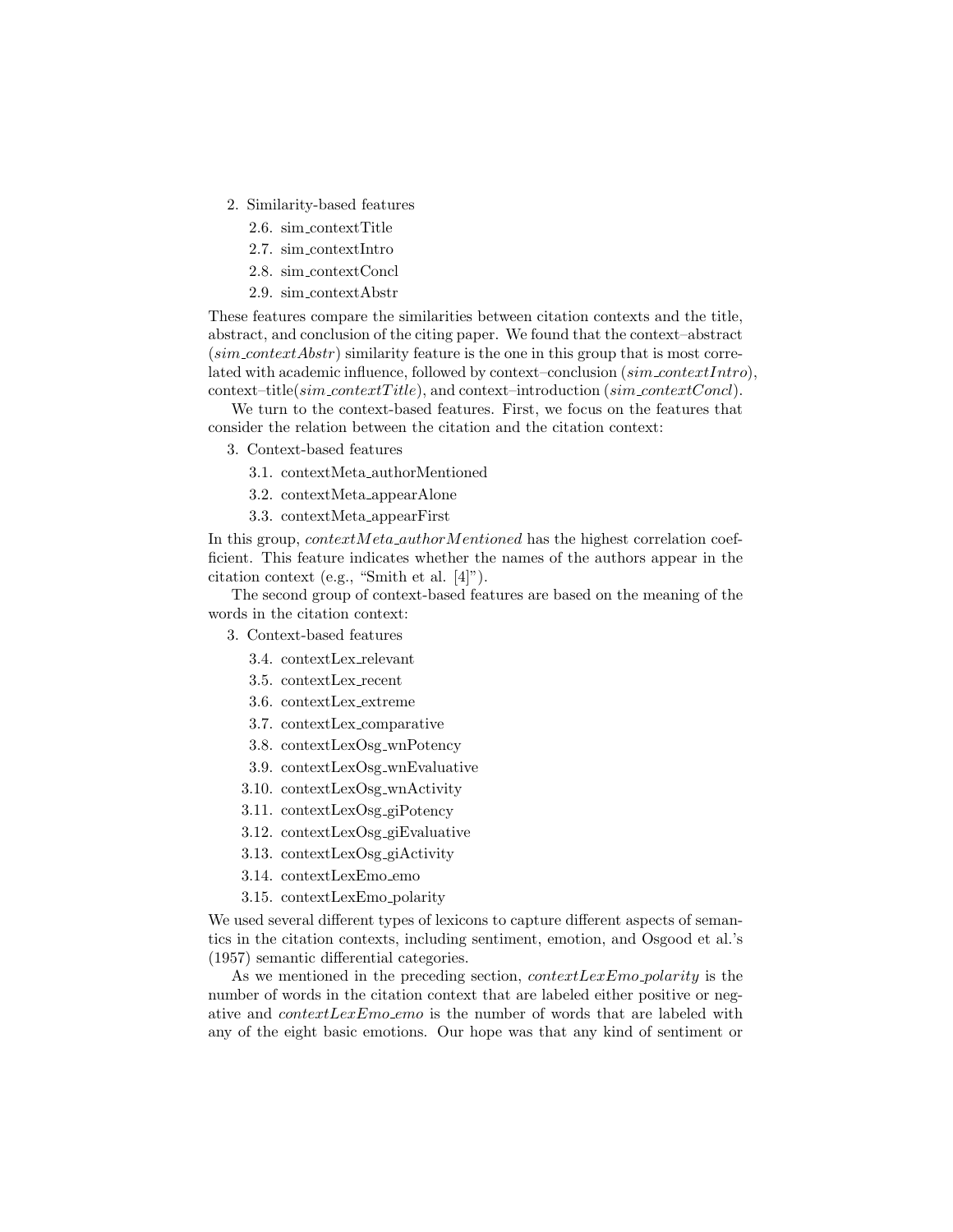

FIGURE 2: Detailed Pearson correlation coefficients between emotional and sentimental features and the gold labels.

emotion in the words in the citation context might indicate that the citation is influential, even if the sentiment or emotion is negative, but Figure 1 shows that neither feature has a high correlation with the gold labels. This suggests to us that it might be better to split these features into more specific features for each of the possible categories.

To test this idea, we split  $contextLexEmo-polarity$  into two features, one for positive polarity and one for negative polarity, and we split  $contextLexEmo_{e}mo_{e}$ into eight features, one for each of the eight basic emotions. Figure 2 shows the correlation coefficients for each of these more specific features.

We see in Figure 2 that positive polarity has a higher correlation than negative polarity. Among the eight basic emotions, surprise has the highest correlation. These results are intuitively reasonable. However, none of the correlations is greater than 0.06. It seems that none of these features are likely to be of much use for predicting influence.

Let us consider the position-based features. First, we examine the position of a citation in a sentence:

- 4. Position-based features
	- 4.1. posInSent begin
	- 4.2. posInSent\_end

Our results suggest that references located at the beginning of a sentence might be more influential.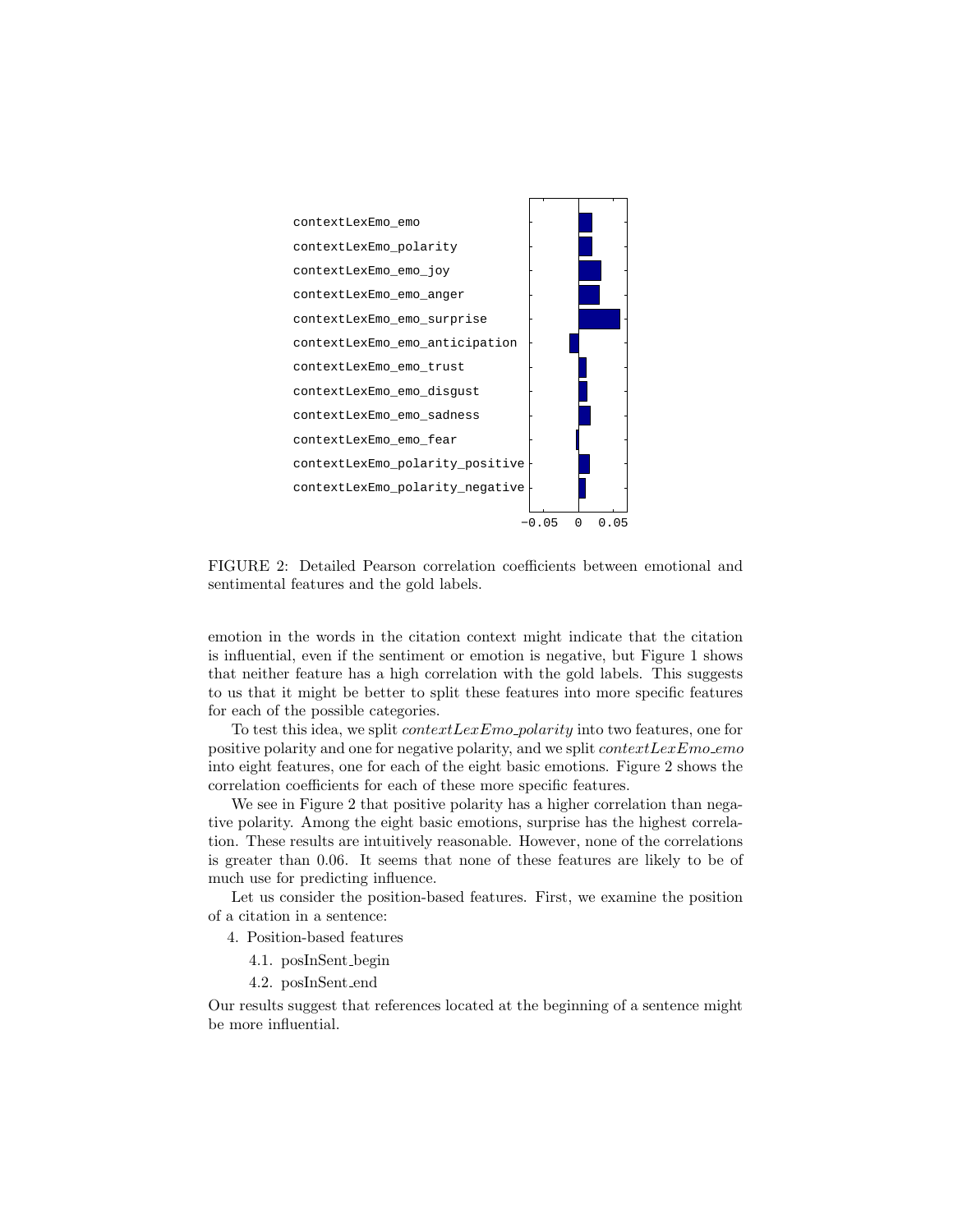The second group of position-based features calculates the locations of citations in the body of the paper:

4. Position-based features

- 4.3. posInPaper stdVar
- 4.4. posInPaper mean
- 4.5. posInPaper last
- 4.6. posInPaper first

The best paper-position-based feature is the standard variance of a reference's positions ( $posInPaper\_stdVar$ ). Note that this feature is likely to overlap with the in-paper-counts features to some degree: A larger in-paper-counts number could correspond to a higher position variance, so these features may not have additive benefit when used together.

Finally, we examine the miscellaneous features:

- 5. Miscellaneous features
	- 5.1. aux citeCount
	- 5.2. aux selfCite
	- 5.3. aux\_vearDiff

Figure 1 shows that the correlation coefficient between citation counts and the influence labels is positive. This confirms the previous finding that highly cited papers are more likely to be cited in a meaningful manner (Bornmann & Daniel, 2008a). However, we find that the correlation is moderate: It is smaller than that of half of the features we tested. Hence, while highly cited papers may have more academic influence, the citation count is not an ideal indicator of influence. This result is consistent with the fact that papers are often cited for reasons other than academic influence. When a paper is highly cited, the authors of the citing paper may feel obliged to cite it, yet might not take the time to read it.

From Figure 1, we see a small positive correlation between self-citation and the gold influence labels. We will see later that  $aux\_selfCite$  is useful as a corrective factor in the final model.

Are older papers more likely to be influential? In Figure 1, the  $aux\_yearDiff$ feature has a small positive correlation with the influence. We discretized the feature over the ranges  $0, 1, ..., 10, 11-20, 21-30, 31+$ . The corresponding Pearson coefficients are given in Figure 3. The figure shows that, when the cited paper is one or four to seven years older than the citing paper, there is a positive correlation with academic influence. More recent papers (0, 2 and 3 years) and older papers ( $\geq 8$  years) are poorly or negatively correlated with academic influence. This result is consistent with our interest (mentioned in the section on defining academic influence) in the proximate influences on a citing paper.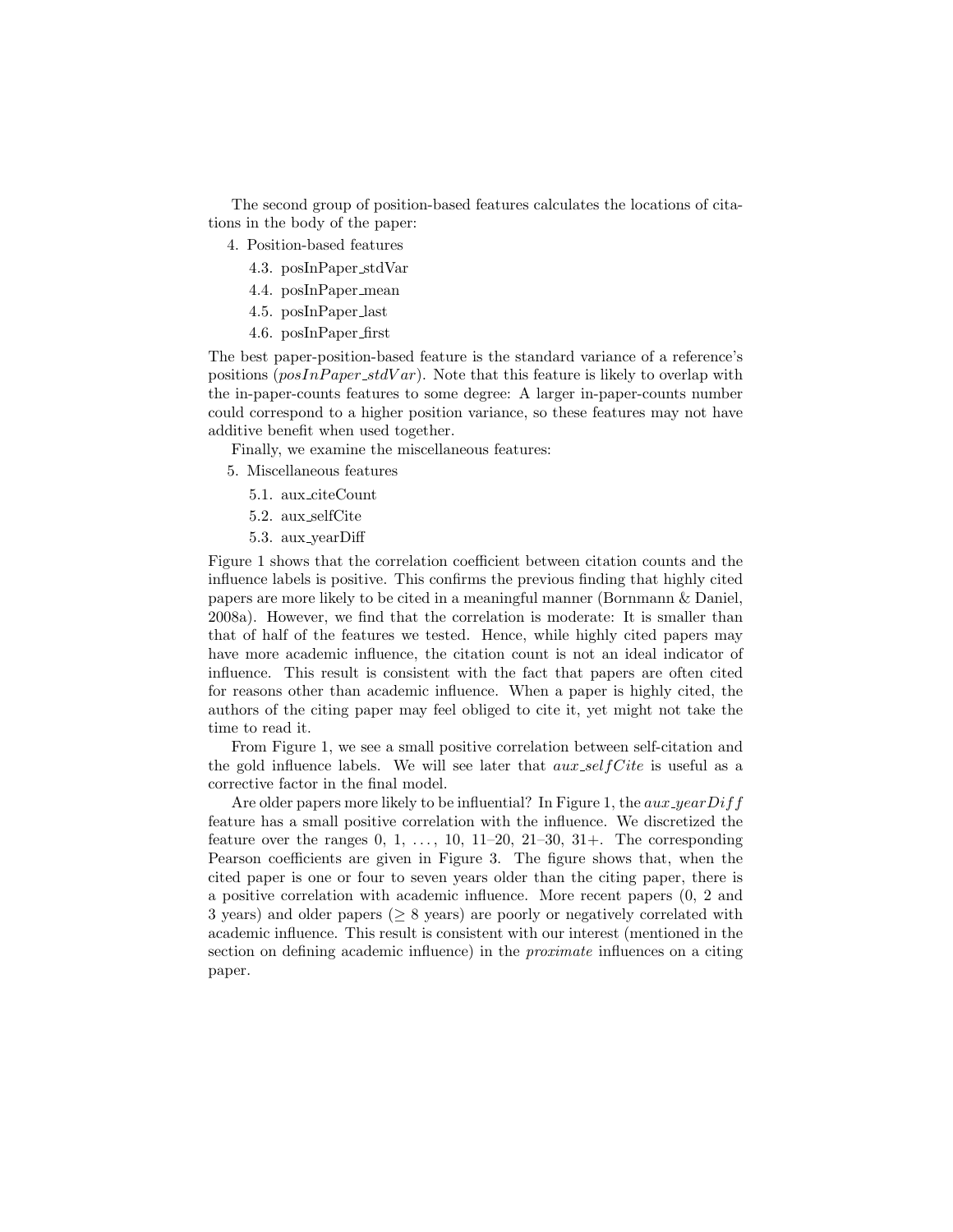

FIGURE 3: Detailed Pearson correlation coefficients between aux yearDiff and the gold labels.

### Results of predicting academic influence

We used the LIBSVM support vector machine (SVM) package (Chang & Lin, 2011) as our supervised learning algorithm.<sup>8</sup> We chose a second-degree polynomial as our kernel function.<sup>9</sup>

The F-measure was applied to evaluate the performance of the learned model. The F-measure is defined as the harmonic mean of precision P and recall R:  $F = 2PR/(P+R)$ . The precision of a model is the conditional probability that a paper–reference pair is *influential* (according to the gold-standard author-generated label), given that the model guesses that it is influential. The recall of a model is the conditional probability that the model guesses that a paper–reference pair is influential, given that it actually is influential (according to the gold-standard).

Another metric is *accuracy*, defined as the ratio of properly classified paper– reference pairs (as either influential or not) over the total number of classified pairs. However, the classes in our data are imbalanced  $(10.3\%$  in the *influential* class and 89.7% in the non-influential class). This makes accuracy inappropriate as a performance measure for our task, because we could achieve an accuracy of 89.7% by the trivial strategy of always guessing the non-influential class.

The F-measure is a better performance measure for imbalanced classes, because it rewards a model that has a balance of precision and recall. Always guessing non-influential yields an F-measure of zero (we take division by zero to be zero). Always guessing influential yields an F-measure of 18.7%  $(2 \cdot 0.103 \cdot 1/(0.103 + 1)) = 0.187$ . Unlike accuracy, the F-measure penalizes trivial models.

The SVM algorithm is designed to optimize accuracy, whereas we want to optimize the F-measure. Since an SVM does not directly optimize the F-measure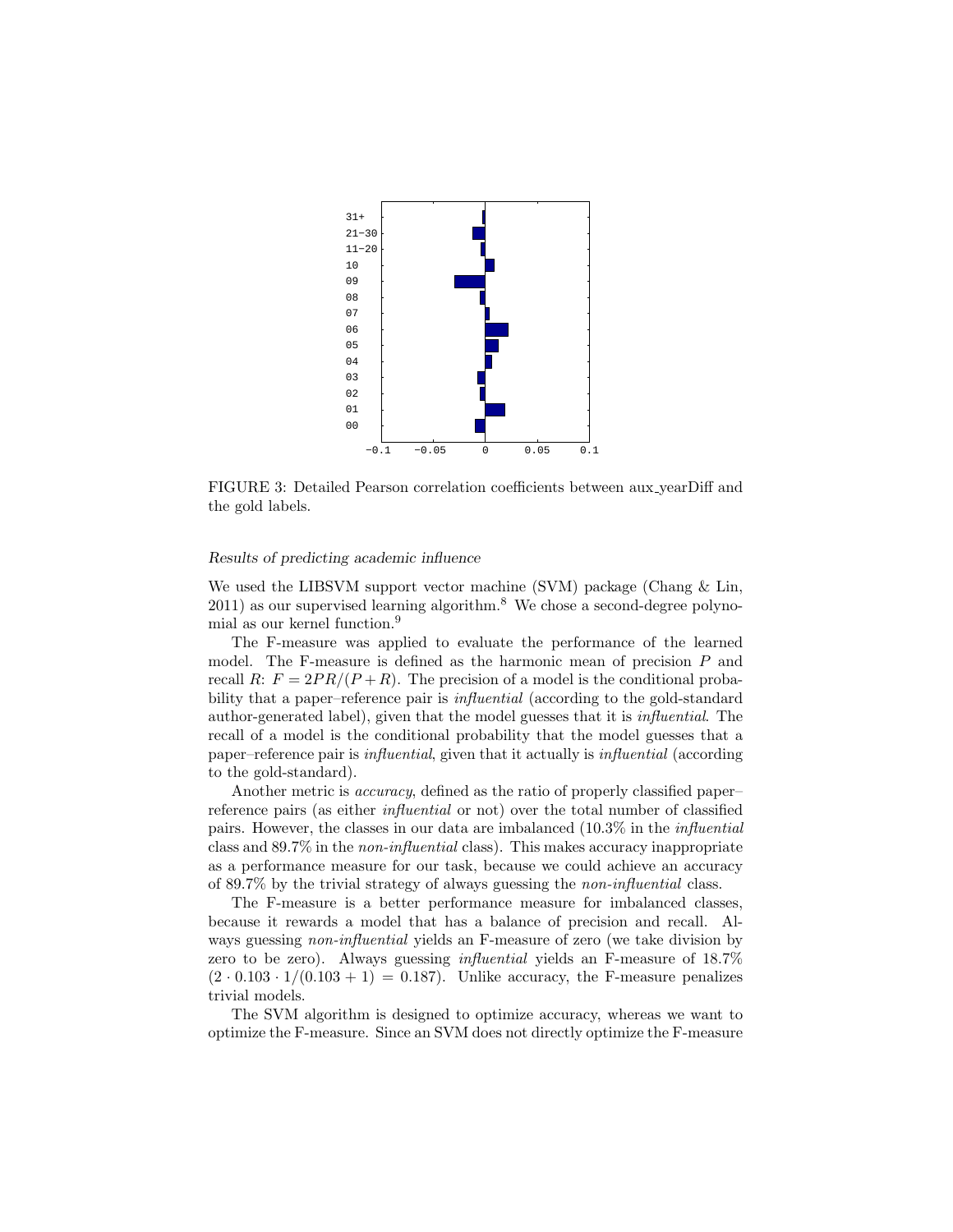TABLE 3: Additive improvement of model performance. We report macroaverages under ten-fold cross-validation. With respect to the F-measure, asterisks  $(*)$  mark models that are better than model (2) whereas daggers  $(*)$  mark models that are better than model (3).

| Model             | Features                             | F-measure      | Precision  | Recall |
|-------------------|--------------------------------------|----------------|------------|--------|
| $\left  \right $  | random                               | 0.10           | 0.10       | 0.10   |
| $^{'}2)$          | aux_citeCount                        | 0.12           | 0.12       | 0.13   |
| $\left( 3\right)$ | countsInPaper_whole                  | $\ast$<br>0.35 | 0.36       | 0.41   |
| (4)               | $(3) + \text{sim\_titleCore}$        | 0.39           | *+<br>0.40 | 0.44   |
| (5)               | $(4) + \text{countsInPaper}$ .secNum | 0.41           | *+<br>0.42 | 0.46   |
| (6)               | $(5) + aux\_selfCite$                | 0.42           | *+<br>0.43 | 0.48   |

and our data are not balanced, we used a simple down-sampling method to handle this. In each fold of cross validation, we randomly down-sampled the negative instances (non-influential references) in the training data to make their number equal to that of the positive ones (influential references).

Table 3 shows the scores of different models under ten-fold cross-validation. We included two baselines. The first baseline randomly labels a reference with a probability equal to the distribution of the labels in the training data. The second predicts the academic influence of references based on their Google citation counts (*aux\_citeCount*). Note that the macro-averaged F-measure is not necessarily between the averaged precision and recall. For example, for model (3) in the table, 0.35 is not between 0.36 and 0.41.

Starting with model (3) in the table, we added features greedily: In each round, the feature resulting in the maximum improvement of the F-measure was added. That is, model (3) is the best model that uses only one single feature, and the best performing model (with four features) is model (6).

In Table 3, all of the models marked with a dagger sign (†) are statistically significantly better than model  $(3)$ . The models marked with an asterisk  $(*)$ are statistically significantly better than the two baselines. We use a one-tailed paired t-test with a 99% significance level.

The first feature chosen for the model by greedy feature selection is *counts*  $In Paper \textit{whole}$ , the feature with the highest correlation in Figure 1. The best model achieves an F-measure of about 42% (see Table 3). The model uses only four features, two of which are count-based ( $countsInPaper$ ) and one semanticsbased  $(sim\_titleCore)$ . Adding more features to model (6) did not result in further improvement. Using all features presented in Figure 1 results in an F-measure of 37%, which is significantly better than model (1) and (2) ( $p <$ 0.01), insignificantly better than the best single-feature model (3)  $(p > 0.05)$ , and worse than model (6)  $(p < 0.01)$ . This observation supports the hypothesis that feature selection is useful for this task. In general, feature selection removes useless or detrimental features, which often leads to better performance (e.g., higher F-measures) and greater efficiency.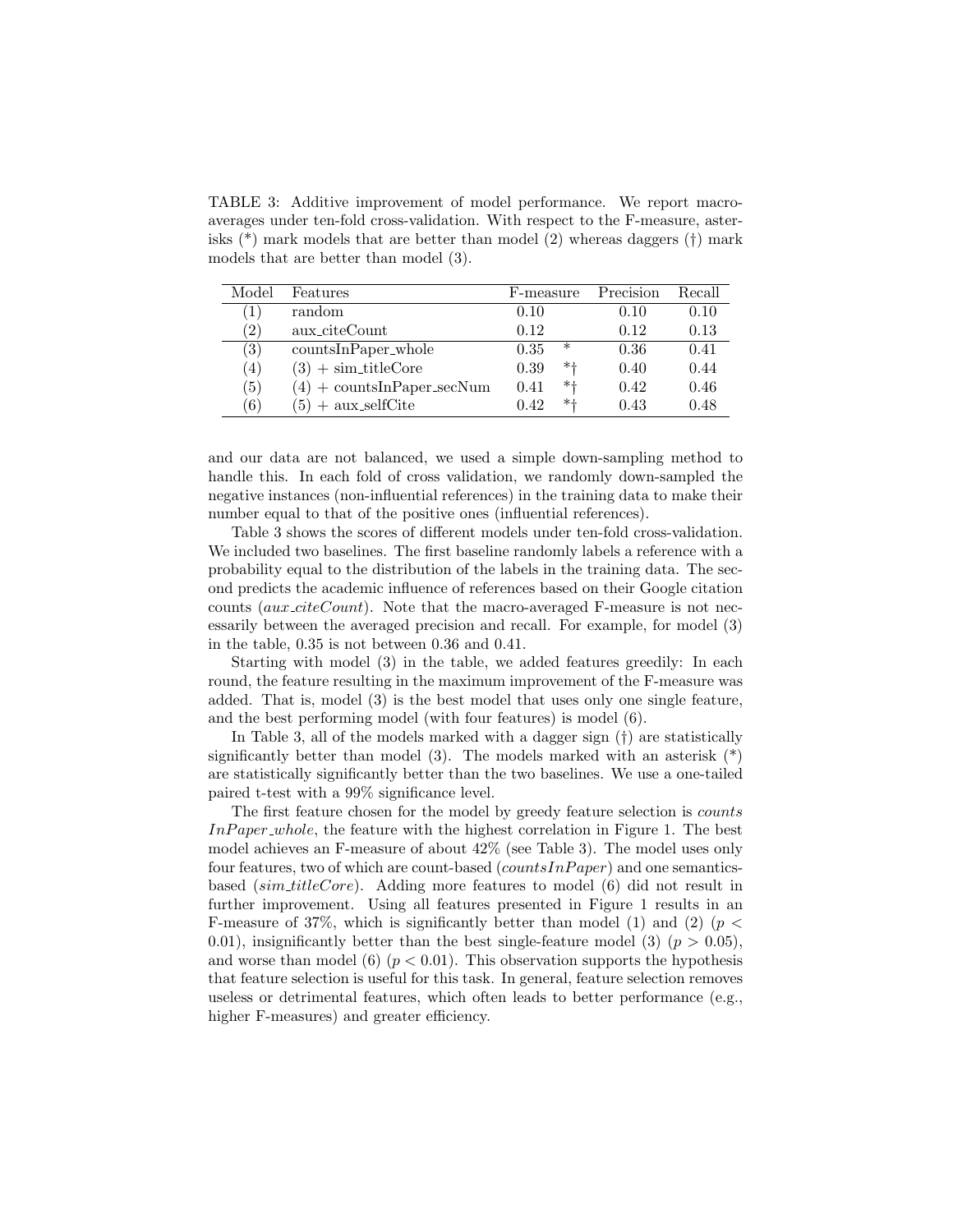We find it interesting that a semantic feature  $(sim\_titleCore)$ , the similarity between the title of the cited paper and the core sections of the citing paper) is the second feature chosen. It seems that this feature complements the count-based feature; it covers some papers that are influential but have lower counts. The improvement of model  $(4)$  over model  $(3)$  is about  $4\%$  in terms of F-measure, which is statistically significant at a level of  $p < 0.01$ . Using another count-based feature,  $countsInPaper\_secNum$ , additionally improves the performance. Although  $aux\_selfCite$  by itself has a small correlation with influence (see Figure 1), it seems to be useful when combined with the other three features.

Note that the F-measure we used here is the macro-averaged F-measure (Lewis, 1991). That is, we calculated the F-measure for each paper individually and then computed the arithmetic average over all the F-measures obtained. For each reference in a given paper, we used the SVM model to estimate the probability that the reference is labeled influential. In the training data, the average paper contained three influential references. Therefore the model guesses that the top three references in the given paper, with the highest estimated probabilities, are influential, and the remaining references, with lower probabilities, are non-influential.

It is difficult to describe an SVM model intuitively. Moreover, given an SVM model, it is not straightforward to describe the importance of a feature. To further assess the importance of the four features in model (6), we have also applied logistic regression to our data (Long, 1997). Logistic regression assumes that the probability distribution of some binary random variable  $Y$  is of the form

$$
P(Y = 1 | \vec{X}) = \frac{1}{1 + e^{-(\beta_0 + \sum_i \beta_i X_i)}}
$$

where  $\vec{X} = (X_1, X_2, \ldots)$  are feature values and  $\beta_0, \beta_1, \beta_2, \ldots$  are weight vectors. Given N training instances, we can solve for the weights  $\vec{W} = (\beta_0, \beta_1, \ldots)$  by maximizing the likelihood function

$$
l(\vec{W}) = \prod_{i=1}^{N} P(Y=1|X)^{t_i} (1 - P(Y=1|X))^{1-t_i}
$$

where  $t_i \in \{0,1\}$  is the binary gold label of the  $i^{th}$  training instance. Once we have solved for the weights, we can classify instances by using a threshold ω. That is, given an instance with feature values  $\vec{X}$ , we predict Y = 1 if  $P(Y = 1|\vec{X}) > \omega$  and we predict Y = 0 otherwise. For our application, we set the threshold so that the relative number of influential citations is the same as in the training set.

With logistic regression, the magnitude (absolute value) of the weights,  $\beta_i$ , indicates the importance of the corresponding feature in the model. We used the mnrfit command in Matlab to conduct logistic regression on our data. The weights assigned to the features  $countsInPaper\_whole, sim.titleCore,$  $countsInPaper{\_}secNum$ , and  $aux\_selfCite$  are 2.7228, 1.2683, 1.1763, and -0.0923. Their absolute values correspond to the order they are selected by SVM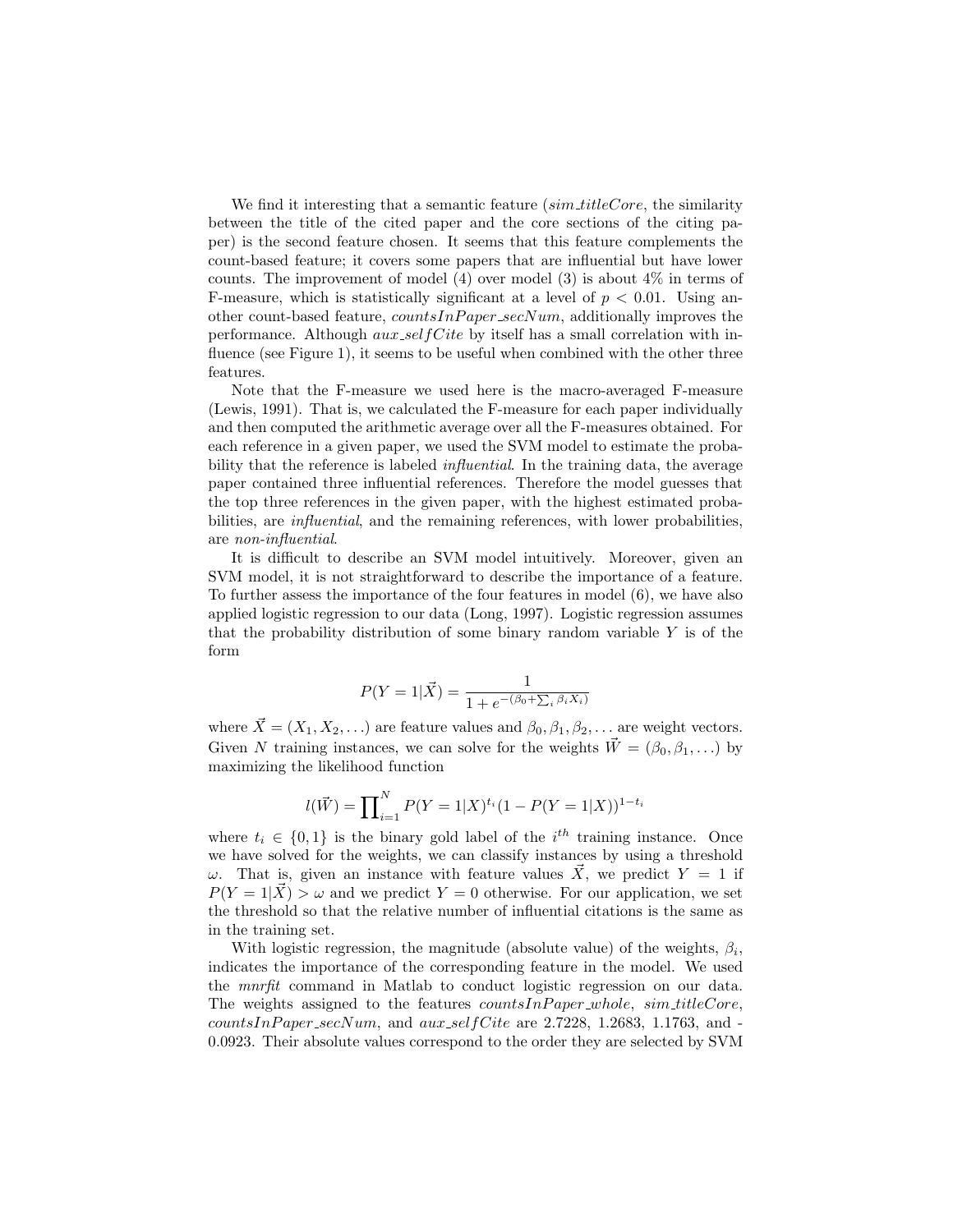

FIGURE 4: Detailed F-measure curves for countsInPaper secNum and  $countsInPaper\_whole.$ 

in Table 3: The most important feature is  $countsInPaper \textit{whole}$  and the least important is  $aux\_selfCite$ . Note that the weight for  $aux\_selfCite$  is smallest, which corresponds to the observation that self-citations are less likely to be influential. We have also used logistic regression to classify the references, using the same experimental setup as we used for the SVM. The logistic regression performance is slightly below that of the SVM ( $\approx 0.37$  vs. 0.41).<sup>10</sup>

When only one feature is used with SVM (as in model (3)), the classification task can be regarded as setting a threshold on the feature, to separate the influential references from the rest. In Figure 4, we vary such a threshold to provide a full view of the F-measures of the two most relevant features shown in Figure 1. Different thresholds here resulted in different percentages of references being predicted as *influential*, corresponding to the x-axis in the figure. Note that our thresholds are in the range [0, 1], since we have normalized the count values (and all other features) to this range (as we discussed earlier).

Figure 4 also includes the F-measure curve of random guesses (random in the figure). This curve serves as a minimum baseline for comparison with the other features. Model (1) in Table 3 corresponds to the point on the random curve such that the percentage of references predicted as influential equals the size of the *influential* class ( $322/3143 = 10.3\%$ ).

In Figure 4, the peak F-measure of our best feature,  $countsInPaper. whole,$ is 0.37 (when the value on the x-axis is 13%). Model (3) attained an F-measure of 0.35 in Table 3, slightly below the value of 0.37 in Figure 4. Model (3) was trained and tested with ten-fold cross validation, whereas the F-measure of 0.37 is based on using the whole dataset as training data, with no independent testing data; thus the small gap in the F-measures (0.35 versus 0.37) indicates that SVM is performing well.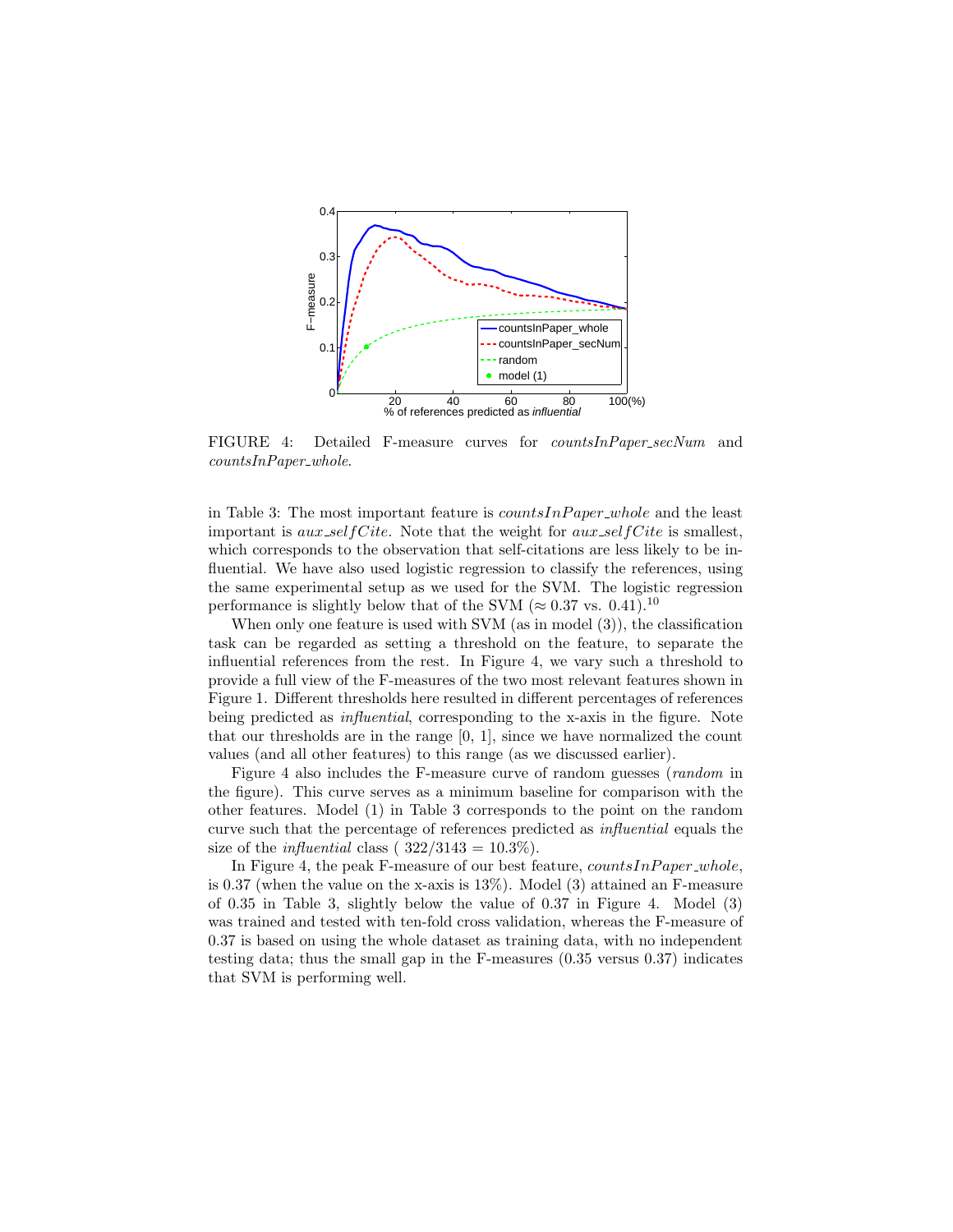# Experiments with in-paper citation counts

In the preceding section, we made a number of observations. A significant one is that the in-paper citation counts (how many times a reference is cited in a paper) are the most predictive features for academic influence. The following experiments are designed to further validate our results. Since the in-paper counts convey influence information, which is ignored in the conventional counting of citations, we wondered whether incorporating in-paper citation numbers into global citation counting would result in different rankings of papers and authors.

In contrast to the conventional citation counting, we refer to the methods that take into consideration the in-paper counts as influence-primed citation counts. We conducted two types of experiments. First, we explored the correlation between the rankings of papers and authors with and without influenceprimed citation counts. Second, we tackled the task of identifying ACL Fellows.

### Influence-primed citation counts

A classical citation network is a graph in which the nodes (vertices) correspond to papers and there is a directed link (directed edge) from one paper to another if the first paper cites the second paper. The network is usually acyclic (it has no loops), due to time: An earlier paper rarely cites a later paper (with some exceptions, due to overlap in the gestation periods of publications).

A slightly more sophisticated citation network could have weights or labels associated with the edges in the graph. For example, a directed edge from citing paper  $X$  to cited paper  $Y$  might be labeled as  $Y$  provides evidence that supports claims in  $X$ , or the directed edge might be weighted with a number that indicates how influential  $Y$  is to  $X$ .

There are various ways that in-paper citation counts can be used to modify classical citation networks. We have experimented with using in-paper citation counts for filtering edges in the graph and for weighting edges in the graph.

A simple filtering method is to drop the edge from citing paper X to cited paper Y when the in-paper citation count for Y in X is below a threshold. Equivalently, when building a citation network, only add an edge when the in-paper citation count is greater than or equal to a threshold.

We have also tried filtering with a combination of two thresholds,  $T_1$  and  $T_2$ . For a given paper–reference pair (i.e., a given citing–citer pair in the citation network), when building a network, we add an edge from citing paper  $X$  to cited paper Y based on the in-paper citation count of the reference  $Y$  (i.e., the number of times  $Y$  is mentioned anywhere in the body of  $X$ ) and the rank of the reference Y relative to the other references in  $X$  (i.e., the rank in a list, sorted in descending order of in-paper citation counts). An edge is added only if the in-paper citation count is at least  $T_1$  and the rank is less than  $T_2$  (lower rank is better, because the list is sorted in descending order).

An alternative to filtering is weighting edges. The edge between a reference and a citer can be weighted by the in-paper citation counts. Given a citing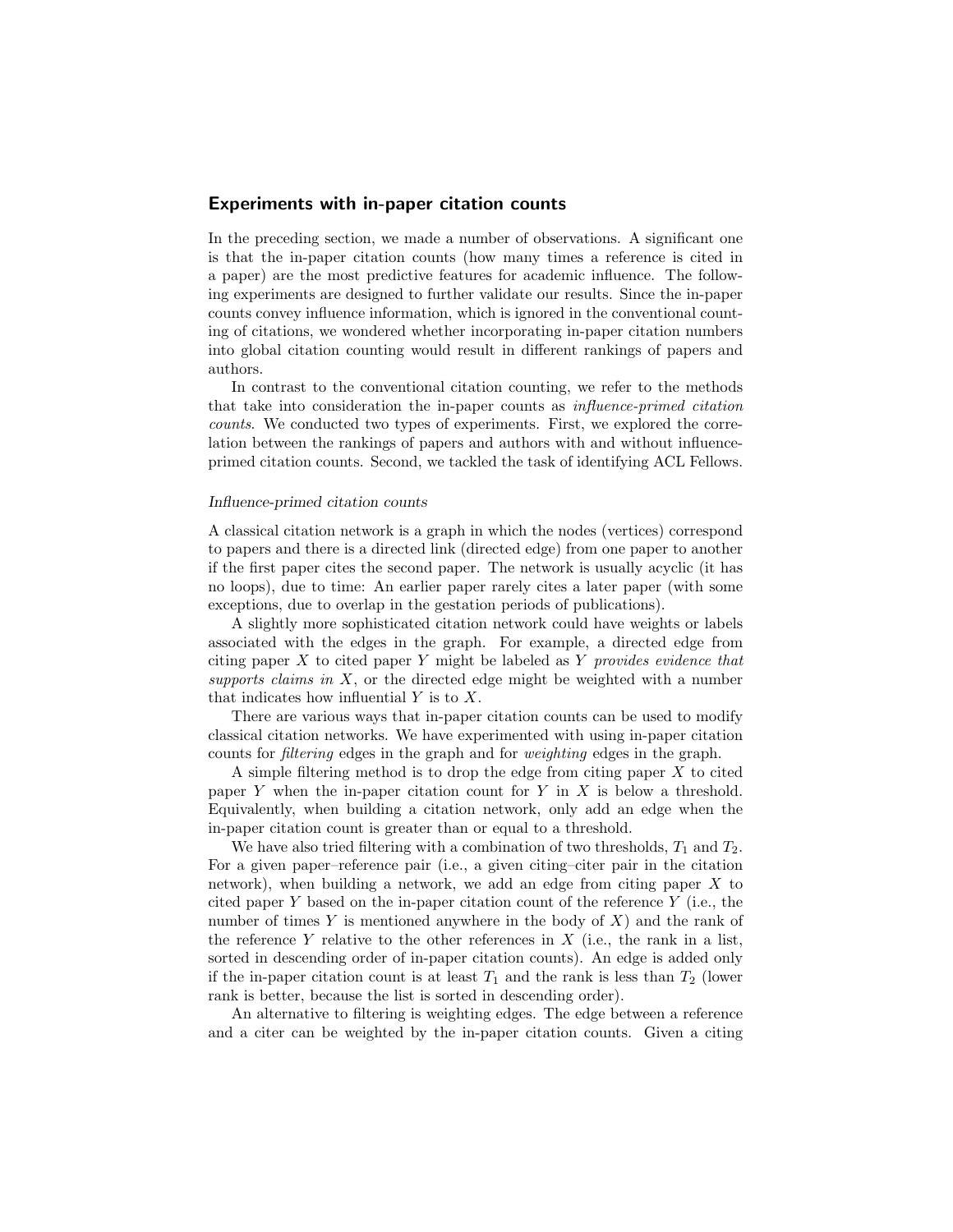paper X and a cited paper Y, suppose that Y is mentioned  $c$  times in the body of X. There are many functions that we might apply to convert the in-paper citation count  $c$  to a weight. Any linear or polynomial function might be useful.

In the following experiments, we use the square of the in-paper count to weight an edge: We weight the edge from X to Y with  $c^2$ . Squaring c gives more weight to higher values of c.

The conventional citation count for a paper is calculated from a citation network. It is the number of edges in the graph that are directed into the vertex that represents the given paper. That is, the conventional citation count for a paper is the number of papers that cite the given paper.

We weight citations according to the square of the number of times the reference is mentioned in the text. For example, being cited once in a paper that mentions the reference once counts for one whereas being cited once in a paper that mentions the reference twice counts for four. Weights are added up: Being cited four times by four papers that mention the reference once counts the same as being cited once by a paper that mentions the reference two times.

The influence-primed citation count is like the conventional citation count, except it weights each edge by  $c^2$ , instead of 1. We define *influence-primed* citation count formally as follows:

**Definition.** Given two papers,  $p_i$  and  $p_j$ , let  $c(p_i, p_j)$  be the number of times paper  $p_i$  mentions paper  $p_j$  in the body of its text, excluding the reference section. If the paper  $p_i$  cites paper  $p_j$ , then  $c(p_i, p_j) > 0$ ; otherwise  $c(p_i, p_j) = 0$ . Let L (the literature) be the set of all papers in the given citation network. The influence-primed citation count of paper  $p_i$ ,  $\text{cip}(p_i)$ , is

$$
\sum_{p_i \in L} c(p_i, p_j)^2.
$$

The function name,  $\text{cip}(\cdot)$ , stands for *citations*, *influence-primed*.

The *conventional* h-index for an author is the largest number h such that at least  $h$  of the author's papers are cited by at least  $h$  other papers. Each citation of a paper has a weight of 1.

The *influence-primed h-index* for an author is like the conventional h-index, except it weights each edge by  $c^2$ , instead of 1. The *influence-primed h-index* for an author is the largest number  $h$  such that at least  $h$  of the author's papers have an *influence-primed citation count* of at least h.

For example, if an author has four papers, each one cited only once, but each time they are cited, they are mentioned twice, then the influence-primed h-index is 4. In contrast, with the conventional h-index, the same author would receive an h-index of 1.

We define *influence-primed h-index* formally as follows:

**Definition.** An author,  $a_i$ , with a set of papers  $O(a_i)$  (the œuvre) has an influence-primed h-index,  $hip(a_i)$ , of h if h is the largest value such that

$$
|\{p_j \in O(a_i) | \operatorname{clip}(p_j) \ge h\}| \ge h.
$$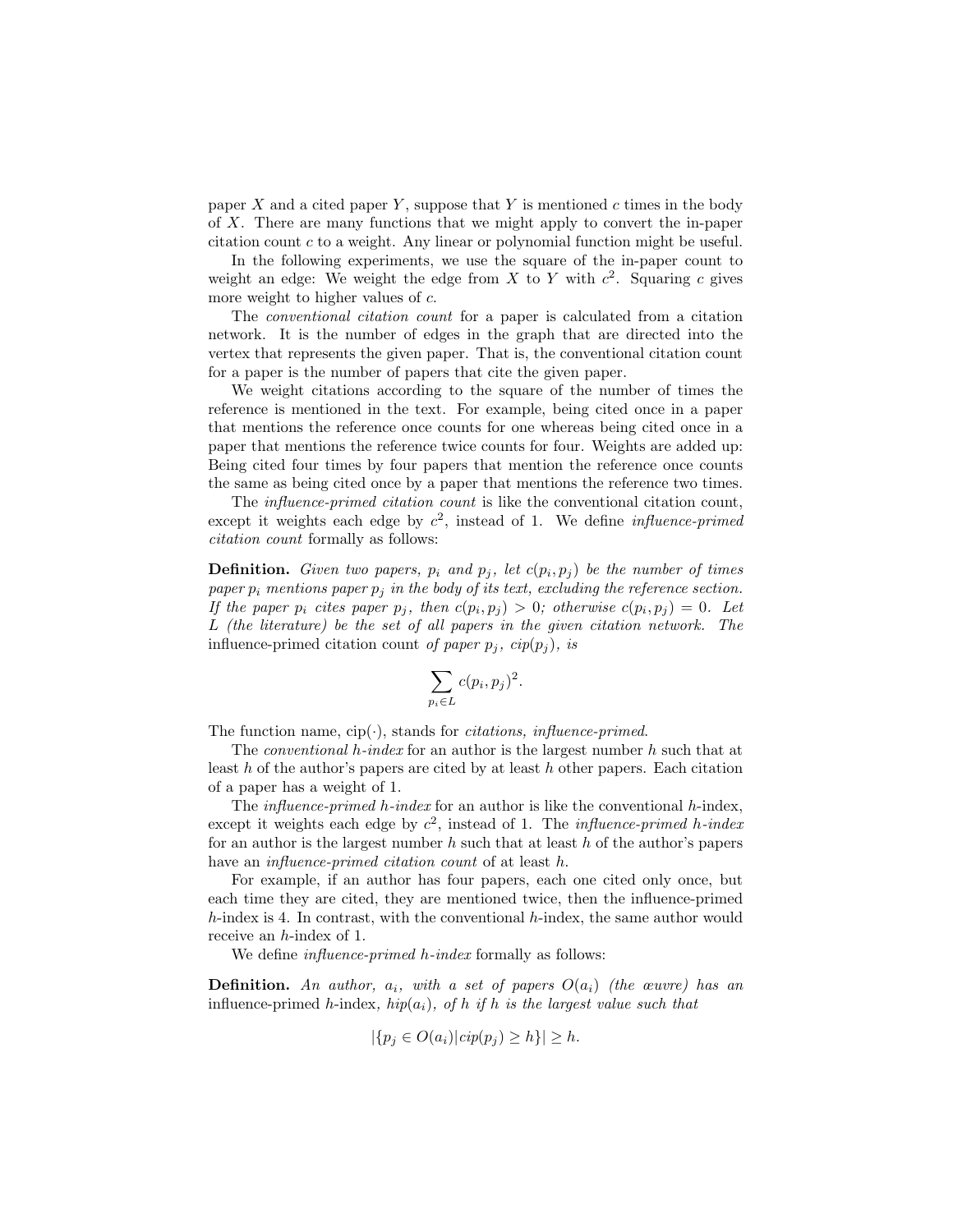TABLE 4: Statistics of the AAN dataset.

| <b>Statistics</b>         | Values |
|---------------------------|--------|
| Number of venues          | 341    |
| Number of papers          | 18,290 |
| Number of authors         | 14,799 |
| Number of paper citations | 84.237 |

The function name, hip(.), stands for *h*-index, influence-primed. We refer to this as the hip-index.

### ACL Anthology Network

For this experiment, we use the AAN (ACL Anthology Network) dataset (Radev, Muthukrishnan, & Qazvinian, 2009). AAN is a citation network constructed from the papers published in Association for Computational Linguistics (ACL) venues (conferences, workshops, and journals since 1965), approximately 20,000 papers. The AAN citation network is a closed graph; edges from or to the papers published outside ACL venues are not included. In effect, by using the AAN citation network, we can measure the impact of researchers and papers on the ACL community. This restriction might be desirable when we try to identify the recipients of honours granted by ACL. Table 4 shows the basic statistics for the dataset. $11$ 

To obtain in-paper counts, we used regular expressions to locate citations. Our regular expressions are good at both precision and recall according to our manual examination, but they still make a few errors. For example, the regular expressions have trouble with citations that span two lines of text and with multiple papers written by the same author in the same year. Another problem is automatically distinguishing the main body text from the reference section of a paper. The regular expressions may wrongly increment the in-paper count by matching citations in the reference section.

Numerical citations (e.g., "[1]" or "[1,2,3]") are more difficult to process than textual citations (e.g., "Smith et al. (1998)"). We used a random number generator to select a sample of 100 papers from AAN and then we manually determined their citation types. In this random sample, 7% used numerical citations. Since numerical citations are relatively rare in the AAN dataset, we simply ignored them.

We did not normalize the in-paper citation count  $c$  for these experiments with the AAN dataset. In this section, the in-paper citation count  $c$  is a nonnegative integer value. The reason for this is that the AAN network is a closed graph: All citations to and from papers outside of the AAN dataset are ignored in the AAN citation network. The maximum value that we used for contextual normalization in the preceding section,  $\max(p_i, r_{i*}, f_k)$ , could be distorted by the ignored citations. For example, a paper that mainly cites the AAN papers could be normalized very differently from one that mainly cites non-AAN papers. The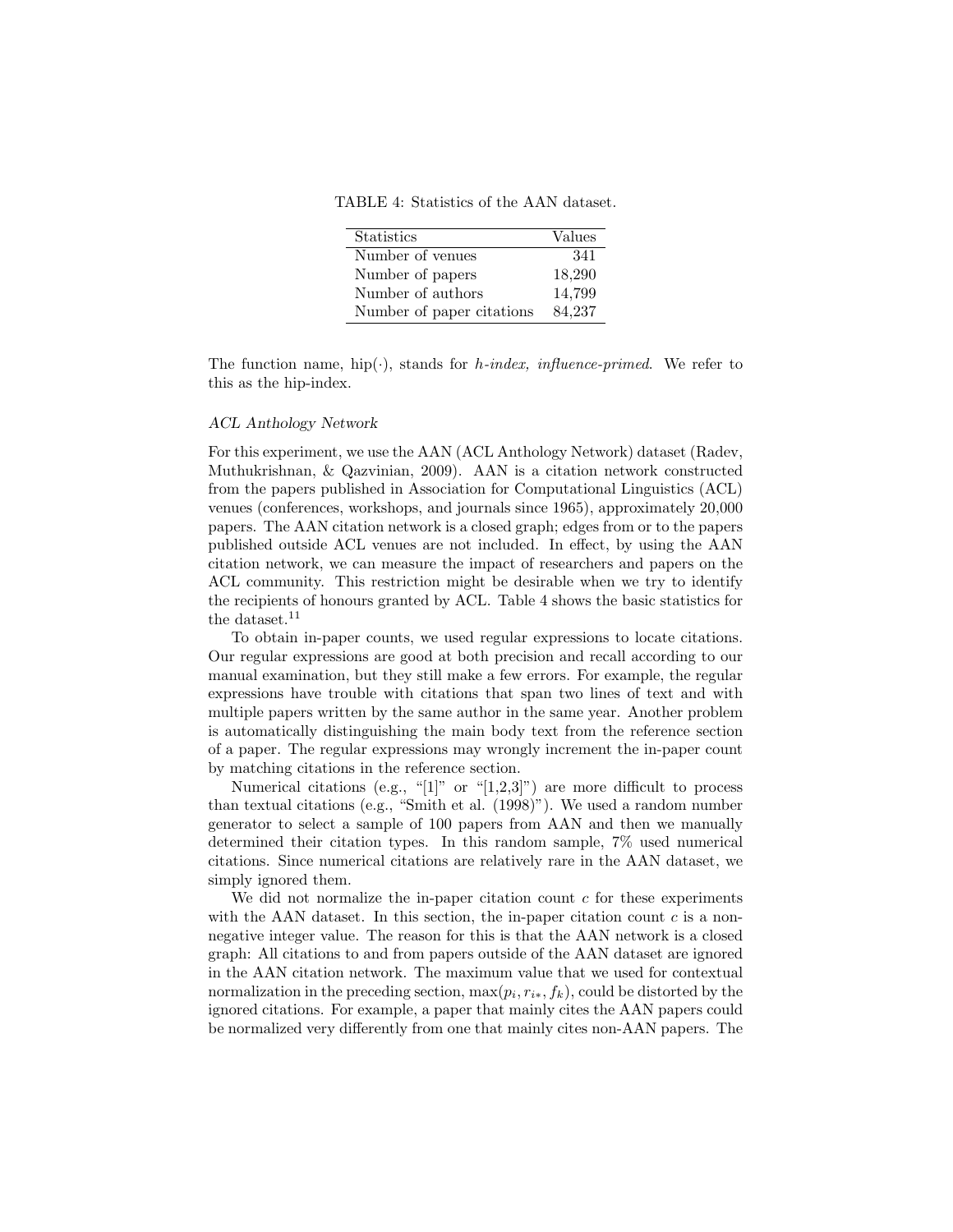| Papers       | Correlations |
|--------------|--------------|
| $1 - 100$    | 0.67         |
| $101 - 200$  | $0.12\,$     |
| $201 - 300$  | 0.11         |
| $301 - 400$  | $-0.04$      |
| $401 - 500$  | 0.07         |
| $501 - 600$  | 0.05         |
| 601–700      | 0.13         |
| $701 - 800$  | 0.30         |
| 801-900      | $0.22\,$     |
| $901 - 1000$ | 0.06         |

TABLE 5: Spearman correlation between conventional and influence-primed citation counts for groups of AAN papers.

maximum value may be highly sensitive to whether a citing paper is influenced by cited work that is outside of the AAN network.

The in-paper citation count  $c$  that we use in this section is essentially a raw (unnormalized) variation of  $countsInPaper \textit{whole}$ . We did not use counts In Paper\_secNum, because it might be more sensitive to noise introduced by the process of automatically detecting section boundaries. (We manually detected sections in the preceding experiments, but this manual process does not scale up from 100 papers to 20,000 papers.) Figure 4 suggests that  $countsInPaper. whole$ performs better than  $countsInPaper.secNum$ , and it is easier to compute.

### Conventional versus influence-primed counting

A natural question is whether there is any difference between conventional citation counts and influence-primed citation counts. In particular, do the two approaches yield different rankings of the papers?

Table 5 shows the Spearman correlation coefficients between the AAN papers. We grouped the papers according to their ranks in the conventional counting. For each group, we calculated the Spearman correlation coefficient between the conventional counts and the influence-primed counts.

For example, papers 1–100 are the top 100 most highly cited papers, according to conventional citation counts, where each edge directed into a given paper increments that paper's count by one. For these 100 papers, we have a vector of 100 conventional citation counts. We also calculate a vector of 100 influence-primed citation counts. The Spearman correlation between these two vectors is  $0.67^{12}$ 

For the top 100 most highly cited papers, conventional citations counts and influence-primed citation counts have a high correlation. As we move down the list, the correlation drops. The two counts agree on the most highly ranked papers, but they disagree on the less cited papers. Weighting makes a difference.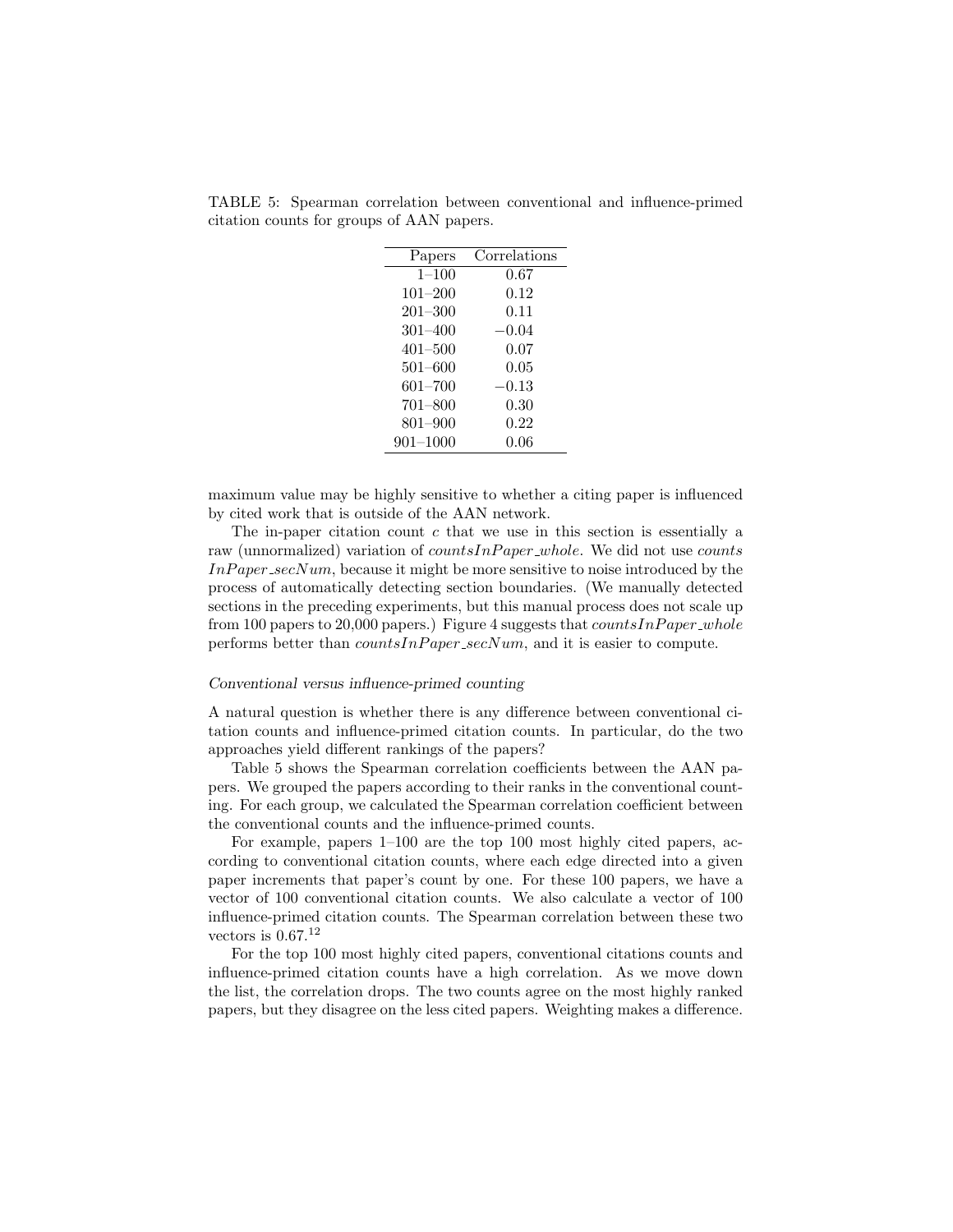| Authors      | Correlations |
|--------------|--------------|
| $1 - 100$    | 0.74         |
| $101 - 200$  | 0.49         |
| $201 - 300$  | 0.21         |
| $301 - 400$  | 0.40         |
| 401–500      | $0.22\,$     |
| $501 - 600$  | 0.10         |
| 601–700      | 0.01         |
| $701 - 800$  | 0.03         |
| 801-900      | 0.04         |
| $901 - 1000$ | 0.03         |

TABLE 6: Spearman correlation between conventional h-indexes and hipindexes for groups of AAN authors.

Table 6 shows the Spearman correlation coefficients for the AAN authors, under these two different counting methods. The h-indexes of the authors were calculated and were used to rank the authors. For each group of authors, we calculate the Spearman correlation between the h-indexes and the hip-indexes. Comparing Tables 5 and 6, we see that the authors' correlations steadily decline as we go down the rows of Table 6, but the papers' correlations fluctuate with no clear trend as we go down the rows of Table 5. This indicates that conventional citation counts and influence-primed citation counts are not related by a simple linear transformation. That is, influence-primed counting is different from conventional counting in a non-trivial way.

### Identifying ACL Fellows

The Association for Computational Linguistics has seventeen fellows.<sup>13</sup> We might assume that these seventeen fellows can be identified by selecting the authors having the best  $h$ -index scores. Indeed, Hirsch (2007) found that the h-index was superior at predicting the future performance of a researcher than the number of citations, the number of papers, and mean citations per paper (Lehmann, Jackson, & Lautrup, 2006).

Table 7 shows the precision of the conventional h-index and influence-primed hip-index at identifying ACL Fellows. For a given value of N, we sort all authors in AAN in descending order of their h-indexes and then count the number of ACL Fellows among the top N authors in the sorted list. We also sort all authors in AAN in descending order of the hip-indexes and then count the number of ACL Fellows among the top N. Precision is the number of ACL Fellows in the top  $N$  divided by  $N$ . Table 7 shows the precision as  $N$  ranges from 1 to 17: we stop at 17 because there are 17 ACL Fellows in total. For example, the second row in the body of the table, with  $N = 2$ , shows that zero of the top two h-index ranked authors are ACL Fellows (precision  $0\%$ ), but one of the top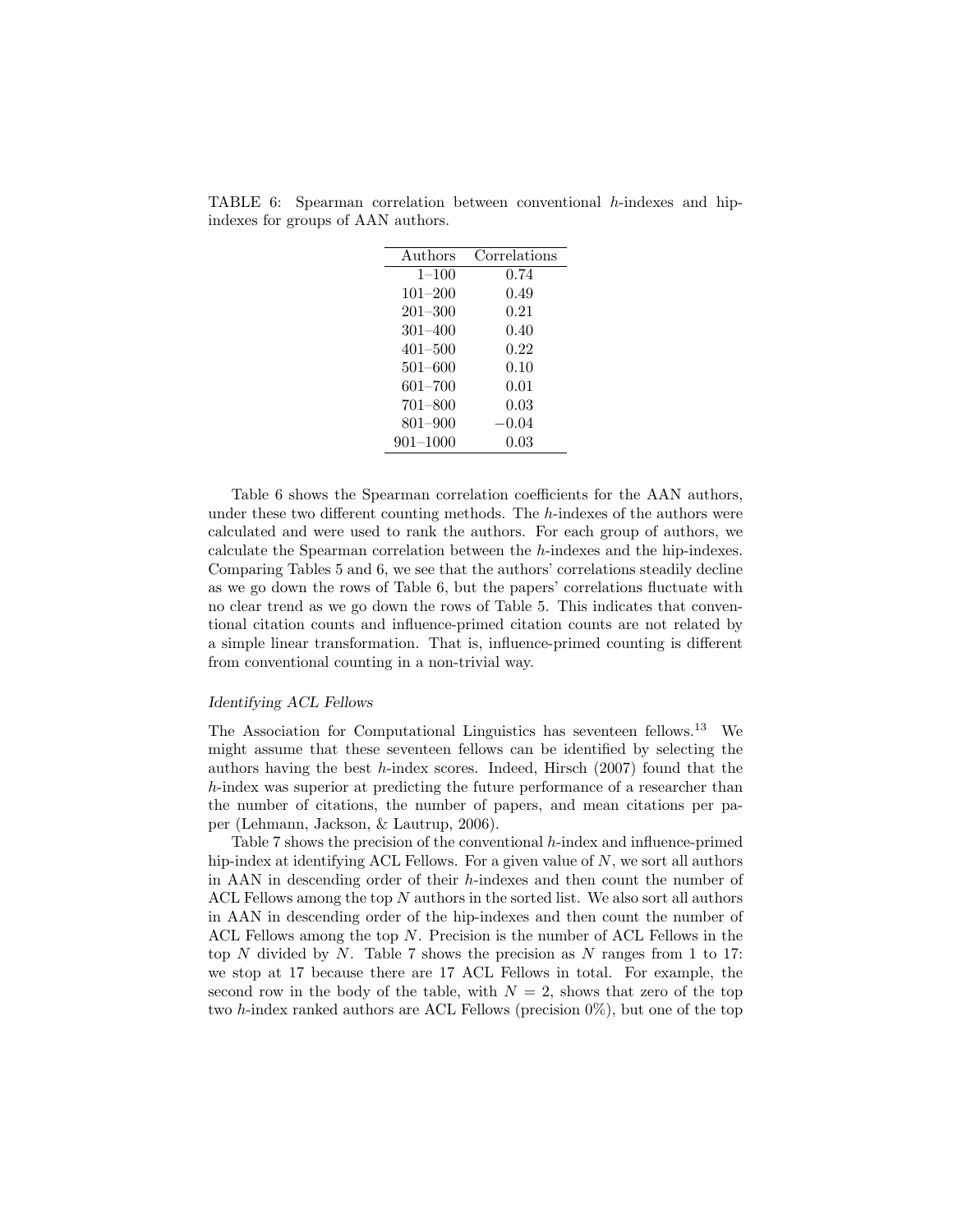two hip-index ranked authors is an ACL Fellow (precision 50%). For  $N = 3$ , h-index finds zero ACL Fellows but hip-index finds two Fellows.

TABLE 7: Precisions of the h-index and of the hip-index at identifying ACL fellows. Cases where the precisions differ are indicated with asterisks. In all such cases, the influence-primed model is more precise.

|                | Precision $(\%)$ |        |           |
|----------------|------------------|--------|-----------|
|                |                  |        |           |
| $\overline{N}$ | $h$ -index       |        | hip-index |
| $\mathbf{1}$   | 0                |        | 0         |
| $\overline{2}$ | 0                | $\ast$ | 50        |
| 3              | $\overline{0}$   | $\ast$ | 67        |
| 4              | 25               | $\ast$ | 50        |
| 5              | 20               | $\ast$ | 40        |
| 6              | 33               |        | 33        |
| 7              | 29               |        | 29        |
| 8              | 25               |        | 25        |
| 9              | 22               | $\ast$ | 33        |
| 10             | 30               | $\ast$ | 40        |
| 11             | 36               | $\ast$ | 45        |
| 12             | 42               |        | 42        |
| 13             | 38               |        | 38        |
| 14             | 36               |        | 36        |
| 15             | 33               |        | 33        |
| 16             | 31               |        | $31\,$    |
| 17             | 29               |        | 29        |
| AveP           | 10               | $\ast$ | 14        |
|                |                  |        |           |

The asterisks (\*) in the table mark where the two methods have different results. The table shows that the influence-primed model identified the ACL fellows with a better precision for seven values of  $N$ . When we limit  $N$  to less than or equal to seventeen, hip-index is never worse but often better than  $h$ -index. As N grows, the differences between the two indexes become negligible. At  $N = 17$ , both indexes identify 5 out 17 ACL Fellows.

The last row of Table 7 shows the average precision measure (AveP), which is commonly used to evaluate search engines (Buckley & Voorhees, 2000). The formula for AveP is

$$
AveP(n_c) = \frac{\sum_{k=1}^{n_c} (P(k) \times rel(k))}{n_r},
$$

where  $n_c$  is the point at which we cut off the list of search results for a search engine (in our case,  $n_c = 17$ , where we cut off the ranked lists of authors),  $n_r$  is the total number of relevant documents (in our case, the total number of ACL Fellows,  $n_r = 17$ ,  $P(k)$  is the precision at each observation point (in our case, k ranges from 1 to 17), and rel(k) is an indicator function that equals 1 if the k-th document is relevant to the given query and 0 otherwise (in our case, rel(k)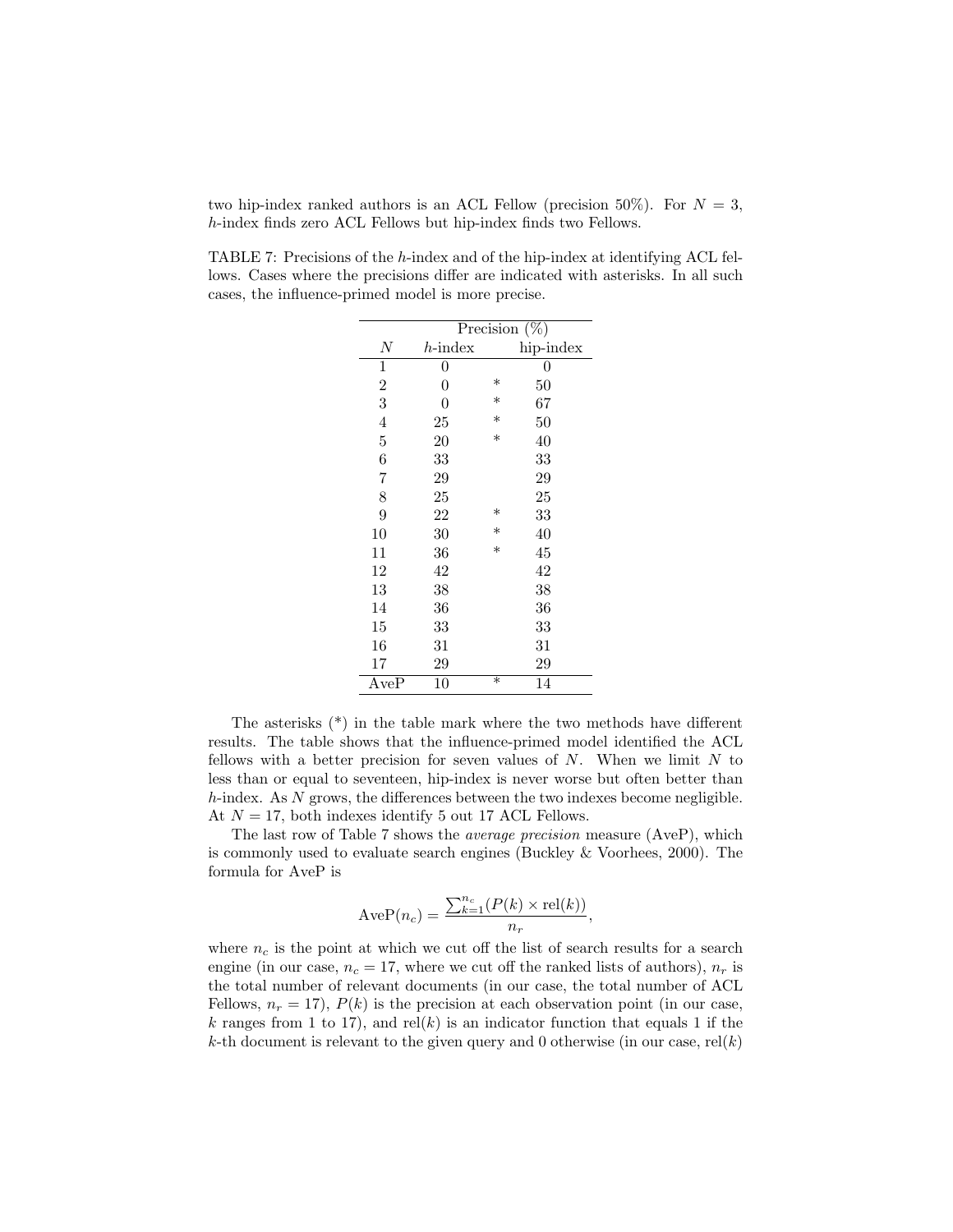is 1 if the  $k$ -th author is an ACL Fellow and 0 otherwise). From the table, we can see that the AveP score of the influence-primed model is 14% whereas that of the conventional model is 10%.

This better average precision measure is encouraging evidence that weighting the citations by our measures of influence could improve the identification of the best scientists.

# Future work and limitations

Further work is needed to validate these results over more extensive and different datasets. We rely on authors to annotate their own papers. However, we did not assess the reliability of authors at identifying the key references. For papers with several authors, we could ask more than one author to provide annotation. Thus we could quantify the inter-annotator agreement. We could also ask the same authors, after a long delay, to annotate their own papers again. Furthermore, we would find it interesting to compare the performance of a machine learning approach with human-level performance. For this purpose, we could recruit independent annotators having specific degrees of expertise.

We assumed that the full text of the citing paper was available. Yet some citation indexing databases have a more limited access to the content due to copyright restrictions or technical limitations. It should not be difficult to extend these databases so that they have the necessary information to identify influential references or to count the number of times a paper mentions another. For example, this information could be provided by the copyright owner without giving access to the full text.

Intentionally, we limited our feature set so that we did not have to recover full text of the cited work (only the title). However, many other features are possible if we access the full text of both the citer and cited paper: Hou et al. (2011) measure similarity by the overlap in the reference section. We could also add other features such as the prestige of the cited venue or the prestige of the cited authors (Zitt & Small, 2008). We also did not take into account the relationships between authors. Maybe authors who are similar or related are more likely to influence each other. In related work, Ajiferuke, Lu, and Wolfram (2010) proposed to measure the number of citers (authors who cite) rather than the number of citations.

Moreover, identifying the genuinely significant citations might be viewed as an adversarial problem. Indeed, some authors and editors attempt to game (i.e., manipulate or exploit) citations counts. In a survey, Wilhite and Fong (2012) found that 20% of all authors were coerced into citing some references by an editor, after their manuscript had undergone normal peer review. In fact, the majority of authors reported that they were willing to add superfluous citations if it is an implied requirement by an editor. If we could determine that many non-influential references in some journals are citing some specific journals, this could indicate unethical behavior.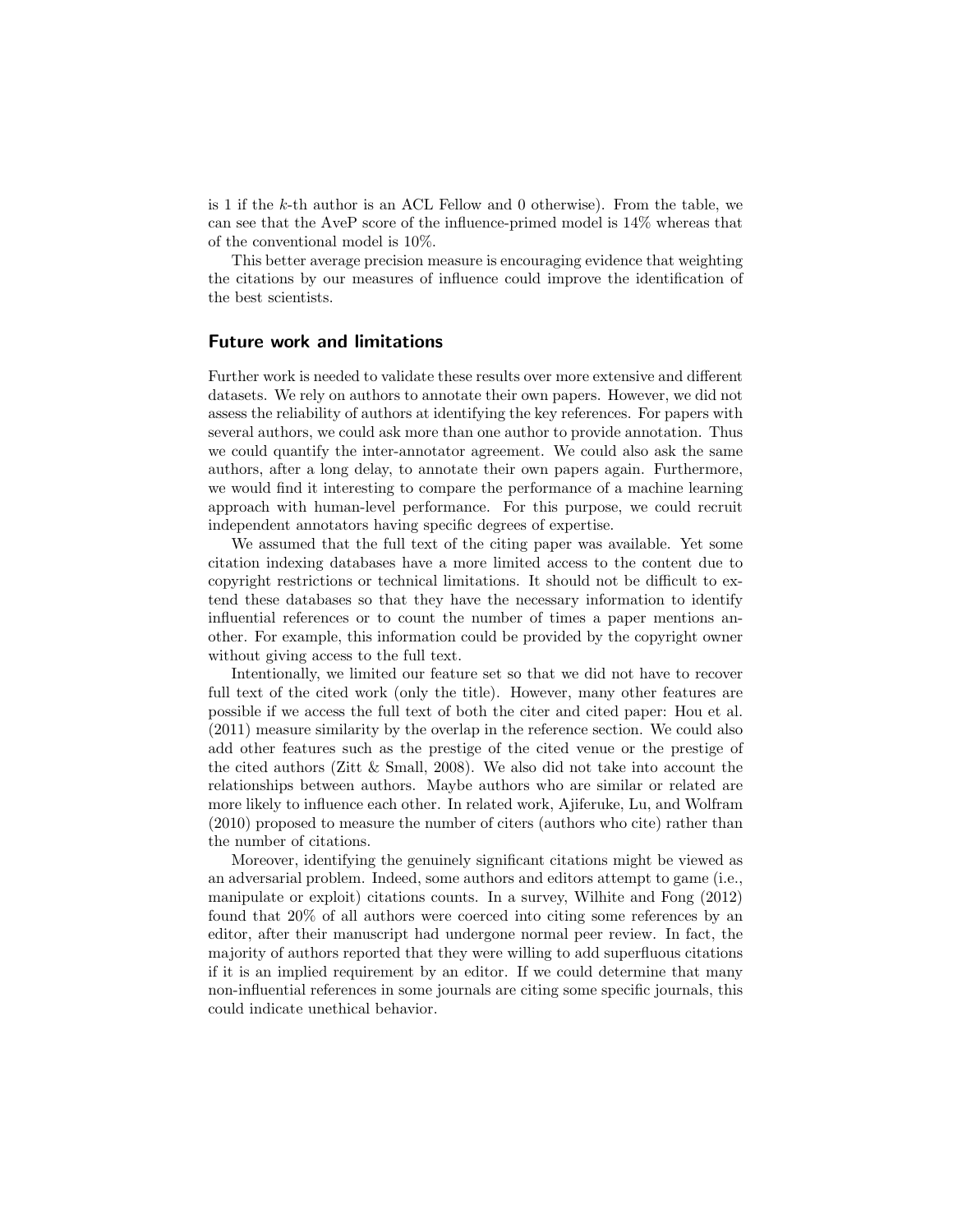Our approach for identifying celebrated scientists is simple. State-of-theart approaches such as that of Rokach, Kalech, Blank, and Stern (2011) can achieve better precision and recall. We expect that they would benefit from an identification of the influential citations.

In some circumstances counting multiple occurrences of a citation might require coreference resolution (Soon, Ng, & Lim, 2001; Athar & Teufel, 2012). By convention, some authors and editors only ever cite a reference once but mention it several times either with a nominal, or pronominal reference.

Mazloumian (Mazloumian, 2012) found that a useful predictor of future performance was the annual number of citations at the time of citation. Maybe the annual number of influential citations could be a superior predictor.

A finer view of the problem is to rank or rate the references by their degrees of academic influence, which however could bring further complexity that we are avoiding in the present work; e.g., comparing two less influential or uninfluential references could be a harder task even for human annotators, and such annotation may be difficult to interpret.

Nevertheless, a weighted citation measure based on the number of occurrences of a citation could significantly alter other evaluation metrics that depend on simple citation counts, such as Impact Factor (Garfield, 2006), Eigenfactor, and Article Influence (Bergstrom, 2007). Even though such a refinement would not address the statistical charges leveled against citation-based evaluation metrics (Adler, Ewing, & Taylor, 2009), it would at least address to some degree the need to distinguish between citations that acknowledge an intellectual debt and de-rigeur citations.

We conjecture that some types of research papers that tend to be highly cited, such as review or methodological articles, are less likely to be perceived as influential. Hou et al. (2011) found that weighting citations by the in-paper frequency reduced the importance of reviews. We should further investigate this issue to verify whether original contributions are significantly more likely to be perceived as influential.

# **Conclusions**

One of our main results is that counting the number of times a paper is cited (countsInPaper\_whole) is one of the best predictors of how influential a reference is. This confirms an earlier result by Hou et al. (2011) who stated, "Citation frequency of individual articles in other papers more fairly measures their scientific contribution than mere presence in reference lists." Alternatively, we can count the number of sections in which a paper is cited  $(countsInPaper \_secNum).$ 

We believe that in assessing the influence of a research paper or researcher, weighting the citations by these features (e.g.,  $countsInPaper\_whole)$  would provide more robust results. It should also be used when tracking follow-up work or recommending research papers.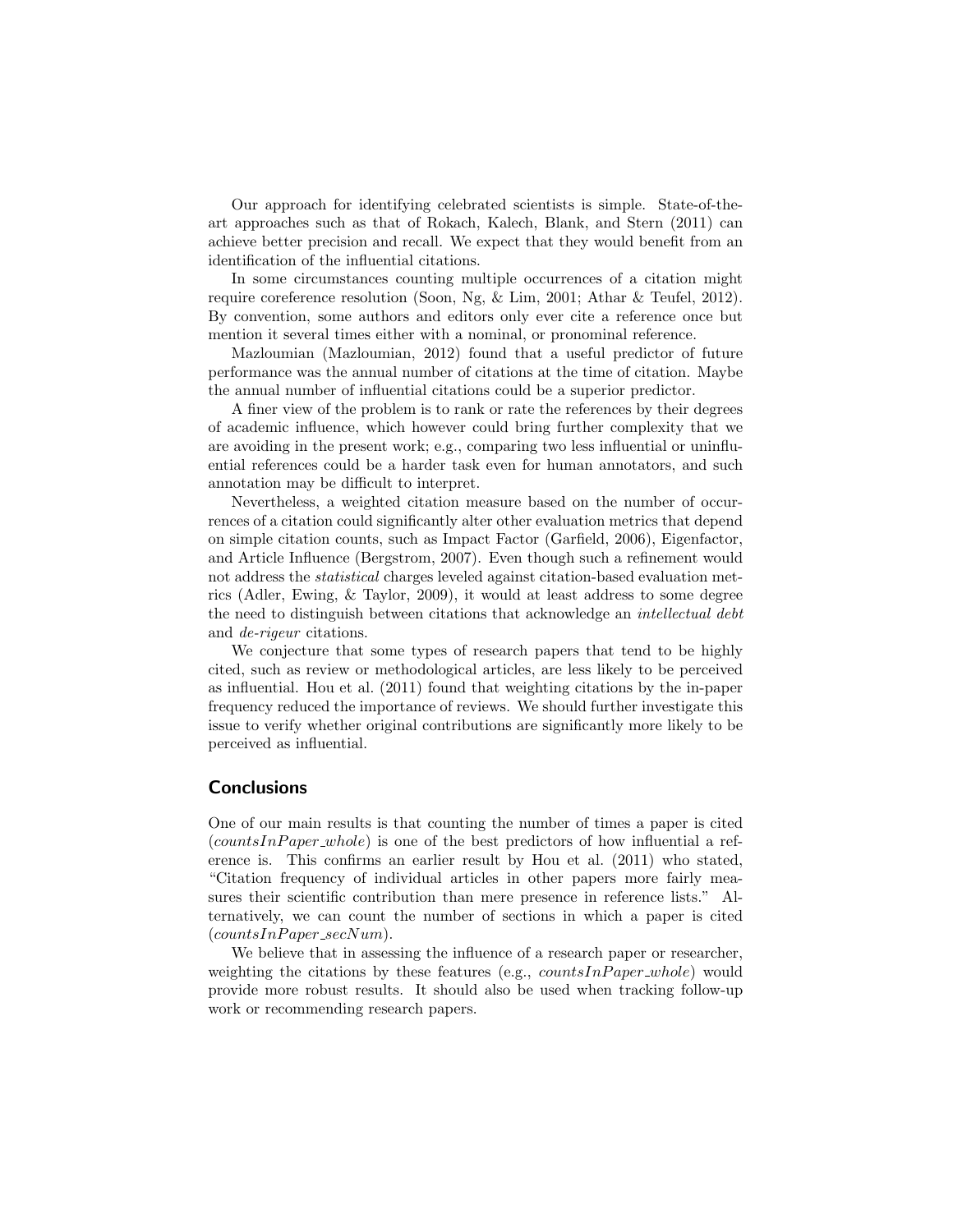We have also shown that we could combine the in-paper citation counts  $(countsInPaper)$  and the semantic relatedness between a reference and the citing paper, to derive a superior classifier. Though self-citations are only slightly correlated with academic influence, a classifier can derive some benefits when combining it with other features.

# Acknowledgments

We are grateful to the volunteers who identified key citations in their own work. Daniel Lemire acknowledges support from the Natural Sciences and Engineering Research Council of Canada (NSERC) with grant number 26143. We thank M. Couture, V. Larivière and the anonymous reviewers for their helpful comments.

### Notes

<sup>1</sup>See http://www.wjh.harvard.edu/~inquirer/ to obtain a copy of the General Inquirer lexicon.

 $^{2}$ See http://wordnet.princeton.edu/ to download the WordNet lexicon.

<sup>3</sup>This normalization leaves binary values unchanged, so it makes no difference whether it is applied to them.

 ${}^{4}$ See http://tinyurl.com/counting-citations.

 ${\rm ^5See}$ http://tinyurl.com/influential-references.

 $6$ The dataset is freely available online at  ${\tt http://lemire.me/citationdata/.}$ 

<sup>7</sup>See http://opennlp.apache.org/ to download OpenNLP.

<sup>8</sup>LIBSVM is available for download at http://www.csie.ntu.edu.tw/~cjlin/libsvm/.

<sup>9</sup>The LIBSVM parameters we used are "-s  $0$  -d  $2$  -t  $1$  -r  $1$ ".

<sup>10</sup>With logistic regression, the precision and recall are 0.38 and 0.42.

 $^{11}{\rm The~AAN}$  corpus is available at  ${\tt http://clair.eecs.umich.edu/aan/index.php.}$ 

<sup>12</sup>Spearman correlation is specifically intended for comparing ranked lists, whereas Pearson correlation is more appropriate when numerical values are more important than ranks.

<sup>13</sup>ACL Fellows are listed at http://aclweb.org/aclwiki/index.php?title=ACL\_Fellows. When we performed our experiments, there were only seventeen fellows, but there are more now.

# References

- Abu-Jbara, A., & Radev, D. (2011). Coherent citation-based summarization of scientific papers. In Proceedings of the 49th Annual Meeting of the Association for Computational Linguistics: Human Language Technologies - Volume 1, HLT '11, pp. 500–509, Stroudsburg, PA, USA. Association for Computational Linguistics.
- Adler, R., Ewing, J., & Taylor, P. (2009). Citation statistics. Statistical Science,  $24(1), 1-14.$
- Agarwal, S., Choubey, L., & Yu, H. (2010). Automatically classifying the role of citations in biomedical articles. In AMIA Annual Symposium Proceedings, Vol. 2010, p. 11. American Medical Informatics Association.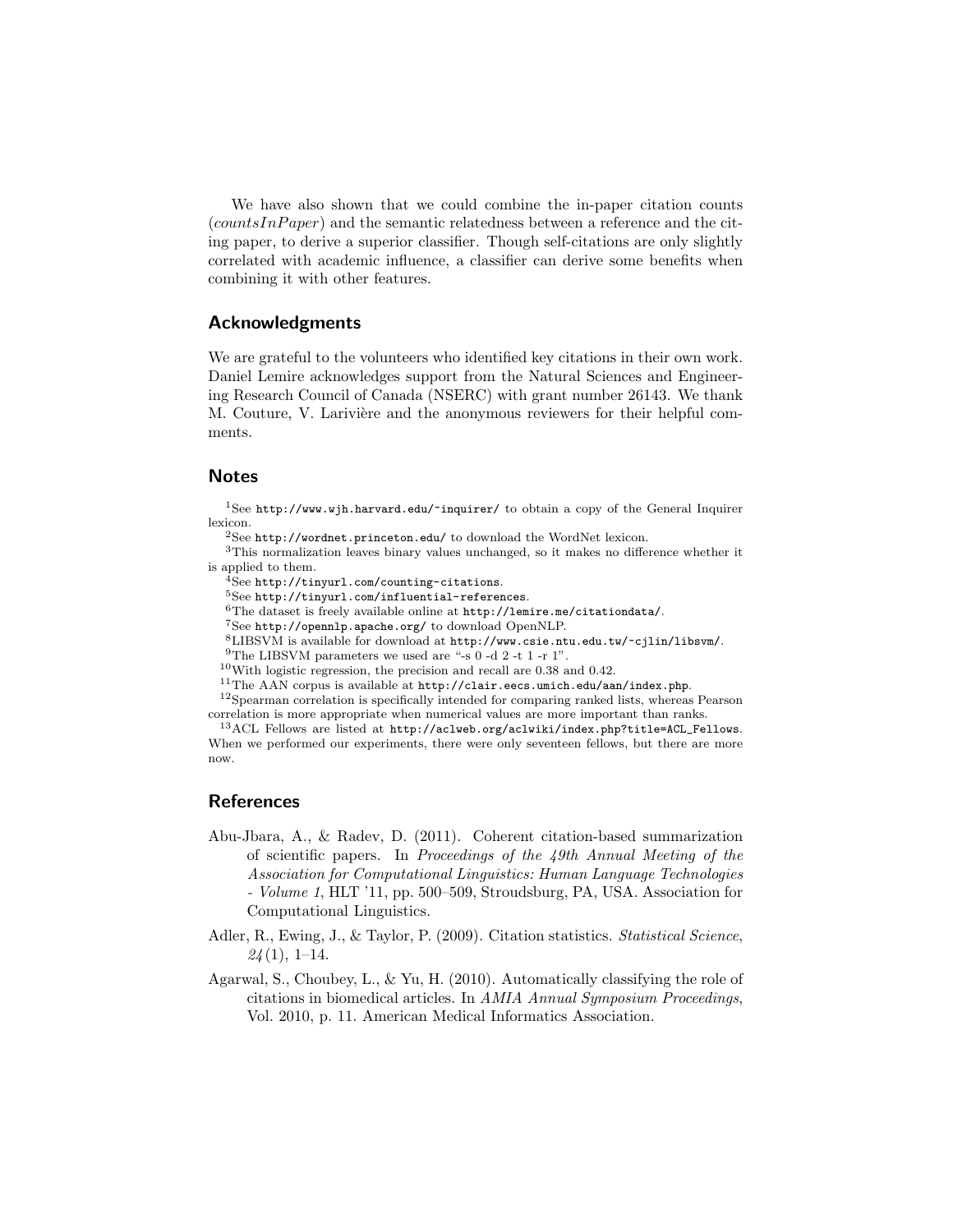- Ajiferuke, I., Lu, K., & Wolfram, D. (2010). A comparison of citer and citationbased measure outcomes for multiple disciplines. Journal of the American Society for Information Science and Technology, 61 (10), 2086–2096.
- Athar, A., & Teufel, S. (2012). Detection of implicit citations for sentiment detection. In Proceedings of the Workshop on Detecting Structure in Scholarly Discourse, ACL '12, pp. 18–26, Stroudsburg, PA, USA. Association for Computational Linguistics.
- Balaban, A. T. (2012). Positive and negative aspects of citation indices and journal impact factors. Scientometrics, 92 (2), 241–247.
- Bergstrom, C. (2007). Measuring the value and prestige of scholarly journals. College & Research Library News,  $68(5)$ , 314-316.
- Bollen, J., Van de Sompel, H., Hagberg, A., & Chute, R. (2009). A principal component analysis of 39 scientific impact measures. PloS One,  $\frac{1}{6}$ , e6022.
- Bornmann, L., & Daniel, H.-D. (2008a). Functional use of frequently and infrequently cited articles in citing publications. European Science Editing,  $34(2), 35-38.$
- Bornmann, L., & Daniel, H.-D. (2008b). What do citation counts measure? a review of studies on citing behavior. Journal of Documentation,  $64(1)$ , 45–80.
- Bornmann, L., Mutz, R., & Daniel, H.-D. (2008). Are there better indices for evaluation purposes than the  $h$  index? a comparison of nine different variants of the h index using data from biomedicine. Journal of the American Society for Information Science and Technology, 59 (5), 830–837.
- Buckley, C., & Voorhees, E. M. (2000). Evaluating evaluation measure stability. In Proceedings of the 23rd annual international ACM SIGIR conference on Research and development in information retrieval, SIGIR '00, pp. 33–40, New York, NY, USA. ACM.
- Chang, C.-C., & Lin, C.-J. (2011). LIBSVM: A library for support vector machines. ACM Transactions on Intelligent Systems and Technology,  $2(3)$ , 27:1–27:27.
- Chubin, D. E., & Moitra, S. D. (1975). Content analysis of references: adjunct or alternative to citation counting?. Social studies of science,  $5(4)$ ,  $423-441$ .
- Councill, I. G., Giles, C. L., & Kan, M.-Y. (2008). Parscit: An open-source crf reference string parsing package. In Proceedings of the Language Resources and Evaluation Conference. European Language Resources Association.
- Di Marco, C., Kroon, F. W., & Mercer, R. E. (2006). Using hedges to classify citations in scientific articles. In Shanahan, J., Qu, Y., & Wiebe, J. (Eds.), Computing Attitude and Affect in Text: Theory and Applications, Vol. 20 of The Information Retrieval Series, pp. 247–263. Springer Netherlands.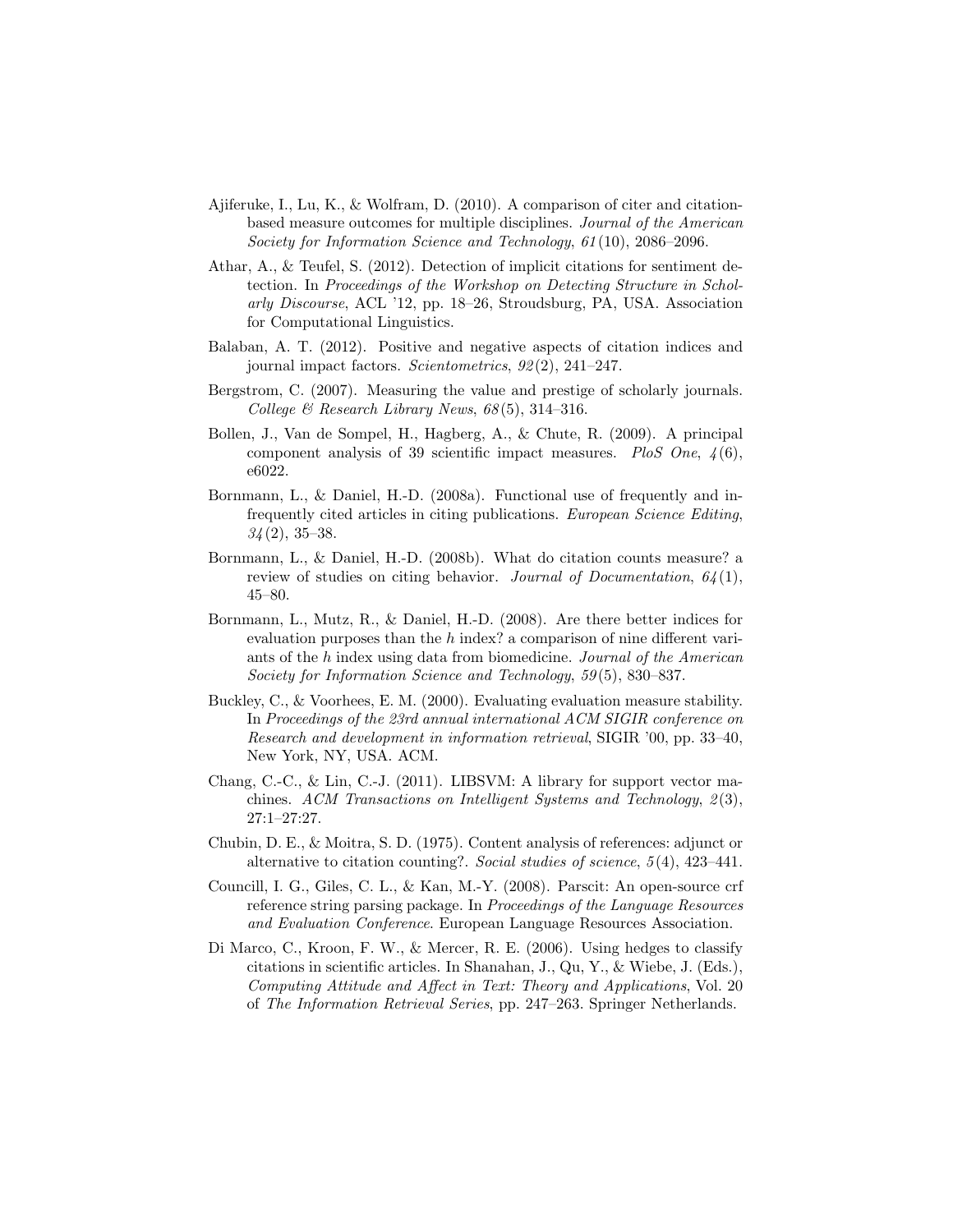- Dietz, L., Bickel, S., & Scheffer, T. (2007). Unsupervised prediction of citation influences. In Proceedings of the 24th international conference on Machine learning, pp. 233–240. ACM.
- Ding, Y. (2011). Applying weighted pagerank to author citation networks. Journal of the American Society for Information Science and Technology,  $62(2), 236-245.$
- Ding, Y., & Cronin, B. (2011). Popular and/or prestigious? measures of scholarly esteem. Information processing  $\mathcal C$  management,  $47(1)$ , 80–96.
- Dubin, D. (2004). The most influential paper Gerard Salton never wrote. Library Trends,  $52(4)$ , 748–764.
- Egghe, L. (2006). Theory and practise of the g-index. Scientometrics,  $69(1)$ , 131–152.
- Garfield, E. (1965). Can citation indexing be automated?. In *Statistical associ*ation methods for mechanized documentation, Symposium proceedings, ed. M. E. Stevens et al. (Washington: National Bureau of Standards, Miscellaneous Publication 269, 1965), pp. 188–192.
- Garfield, E. (2006). The history and meaning of the journal impact factor. JAMA: the Journal of the American Medical Association, 295 (1), 90–93.
- Garfield, E., & Malin, M. V. (1968). Can nobel prize winners be predicted. In 135th meetings of the American Association for the Advancement of Science, Dallas, TX.
- Garzone, M., & Mercer, R. (2000). Towards an automated citation classifier. In Hamilton, H. (Ed.), Advances in Artificial Intelligence, Vol. 1822 of Lecture Notes in Computer Science, pp. 337–346. Springer Berlin Heidelberg.
- Gilbert, G. N. (1977). Referencing as persuasion. Social Studies of Science,  $7(1), 113-122.$
- Giles, C. L., Bollacker, K. D., & Lawrence, S. (1998). CiteSeer: an automatic citation indexing system. In Proceedings of the third ACM conference on Digital libraries, DL '98, pp. 89–98, New York, NY, USA. ACM.
- Gingras, Y., & Wallace, M. L. (2010). Why it has become more difficult to predict nobel prize winners: a bibliometric analysis of nominees and winners of the chemistry and physics prizes (1901–2007). Scientometrics,  $82(2)$ , 401–412.
- Gonzalez-Pereira, B., Guerrero-Bote, V. P., & Moya-Anegón, F. (2010). A new approach to the metric of journals scientific prestige: The sjr indicator. Journal of Informetrics, 4 (3), 379–391.
- Hanney, S., Frame, I., Grant, J., Buxton, M., Young, T., & Lewison, G. (2005). Using categorisations of citations when assessing the outcomes from health research. Scientometrics, 65 (3), 357–379.
- Haque, A.-u., & Ginsparg, P. (2011). Phrases as subtopical concepts in scholarly text. In Proceedings of the 11th annual international ACM/IEEE joint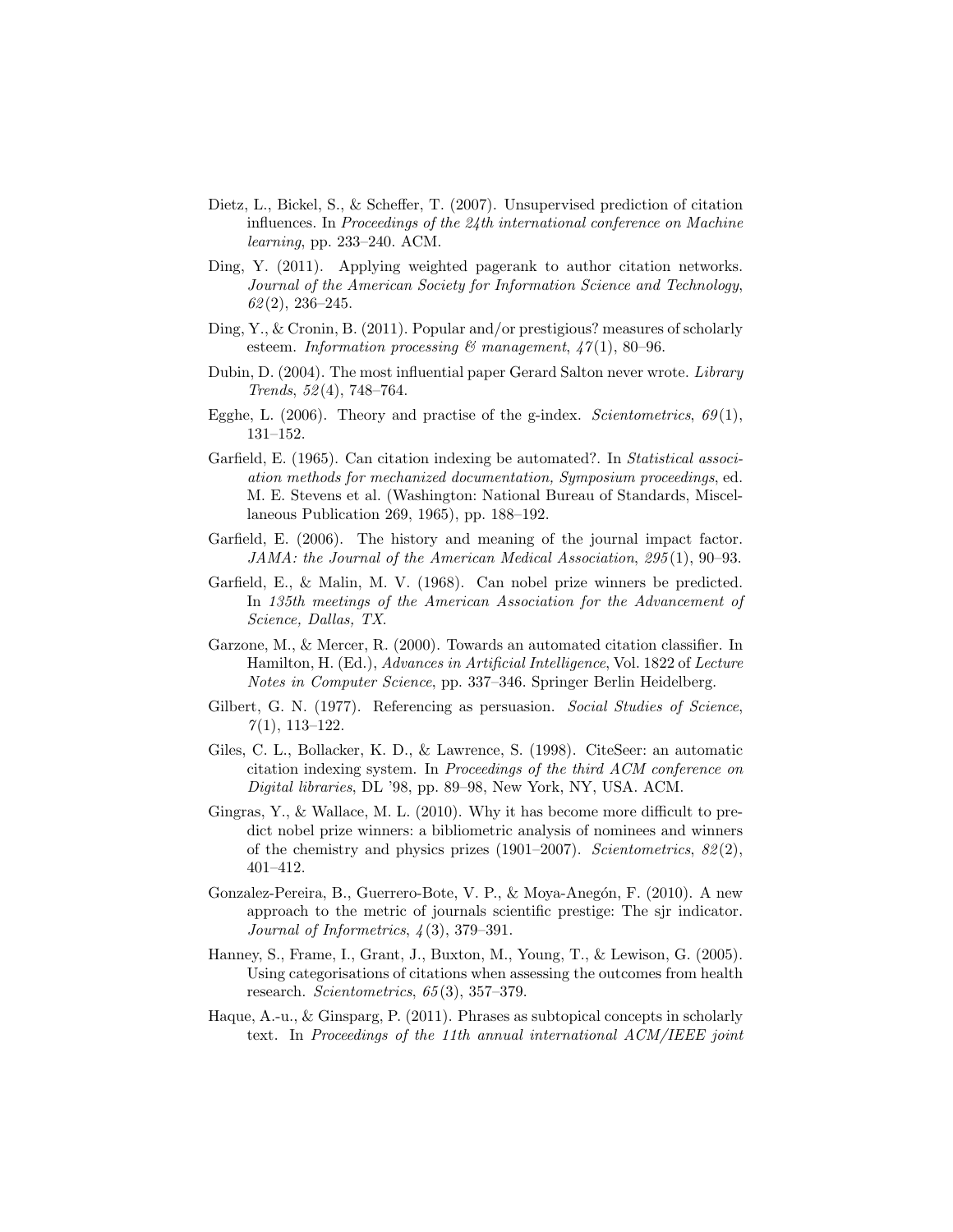conference on Digital libraries, JCDL '11, pp. 25–28, New York, NY, USA. ACM.

- Hirsch, J. E. (2005). An index to quantify an individual's scientific research output. Proceedings of the National Academy of Sciences of the United states of America, 102 (46), 16569.
- Hirsch, J. E. (2007). Does the h index have predictive power?. Proceedings of the National Academy of Sciences,  $104(49)$ , 19193–19198.
- Hou, W.-R., Li, M., & Niu, D.-K. (2011). Counting citations in texts rather than reference lists to improve the accuracy of assessing scientific contribution. BioEssays, 33 (10), 724–727.
- Ioannidis, J. P. (2006). Concentration of the most-cited papers in the scientific literature: analysis of journal ecosystems.  $PLoS$  One,  $1(1)$ , e5.
- Kaplan, D., Iida, R., & Tokunaga, T. (2009). Automatic extraction of citation contexts for research paper summarization: a coreference-chain based approach. In Proceedings of the 2009 Workshop on Text and Citation Analysis for Scholarly Digital Libraries, NLPIR4DL '09, pp. 88–95, Stroudsburg, PA, USA. Association for Computational Linguistics.
- Le, M.-H., Ho, T.-B., & Nakamori, Y. (2006). Detecting citation types using finite-state machines. In Ng, W.-K., Kitsuregawa, M., Li, J., & Chang, K. (Eds.), Advances in Knowledge Discovery and Data Mining, Vol. 3918 of Lecture Notes in Computer Science, pp. 265–274. Springer Berlin / Heidelberg.
- Lehmann, S., Jackson, A. D., & Lautrup, B. E. (2006). Measures for measures. Nature, 444 (7122), 1003–1004.
- Leskovec, J., Backstrom, L., & Kleinberg, J. (2009). Meme-tracking and the dynamics of the news cycle. In Proceedings of the 15th ACM SIGKDD international conference on Knowledge discovery and data mining, KDD '09, pp. 497–506, New York, NY, USA. ACM.
- Lewis, D. (1991). Evaluating text categorization. In Proceedings of the Speech and Natural Language Workshop, pp. 312–318.
- Liang, Y., Li, Q., & Qian, T. (2011). Finding relevant papers based on citation relations. In Wang, H., Li, S., Oyama, S., Hu, X., & Qian, T. (Eds.), Web-Age Information Management, Vol. 6897 of Lecture Notes in Computer Science, pp. 403–414. Springer Berlin / Heidelberg.
- Long, S. J. (1997). Regression Models for Categorical and Limited Dependent Variables. Sage, New York.
- Marchant, T. (2009). Score-based bibliometric rankings of authors. Journal of the American Society for Information Science and Technology,  $60(6)$ , 1132–1137.
- Mazloumian, A. (2012). Predicting scholars' scientific impact. PloS One, 7(11), e49246.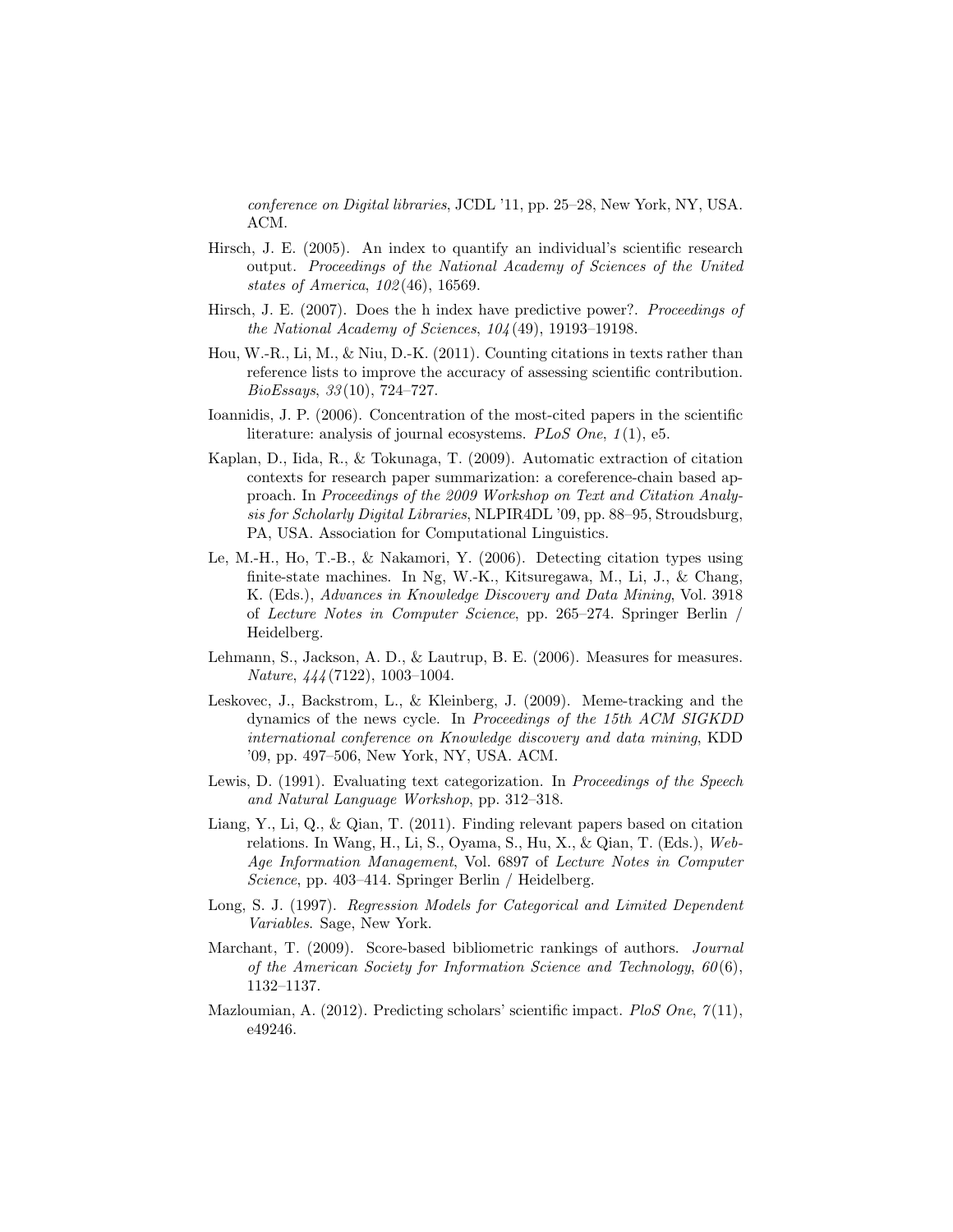- Mercer, R. E., Di Marco, C., & Kroon, F. W. (2004). The frequency of hedging cues in citation contexts in scientific writing. In Advances in Artificial Intelligence, Vol. 3060 of Lecture Notes in Computer Science, pp. 75–88. Springer Berlin Heidelberg.
- Mohammad, S., & Turney, P. (2010). Emotions evoked by common words and phrases: Using mechanical turk to create an emotion lexicon. In Proceedings of the NAACL-HLT 2010 Workshop on Computational Approaches to Analysis and Generation of Emotion in Text.
- Moravcsik, M. J., & Murugesan, P. (1975). Some results on the function and quality of citations. Social studies of science,  $5(1)$ , 86–92.
- Nanba, H., & Okumura, M. (1999). Towards multi-paper summarization using reference information. In International Joint Conference on Artificial Intelligence, Vol. 16, pp. 926–931.
- Osgood, C. E., Suci, G. J., & Tannenbaum, P. H. (1957). The measurement of meaning. University of Illinois Press.
- Peroni, S., & Shotton, D. (2012). FaBiO and CiTO: Ontologies for describing bibliographic resources and citations. Web Semantics: Science, Services and Agents on the World Wide Web,  $17(0)$ , 33-43.
- Pham, S., & Hoffmann, A. (2003). A new approach for scientific citation classification using cue phrases. In Tamás Domonkos Gedeon, L. C. C. F. (Ed.), AI 2003: Advances in Artificial Intelligence, Vol. 2903 of Lecture Notes in Computer Science, pp. 759–771. Springer Berlin Heidelberg.
- Pinski, G., & Narin, F. (1976). Citation influence for journal aggregates of scientific publications: Theory, with application to the literature of physics. Information Processing & Management,  $12(5)$ , 297-312.
- Porter, M. (1980). An algorithm for suffix stripping. Program, 14, 130–137.
- Qazvinian, V., & Radev, D. R. (2008). Scientific paper summarization using citation summary networks. In Proceedings of the 22nd International Conference on Computational Linguistics - Volume 1, COLING '08, pp. 689– 696, Stroudsburg, PA, USA. Association for Computational Linguistics.
- Qazvinian, V., & Radev, D. R. (2010). Identifying non-explicit citing sentences for citation-based summarization. In Proceedings of the 48th Annual Meeting of the Association for Computational Linguistics, ACL '10, pp. 555– 564, Stroudsburg, PA, USA. Association for Computational Linguistics.
- Qi, X., Nie, L., & Davison, B. D. (2007). Measuring similarity to detect qualified links. In Proceedings of the 3rd international workshop on Adversarial information retrieval on the web, AIRWeb '07, pp. 49–56, New York, NY, USA. ACM.
- Radev, D. R., Muthukrishnan, P., & Qazvinian, V. (2009). The ACL Anthology Network corpus. In Proceedings of the 2009 Workshop on Text and Citation Analysis for Scholarly Digital Libraries, NLPIR4DL '09, pp. 54–61, Stroudsburg, PA, USA. Association for Computational Linguistics.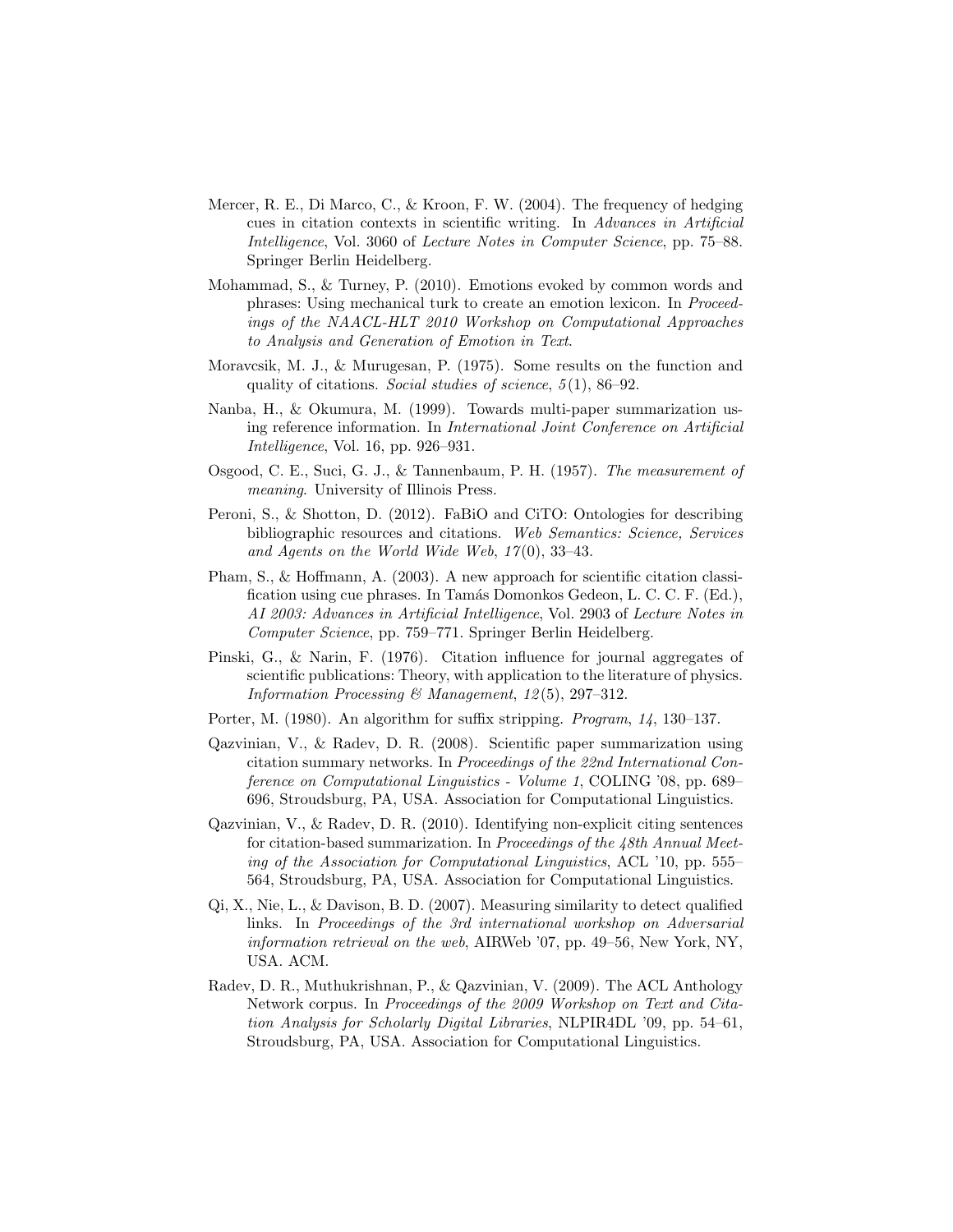- Ritchie, A., Robertson, S., & Teufel, S. (2008). Comparing citation contexts for information retrieval. In Proceedings of the 17th ACM conference on Information and knowledge management, CIKM '08, pp. 213–222, New York, NY, USA. ACM.
- Rokach, L., Kalech, M., Blank, I., & Stern, R. (2011). Who is going to win the next association for the advancement of artificial intelligence fellowship award? evaluating researchers by mining bibliographic data. Journal of the American Society for Information Science and Technology, 62 (12), 2456–2470.
- Schreiber, M. (2008). To share the fame in a fair way,  $h_m$  modifies h for multiauthored manuscripts. New Journal of Physics,  $10(4)$ , 040201.
- Shotton, D. (2010). CiTO, the Citation Typing Ontology. Journal of biomedical semantics,  $1$  (Suppl 1), S6.
- Simkin, M. V., & Roychowdhury, V. P. (2003). Read before you cite!. Complex Systems, 14(3), 269–274.
- Small, H. (1982). Citation context analysis. Progress in communication sciences, 3, 287–310.
- Soon, W. M., Ng, H. T., & Lim, D. C. Y. (2001). A machine learning approach to coreference resolution of noun phrases. Computational linguistics,  $27(4)$ , 521–544.
- Stone, P. J., Dunphy, D. C., & Smith, M. S. (1966). The general inquirer: a computer approach to content analysis. MIT Press, Cambridge.
- Taheriyan, M. (2011). Subject classification of research papers based on interrelationships analysis. In Proceedings of the 2011 workshop on Knowledge discovery, modeling and simulation, KDMS '11, pp. 39–44, New York, NY, USA. ACM.
- Teufel, S., Siddharthan, A., & Tidhar, D. (2006). Automatic classification of citation function. In Proceedings of the 2006 Conference on Empirical Methods in Natural Language Processing, EMNLP '06, pp. 103–110, Stroudsburg, PA, USA. Association for Computational Linguistics.
- Turney, P. D. (1993). Robust classification with context-sensitive features. In Proceedings of the Sixth International Conference on Industrial and Engineering Applications of Artificial Intelligence and Expert Systems, pp. 268–276.
- Turney, P. D. (1996). The management of context-sensitive features: A review of strategies. In Proceedings of Workshop on Learning in Context-Sensitive Domains at the 13th International Conference on Machine Learning (ICML96), pp. 60–66.
- Turney, P. D., & Littman, M. L. (2003). Measuring praise and criticism: Inference of semantic orientation from association. ACM Transactions on Information Systems,  $21(4)$ ,  $315-346$ .